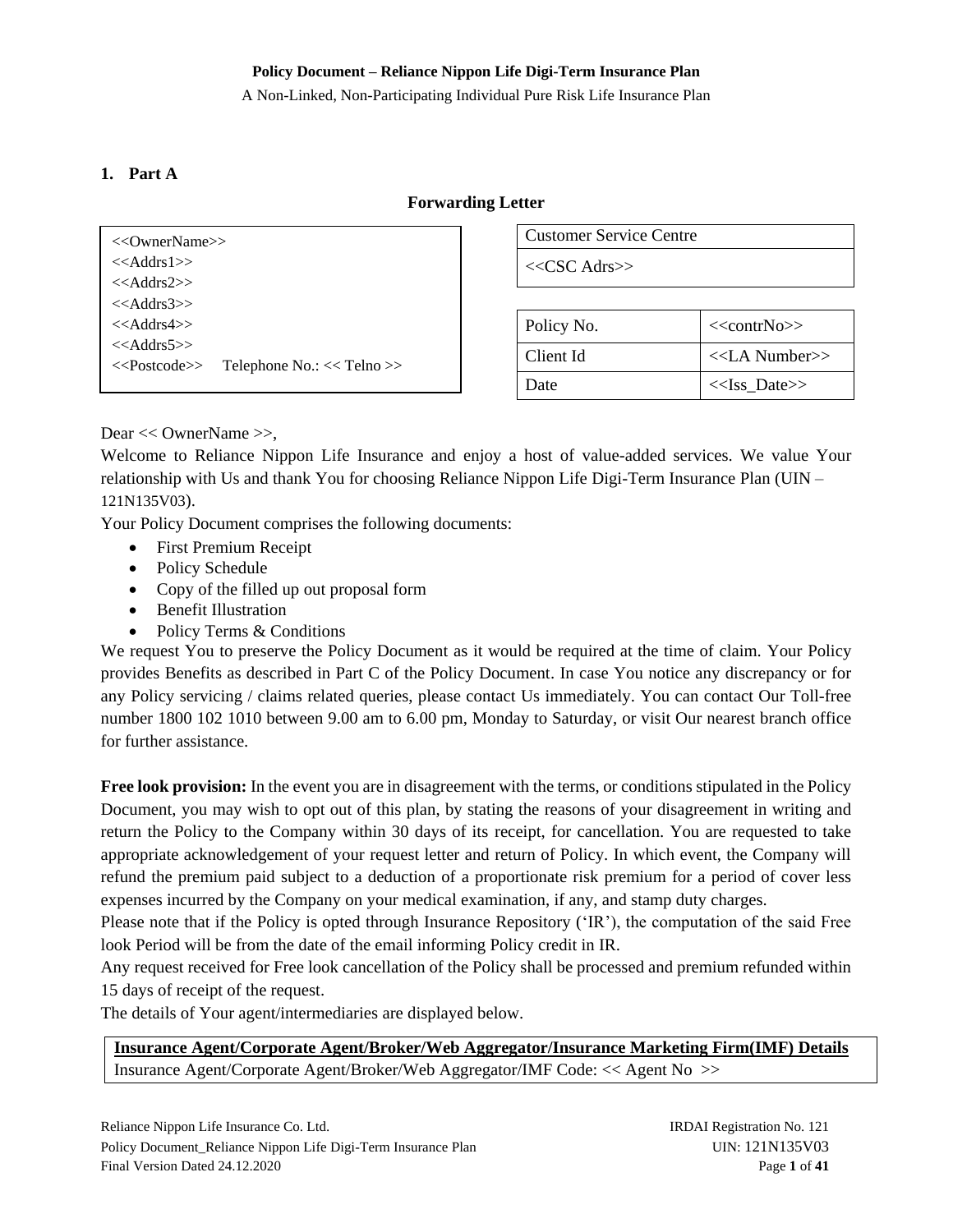A Non-Linked, Non-Participating Individual Pure Risk Life Insurance Plan

Insurance Agent/Corporate Agent/Broker/ Web Aggregator/IMF Name: << Agent Name >> Insurance Agent/Corporate Agent/Broker's/Web Aggregator/ IMF Address: «Agent Addr1»/ « Agent Addr2»/ « AgentAddr3»/ « Agent Addr4»/ « Agent Addr5»/ « Postcode» Phone No : « AGTelno » Mobile No : «Agent\_Mobno» Email ID : « Agent\_email »

Please note that for direct sale by Reliance Nippon Life Insurance Company Limited, kindly contact Our tollfree number 1800 102 1010 between 9.00 am to 6.00 pm, Monday to Saturday, or visit Our nearest branch office for further assistance.

**As per our records, your contact number is <<Contact no>>**

**This is a << Premium Payment Frequency >> frequency Policy, and Your Premium Payment Term is <<PPT>> years. Your next premium is due on <<Premium Due Date>>.** 

**Please note, We do not offer any free gift or interest free loan facility on any of Our policies.**

Please examine the Policy Document carefully. On examination of the Policy Document, if You notice any mistake, please return the Policy Document to the Company immediately for correction.

We are delighted to bring to You the convenience of Lifeline – Your personal online account with Reliance Nippon Life. Your Lifeline account provides You a one-window access to any information related to Your Policy. What's more, it allows You to conduct transactions such as premium payment and other account information changes and a lot more at Your convenience any time anywhere.

You may access your account by registering on [www.reliancenipponlife.com,](http://www.reliancenipponlife.com/) and follow a 3 step process:

Step 1: Visit www.reliancenipponlife.com

Step 2: Click on customer tab in the member login area

Step 3: Enter your Client id (mentioned above) and your Date of Birth

Login with your client id & Date of Birth as password and enter a world of convenience!

Yours sincerely,

<<Signature>>

Authorised Signatory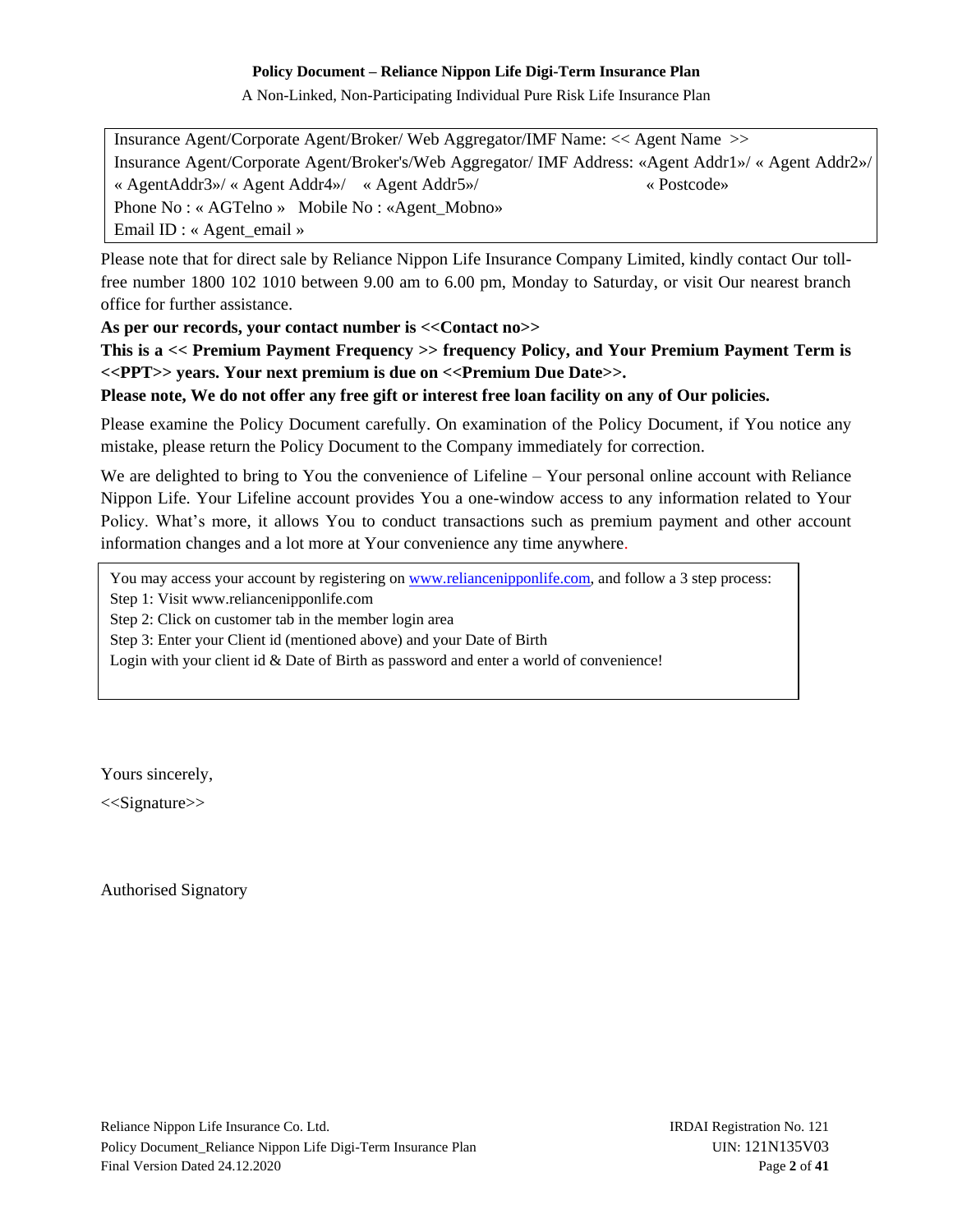A Non-Linked, Non-Participating Individual Pure Risk Life Insurance Plan

### <span id="page-2-0"></span>**1.1. Policy Preamble**

### **Policy Terms and Conditions and Exclusions within referred to**

This Policy Document is the evidence of the contract between Reliance Nippon Life Insurance Company Limited (hereinafter called "Company") and the Policyholder referred to below. The terms listed in Part B (Definitions) of the Policy Document and which have been used elsewhere in the Policy Document in Initial Capital letters shall have the meaning set out against them in Part B, wherever they appear in the Policy Document.

The Company agrees to pay the Benefits, as stipulated in the Policy to the Claimant on the basis of the statements, Proposal, declarations and premium along with taxes as applicable from the Policyholder on the assurance that the Policyholder has agreed to all the Policy terms and conditions referred to in this Policy Document. The Benefits shall be paid as stipulated in the Policy Document. The Claimant needs to submit applicable documents to the Company for claiming the Benefits.

It is hereby further agreed that this Policy shall be subject to the terms, conditions and exclusions in this Policy Document and that the Policy Schedule and every endorsement placed on this Policy by the Company shall be deemed to be a part of the Policy Document.

# <span id="page-2-1"></span>**1.2. Policy Schedule – Reliance Nippon Life Digi-Term Insurance Plan THIS SCHEDULE MUST BE READ IN CONJUCTION WITH THE ACCOMPANYING POLICY DOCUMENT**.

| <b>Personal Details</b>                                                                                     |       |  |                                                               |                                                           |                                       |                                                      |                            |         |
|-------------------------------------------------------------------------------------------------------------|-------|--|---------------------------------------------------------------|-----------------------------------------------------------|---------------------------------------|------------------------------------------------------|----------------------------|---------|
| Name of Policyholder: « »<br>Address of Policyholder: « »<br>Client ID of Policyholder: $\langle \rangle$ » |       |  | Name of Life Assured: « »                                     |                                                           |                                       |                                                      |                            |         |
|                                                                                                             |       |  | Address of Life Assured: « »                                  |                                                           |                                       |                                                      |                            |         |
|                                                                                                             |       |  |                                                               | Client ID of Life Assured: « »                            |                                       |                                                      |                            |         |
|                                                                                                             |       |  |                                                               | Date of Birth of Life Assured: « »                        |                                       |                                                      |                            |         |
| Date of Birth of Policyholder: « »                                                                          |       |  |                                                               |                                                           | Gender of Life Assured: « »           |                                                      |                            |         |
| Age at entry of Policyholder: « yrs »                                                                       |       |  |                                                               |                                                           | Age at entry of Life Assured: « yrs » |                                                      |                            |         |
|                                                                                                             |       |  |                                                               | Age Admitted: «Y/N»                                       |                                       |                                                      |                            |         |
|                                                                                                             |       |  |                                                               |                                                           |                                       | Policy sourced by Distance Marketing: «Y/N»          |                            |         |
| <b>Contract Details</b>                                                                                     |       |  |                                                               |                                                           |                                       |                                                      |                            |         |
| Policy no: «contract number»                                                                                |       |  | Plan option : $\langle \rangle$ »                             |                                                           |                                       |                                                      |                            |         |
| Date of Commencement of Policy : « »                                                                        |       |  |                                                               | Life Stage Benefit: «Y/N»                                 |                                       |                                                      |                            |         |
| Date of Commencement of risk $: \leftarrow \rightarrow$                                                     |       |  |                                                               |                                                           |                                       | Frequency of premium payment : « »                   |                            |         |
| Policy Maturity Date : « »                                                                                  |       |  |                                                               |                                                           | Annualised Premium: Rs. « »           |                                                      |                            |         |
| Policy Term : « yrs »                                                                                       |       |  |                                                               |                                                           |                                       | Total Installment Premium for year 1 (incl. rider(s) |                            |         |
| Premium Payment Term : « yrs »                                                                              |       |  |                                                               | premium, any extra premium and GST): Rs « »               |                                       |                                                      |                            |         |
| Policy Anniversary Date: « dd/mm »                                                                          |       |  |                                                               | Total Installment Premium year 2 onwards (incl. GST) : Rs |                                       |                                                      |                            |         |
| Premium due on $: \times \rightarrow$                                                                       |       |  | $\left\langle \left\langle \quad \right\rangle \right\rangle$ |                                                           |                                       |                                                      |                            |         |
|                                                                                                             |       |  | Employee: $\langle$ Y/N $\rangle$                             |                                                           |                                       |                                                      |                            |         |
| Benefit                                                                                                     | Base/ |  |                                                               | Base/Rider Base/Rider Installment                         | <b>GST</b>                            | Total                                                | <b>Base/Rider</b> Due Date |         |
|                                                                                                             | Rider |  | Premium                                                       | Premium                                                   |                                       | (including   Installment                             |                            | of last |
|                                                                                                             | Sum   |  | Payment                                                       |                                                           |                                       | cess if any) Premium for                             |                            | premium |
|                                                                                                             |       |  |                                                               |                                                           | $(Rs.)$ $(B)$                         | year 1                                               |                            |         |

Reliance Nippon Life Insurance Co. Ltd. **IRDAI Registration No. 121** Policy Document\_Reliance Nippon Life Digi-Term Insurance Plan UIN: 121N135V03 Final Version Dated 24.12.2020 Page **3** of 41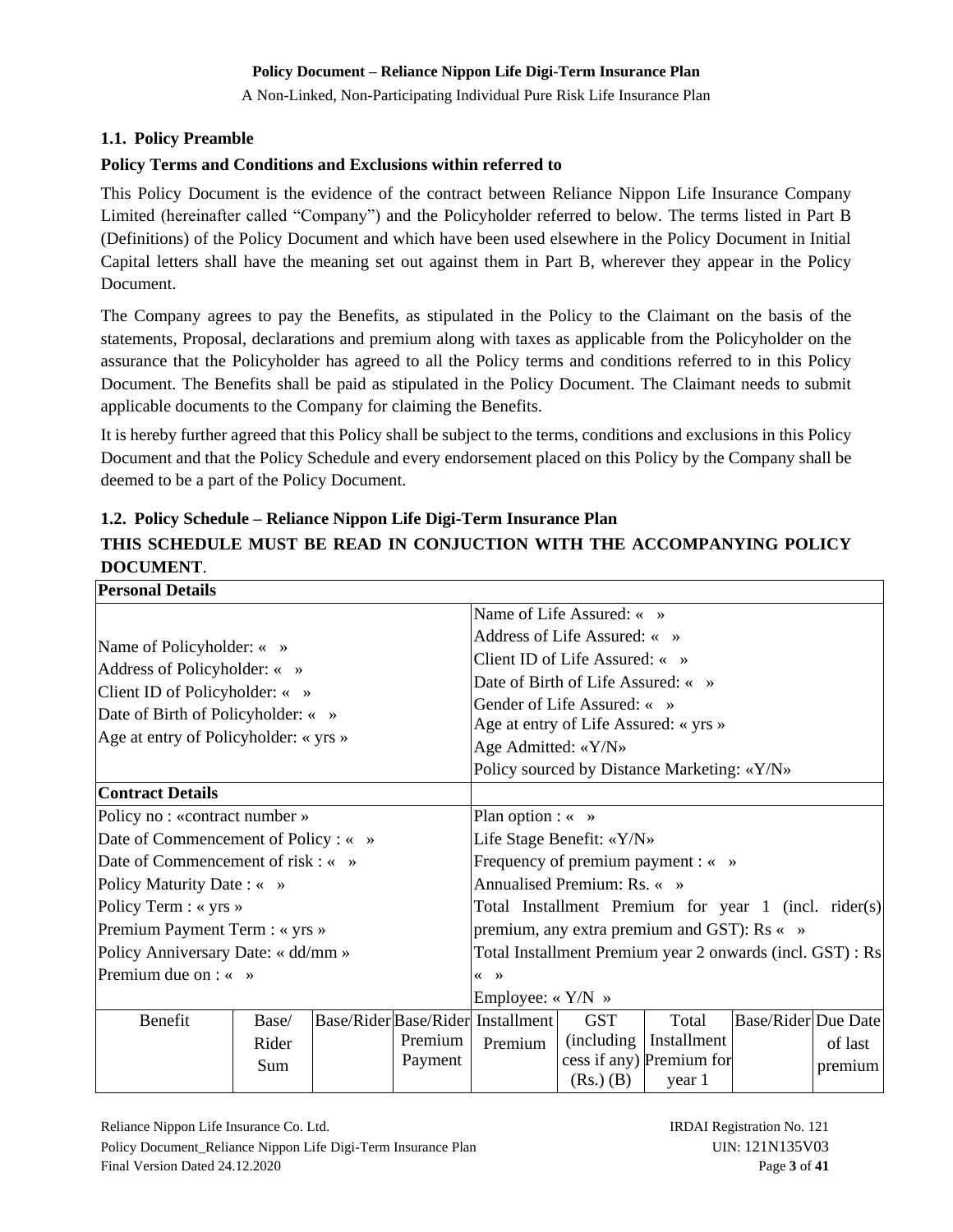A Non-Linked, Non-Participating Individual Pure Risk Life Insurance Plan

|                                               | Assured | Policy  | Term    | for year 1    |  | $(Rs.) (A+B)$                                                 | Policy   |  |
|-----------------------------------------------|---------|---------|---------|---------------|--|---------------------------------------------------------------|----------|--|
|                                               | (Rs.)   | Term    | (Years) | $(Rs.)$ $(A)$ |  |                                                               | Maturity |  |
|                                               |         | (Years) |         |               |  |                                                               | Date     |  |
| < <base policy=""/> >                         |         |         |         |               |  |                                                               |          |  |
| $<<$ UIN – Product                            |         |         |         |               |  |                                                               |          |  |
| UIN>>                                         |         |         |         |               |  |                                                               |          |  |
| « Rider 1 with                                |         |         |         |               |  |                                                               |          |  |
| $UIN \rightarrow$                             |         |         |         |               |  |                                                               |          |  |
| « Rider 2 with                                |         |         |         |               |  |                                                               |          |  |
| $UIN \rightarrow$                             |         |         |         |               |  |                                                               |          |  |
| « Rider 3 with                                |         |         |         |               |  |                                                               |          |  |
| $UIN \times$                                  |         |         |         |               |  |                                                               |          |  |
| « Rider 4 with                                |         |         |         |               |  |                                                               |          |  |
| $UIN \rightarrow$                             |         |         |         |               |  |                                                               |          |  |
| Total Installment Premium for Year 1          |         |         |         |               |  | $\left\langle \left\langle \quad \right\rangle \right\rangle$ |          |  |
| Total Installment Premium for Year 2 onwards: |         |         |         |               |  | $\left\langle \left\langle \quad \right\rangle \right\rangle$ |          |  |

If any rider is opted with this Policy, the Rider terms and conditions will be attached as an annexure and will form part of the Policy Document

| <b>Benefits payable</b> |                                                                                                                          |
|-------------------------|--------------------------------------------------------------------------------------------------------------------------|
| <b>Plan option</b>      | « Life Secure Option   Enhanced Life Secure Option   Life & Income Secure (Level)                                        |
|                         | Income Benefit) Option   Life & Income Secure (Increasing Income Benefit) Option                                         |
|                         | Whole Life Secure Option »                                                                                               |
| <b>Death Benefit</b>    | Sum Assured on Death;                                                                                                    |
|                         | << plus Monthly Income Benefit Rs. « » p.m. payable for 10 years >><< to be                                              |
|                         | displayed if chosen Plan option is Life $\&$ Income Secure (Level Income Benefit) $\gg$                                  |
|                         | $\ll$ plus Monthly Income Benefit Rs. « » p.m. payable for 10 years, monthly income                                      |
|                         | increases at 10% p.a. (simple interest) $>>$ << to be displayed if chosen Plan option                                    |
|                         | is Life $\&$ Income Secure (Increasing Income Benefit) $\gg$                                                             |
|                         | < <base 5%="" a="" assured="" at="" by="" each="" increases="" of="" p.a.="" policy<="" rate="" simple="" sum="" td=""/> |
|                         | Anniversary subject to a maximum increase of 100% of Base Sum Assured chosen                                             |
|                         | at Date of Inception of Policy. $\gg \ll \infty$ to be displayed if chosen Plan Option is                                |
|                         | Enhanced Life Secure>>                                                                                                   |

| Nominee Details (under Section 39 of the Insurance Act 1938 as amended from time to time) (If applicable)<br>and Appointee details (If applicable) |                    |                                          |                         |                                                 |                  |
|----------------------------------------------------------------------------------------------------------------------------------------------------|--------------------|------------------------------------------|-------------------------|-------------------------------------------------|------------------|
| Name of the<br><b>Nominee</b>                                                                                                                      | <b>Nominee Age</b> | Relationship<br>with the<br>Policyholder | <b>Percentage Share</b> | Name of the<br><b>Appointee (In</b><br>case the | Appointee<br>Age |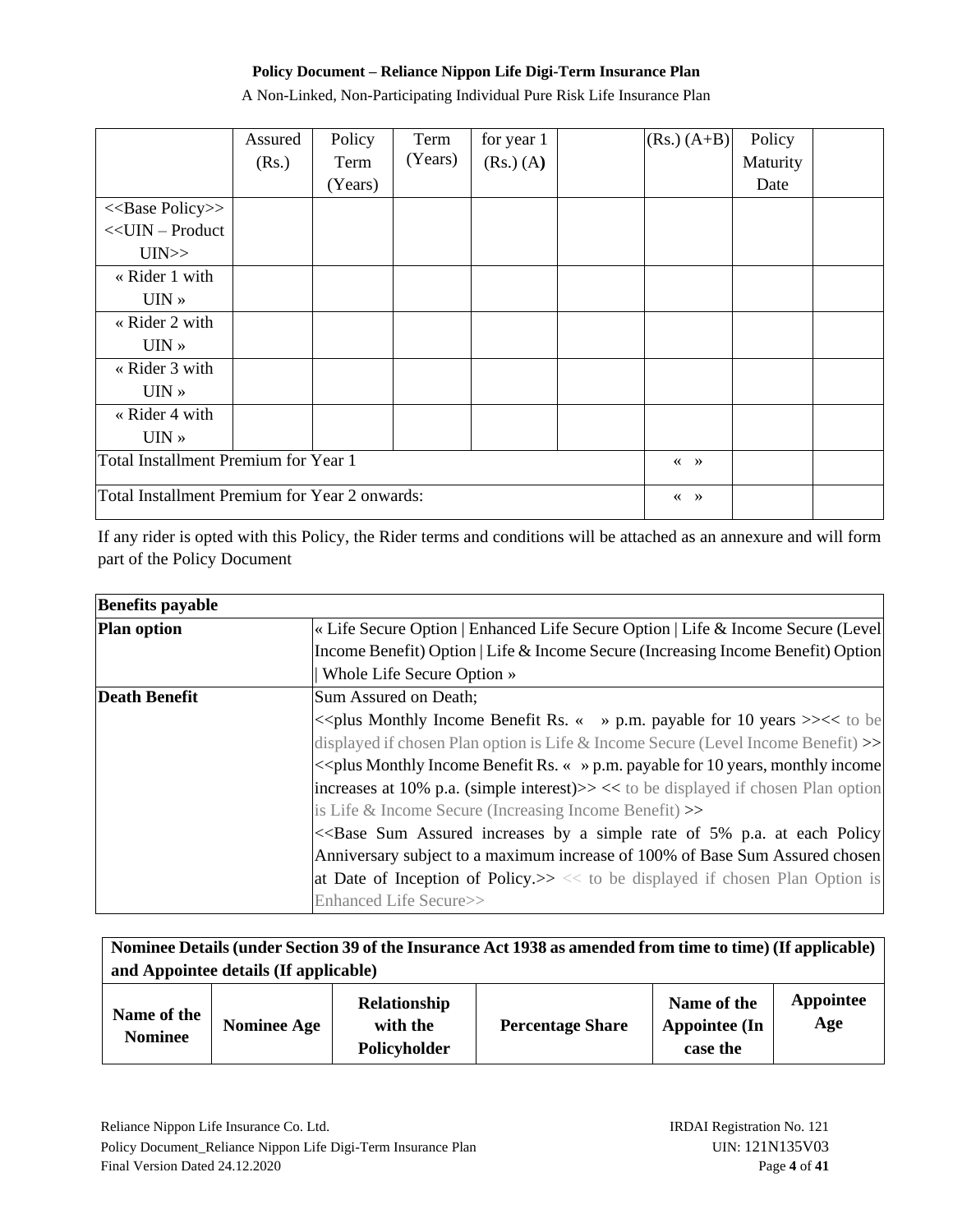A Non-Linked, Non-Participating Individual Pure Risk Life Insurance Plan

|                                                               |                                        |                                                               |                                                               | Nominee is a<br><b>Minor</b>                                  |                                                               |
|---------------------------------------------------------------|----------------------------------------|---------------------------------------------------------------|---------------------------------------------------------------|---------------------------------------------------------------|---------------------------------------------------------------|
| $\langle \langle \rangle \rangle$                             | $\langle \langle \rangle \rangle$      | $\langle \langle \rangle \rangle$                             | $\langle \langle \rangle \rangle$                             | $\left\langle \left\langle \quad \right\rangle \right\rangle$ | $\ll$ »                                                       |
| $\left\langle \left\langle \quad \right\rangle \right\rangle$ | $\langle \langle \rangle \rangle$      | $\left\langle \left\langle \quad \right\rangle \right\rangle$ | $\langle \langle \rangle \rangle$                             | $\langle \langle \rangle \rangle$                             | $\left\langle \left\langle \quad \right\rangle \right\rangle$ |
| $\langle \langle \rangle \rangle$                             | $\ll$ »                                | $\left\langle \left\langle \quad \right\rangle \right\rangle$ | $\langle \langle \rangle \rangle$                             | $\ll$ »                                                       | $\langle \langle \rangle \rangle$                             |
| $\langle \langle \rangle \rangle$                             | $\langle \langle \rangle \rangle$      | $\langle \langle \rangle \rangle$                             | $\langle \langle \quad \rangle \rangle$                       | $\ll$ »                                                       | $\langle \langle \rangle \rangle$                             |
| $\left\langle \left\langle \quad \right\rangle \right\rangle$ | $\ll$ »                                | $\left\langle \left\langle \quad \right\rangle \right\rangle$ | $\left\langle \left\langle \right\rangle \right\rangle$       | $\ll$ »                                                       | $\left\langle \left\langle \quad \right\rangle \right\rangle$ |
| $\langle \langle \rangle \rangle$                             | $\langle \langle \rangle \rangle$      | $\langle \langle \rangle \rangle$                             | $\langle \langle \rangle \rangle$                             | $\langle \langle \rangle \rangle$                             | $\langle \langle \rangle \rangle$                             |
| $\langle \langle \rangle \rangle$                             | $\langle \langle \rangle \rangle$      | $\left\langle \left\langle \quad \right\rangle \right\rangle$ | $\langle \langle \rangle \rangle$                             | $\langle \langle \rangle \rangle$                             | $\left\langle \left\langle \quad \right\rangle \right\rangle$ |
| $\left\langle \left\langle \quad \right\rangle \right\rangle$ | $\langle\langle \quad \rangle \rangle$ | $\left\langle \left\langle \quad \right\rangle \right\rangle$ | $\left\langle \left\langle \quad \right\rangle \right\rangle$ | $\langle \langle \rangle \rangle$                             | $\left\langle \left\langle \quad \right\rangle \right\rangle$ |
| $\langle \langle \rangle \rangle$                             | $\langle \langle \rangle \rangle$      | $\left\langle \left\langle \quad \right\rangle \right\rangle$ | $\langle \langle \rangle \rangle$                             | $\langle \langle \rangle \rangle$                             | $\langle \langle \rangle \rangle$                             |
| $\ll$ $\quad$ $\gg$                                           | $\langle \langle \rangle \rangle$      | $\left\langle \left\langle \quad \right\rangle \right\rangle$ | $\left\langle \left\langle \quad \right\rangle \right\rangle$ | $\left\langle \left\langle \quad \right\rangle \right\rangle$ | $\left\langle \left\langle \quad \right\rangle \right\rangle$ |
|                                                               |                                        | Total                                                         | 100%                                                          |                                                               |                                                               |

Date of Policy Issuance:

Place:

Reliance Nippon Life Insurance Company Limited

(Signature of Authorized Signatory)

UIN of Reliance Nippon Life Digi-Term Insurance Plan: 121N135V03

**Reliance Nippon Life Insurance Company Limited (IRDAI Reg. No. 121) CIN: U66010MH2001PLC167089**

**Registered & Corporate Office:** Reliance Nippon Life Insurance Company Limited, Unit Nos. 401B, 402, 403 & 404, 4th Floor, Inspire-BKC, G Block, BKC Main Road, Bandra Kurla Complex, Bandra East, Mumbai  $-400051$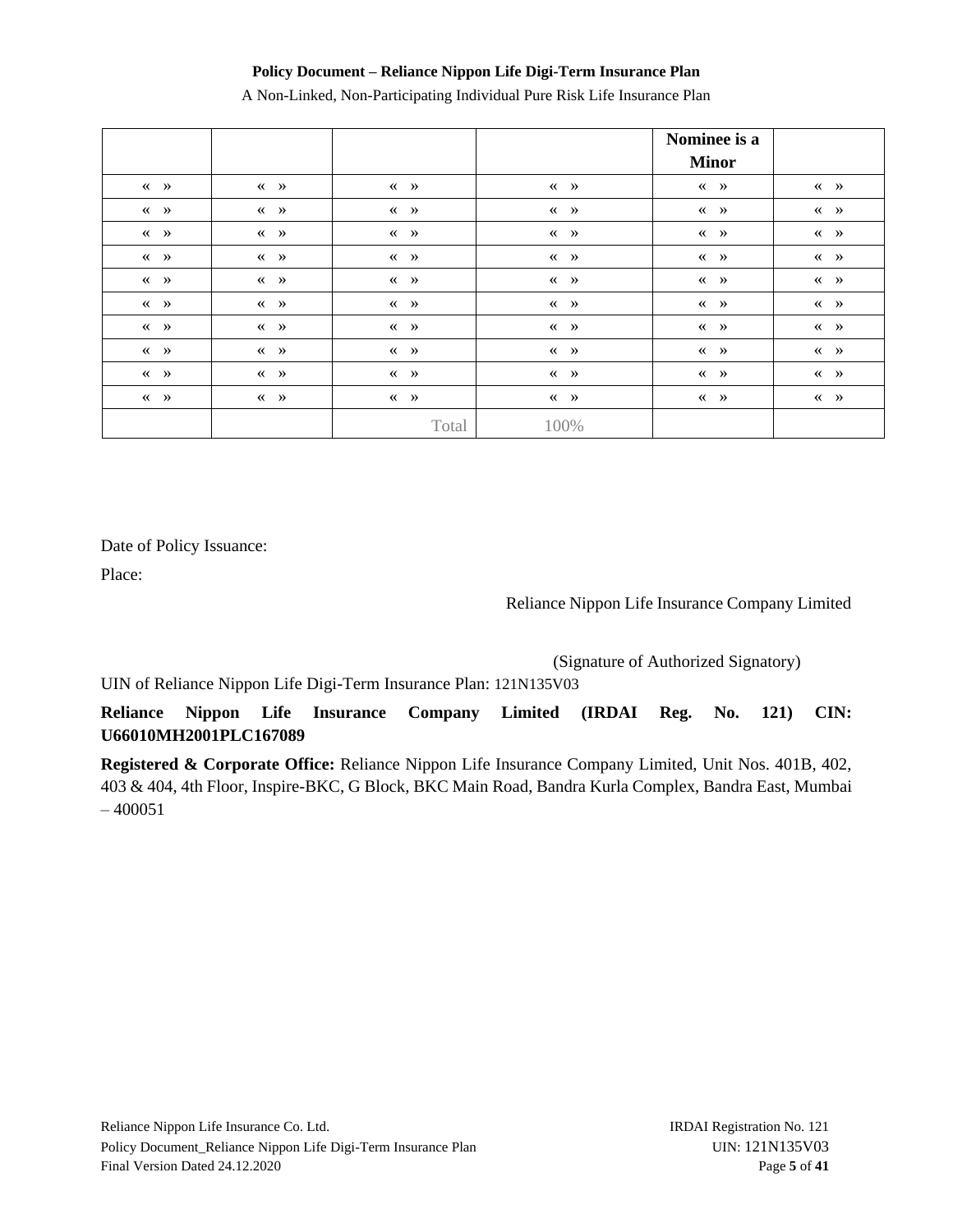A Non-Linked, Non-Participating Individual Pure Risk Life Insurance Plan

# **Key Feature Document**

| <b>Key Benefits</b>     |                                                                                                                                                                                                                                                                                                                                                                                                                                                                                                                                                                                                                                                                                                                                                                                                                                                                                                                                                                                                                                                                                                                                                                                                                                                                                                                                                                                                                                                                                                                                                                                                                                                                                                                                                                                                                                                                                                                                                                                                                                                                                                                                                                                                                                                                                                                                                                      |
|-------------------------|----------------------------------------------------------------------------------------------------------------------------------------------------------------------------------------------------------------------------------------------------------------------------------------------------------------------------------------------------------------------------------------------------------------------------------------------------------------------------------------------------------------------------------------------------------------------------------------------------------------------------------------------------------------------------------------------------------------------------------------------------------------------------------------------------------------------------------------------------------------------------------------------------------------------------------------------------------------------------------------------------------------------------------------------------------------------------------------------------------------------------------------------------------------------------------------------------------------------------------------------------------------------------------------------------------------------------------------------------------------------------------------------------------------------------------------------------------------------------------------------------------------------------------------------------------------------------------------------------------------------------------------------------------------------------------------------------------------------------------------------------------------------------------------------------------------------------------------------------------------------------------------------------------------------------------------------------------------------------------------------------------------------------------------------------------------------------------------------------------------------------------------------------------------------------------------------------------------------------------------------------------------------------------------------------------------------------------------------------------------------|
|                         | The plan offers the following options at Date of Inception of Policy and only one<br>option can be chosen. The Plan Option once chosen, cannot be altered later during<br>the Policy Term:                                                                                                                                                                                                                                                                                                                                                                                                                                                                                                                                                                                                                                                                                                                                                                                                                                                                                                                                                                                                                                                                                                                                                                                                                                                                                                                                                                                                                                                                                                                                                                                                                                                                                                                                                                                                                                                                                                                                                                                                                                                                                                                                                                           |
| <b>Plan options</b>     | <b>1.</b> Life Secure – In this plan option, Sum Assured on Death shall be payable in<br>Lump Sum, on earlier of death of the Life Assured or on diagnosis of Terminal<br>Illness during the Policy Term, provided the Policy is In-force i.e. all due<br>premiums have been paid.<br>Enhanced Life Secure - In this plan option, the Sum Assured increases by a<br>2.<br>simple rate of 5% p.a. at each Policy Anniversary subject to a maximum increase<br>of 100% of Base Sum Assured chosen at Date of Inception of Policy. A Lump<br>Sum benefit equal to applicable Sum Assured on Death shall be payable, on<br>earlier of death of the Life Assured or on diagnosis of Terminal Illness during the<br>Policy Term, provided the Policy is In-force <i>i.e.</i> all due premiums have been paid.<br>3. Life $\&$ Income Secure (Level Income Benefit) – In this plan option, Sum<br>Assured on Death shall be payable in Lump Sum, plus a monthly income benefit<br>for a period of 10 years shall be payable on earlier of death of the Life Assured<br>or on diagnosis of Terminal Illness during the Policy Term, provided the Policy<br>is In-force i.e. all due premiums have been paid.<br>Under this option, monthly income shall be 0.5% of Base Sum Assured and is<br>payable for a fixed period of 10 years.<br>Life $\&$ Income Secure (Increasing Income Benefit) – In this plan option, Sum<br>4.<br>Assured on Death shall be payable in Lump Sum, plus a monthly income benefit<br>for a period of 10 years shall be payable on earlier of death of the Life Assured<br>or on diagnosis of Terminal Illness during the Policy Term, provided the Policy<br>is In-force <i>i.e.</i> all due premiums have been paid.<br>Under this option, monthly income shall be 0.5% of Base Sum Assured, the<br>monthly payout will increase yearly at a simple rate of 10% p.a. and shall be<br>payable for a fixed period of 10 years.<br>Whole Life Secure - Under this option, Sum Assured on Death shall be payable<br>in Lump Sum and the Policy shall terminate on earlier of Policyholder's death or<br>diagnosis of Terminal Illness, provided the Policy is In-force i.e.<br>all due<br>premiums have been paid.<br>The Policy will terminate on payment of Benefits on earlier of Death or Diagnosis of<br>Terminal Illness of the Life Assured. |
| <b>Maturity Benefit</b> | No Maturity Benefit is payable under this plan                                                                                                                                                                                                                                                                                                                                                                                                                                                                                                                                                                                                                                                                                                                                                                                                                                                                                                                                                                                                                                                                                                                                                                                                                                                                                                                                                                                                                                                                                                                                                                                                                                                                                                                                                                                                                                                                                                                                                                                                                                                                                                                                                                                                                                                                                                                       |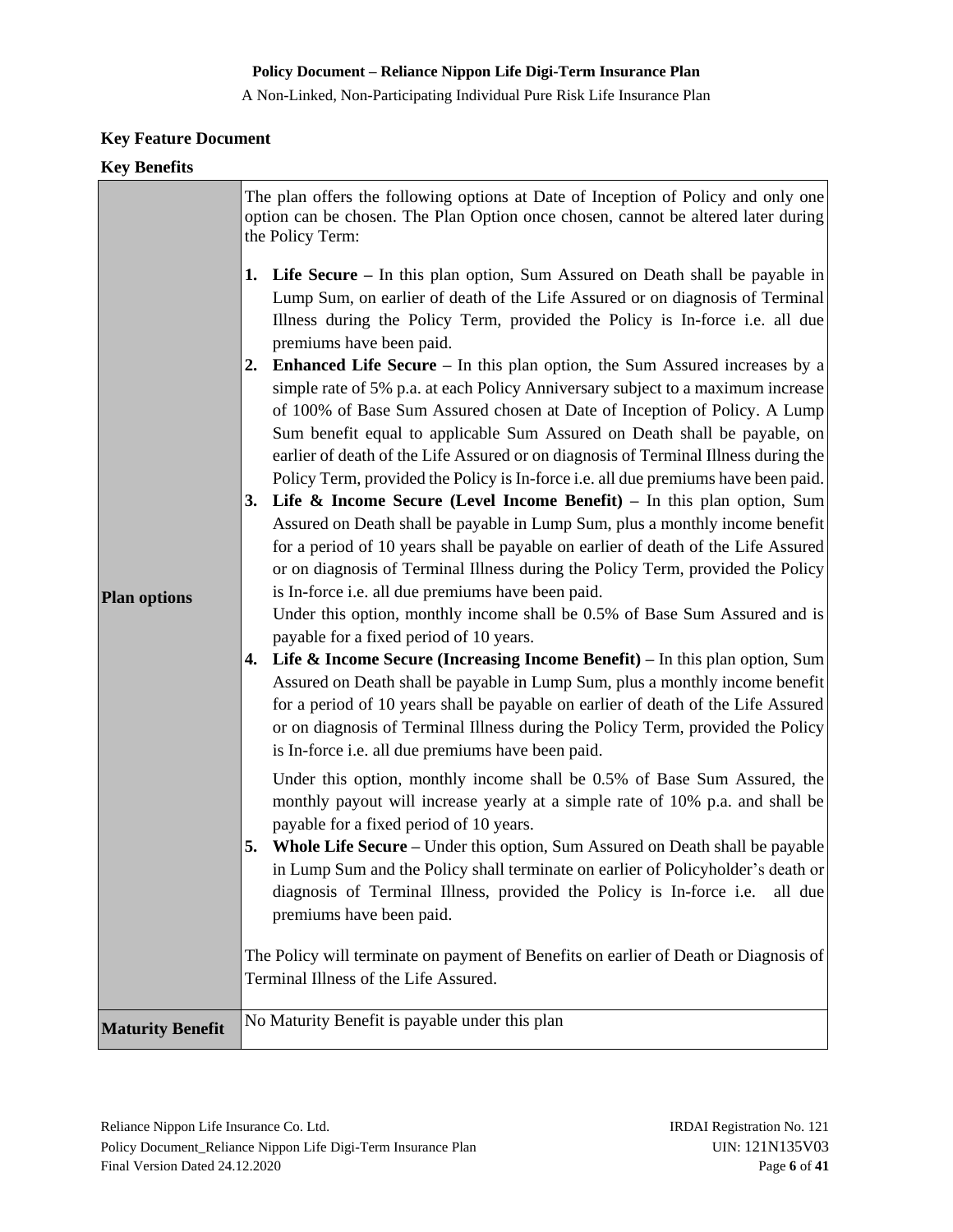|                                | Upon diagnosis of Terminal Illness or in case of an unfortunate demise of the Life<br>Assured during the Policy Term, provided the Policy is In-force <i>i.e.</i> all due premiums<br>have been paid, the below benefit shall be paid as per the plan option chosen at Date<br>of Inception of Policy. |  |  |  |
|--------------------------------|--------------------------------------------------------------------------------------------------------------------------------------------------------------------------------------------------------------------------------------------------------------------------------------------------------|--|--|--|
|                                | Sum Assured on Death, Plus,                                                                                                                                                                                                                                                                            |  |  |  |
| <b>Death</b><br><b>Benefit</b> | Monthly Income Benefit, is payable for a period of 10 years if the<br>Policyholder has opted for either 'Life & Income Secure (Level Income<br>Benefit)' or 'Life & Income Secure (Increasing Income Benefit)' plan<br>option at Date of Inception of Policy.                                          |  |  |  |
| <b>Diagnosis</b><br>01         | Where Sum Assured on Death is highest of $-$                                                                                                                                                                                                                                                           |  |  |  |
| <b>Terminal Illness</b>        | 10 times of Annualised Premium<br>(i)                                                                                                                                                                                                                                                                  |  |  |  |
|                                | (ii) Absolute Amount Assured to be paid on Death<br>(iii) 105% of Total Premiums Paid as on date of death                                                                                                                                                                                              |  |  |  |
|                                | Where Absolute Amount Assured to be paid on Death is equal to Base Sum Assured                                                                                                                                                                                                                         |  |  |  |
|                                | for all plan options except Enhanced Life Secure plan option.                                                                                                                                                                                                                                          |  |  |  |
|                                | For Enhanced Life Secure plan option, Absolute Amount Assured to be paid on Death<br>is equal to Base Sum Assured increased by simple rate of 5% p.a. at each Policy<br>Anniversary subject to maximum increase of 100% of Base Sum Assured chosen at<br>Date of Inception of Policy.                  |  |  |  |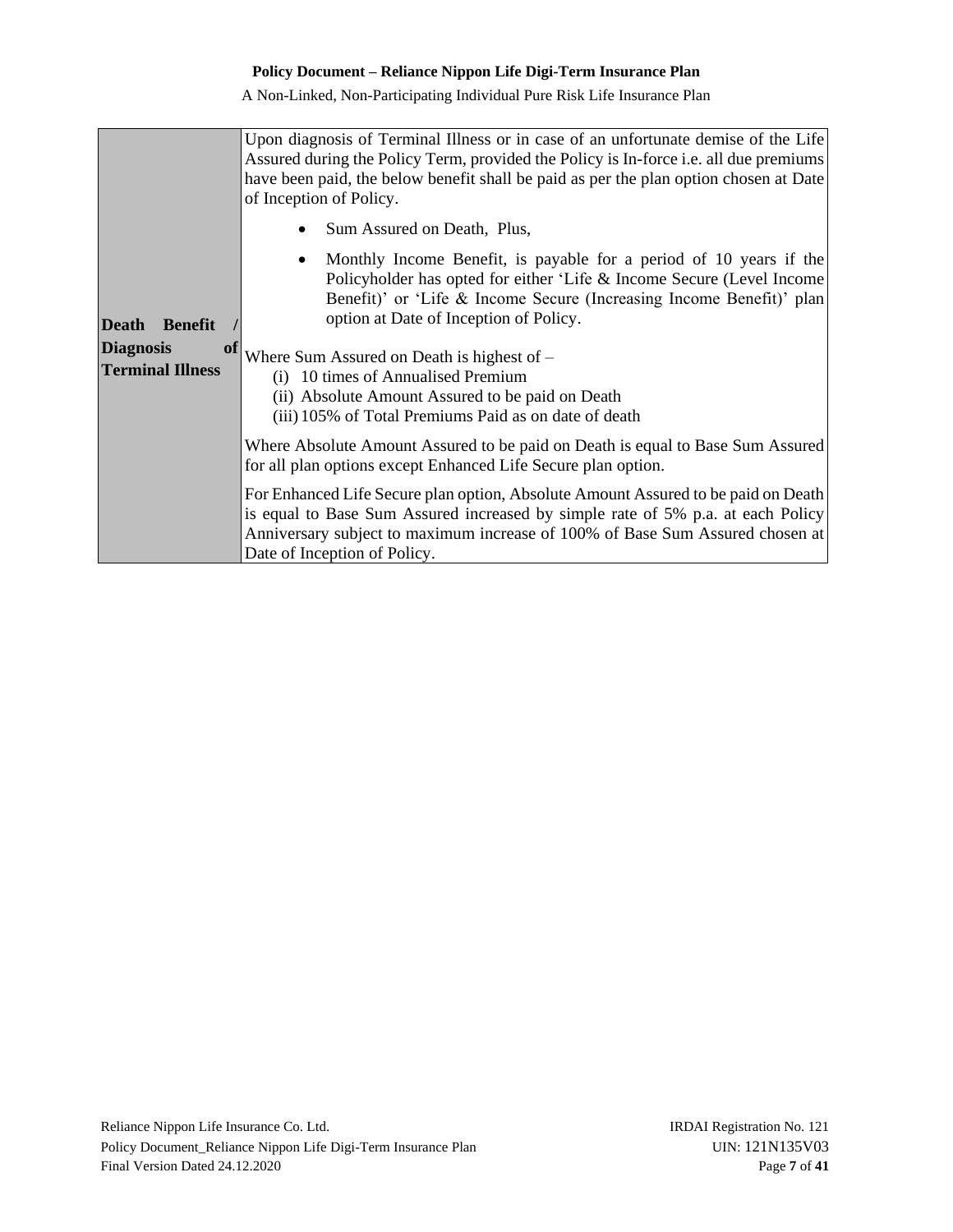A Non-Linked, Non-Participating Individual Pure Risk Life Insurance Plan

| <b>Nomination</b>                                    | The Life Assured can nominate a person who shall be entitled to the Benefits<br>payable in the event of death during the Policy Term                                                                                                                                                                                                                                                                                                                                                                                                                                                                                     |
|------------------------------------------------------|--------------------------------------------------------------------------------------------------------------------------------------------------------------------------------------------------------------------------------------------------------------------------------------------------------------------------------------------------------------------------------------------------------------------------------------------------------------------------------------------------------------------------------------------------------------------------------------------------------------------------|
| <b>Assignment</b>                                    | The Policyholder has the right to assign Your Policy by an endorsement upon<br>the Policy                                                                                                                                                                                                                                                                                                                                                                                                                                                                                                                                |
| Loans                                                | Loan facility is not available under the Policy                                                                                                                                                                                                                                                                                                                                                                                                                                                                                                                                                                          |
| <b>Riders</b>                                        | For the enhanced protection following riders can be purchased with this Policy<br>by paying additional Premiums<br>< <rider 1="" uin="" with="">&gt;<br/>&lt;<rider 2="" uin="" with="">&gt;<br/>&lt;<rider 3="" uin="" with="">&gt;<br/>&lt;<rider 4="" uin="" with="">&gt;</rider></rider></rider></rider>                                                                                                                                                                                                                                                                                                             |
| <b>Change in Premium</b><br><b>Payment Frequency</b> | The Policyholder may pay premiums in yearly, half yearly, quarterly and<br>monthly frequencies. The Premium Payment Frequency can be changed on<br>any Policy Anniversary date during the Premium Payment Term                                                                                                                                                                                                                                                                                                                                                                                                           |
| <b>Premium payment</b><br>mode                       | Premium can be paid through electronic mode only.                                                                                                                                                                                                                                                                                                                                                                                                                                                                                                                                                                        |
| <b>Customer service</b><br>number                    | Call Us between 9 am to 6 pm, Monday to Saturday on 1800 102 1010 (Toll-<br>free Number)                                                                                                                                                                                                                                                                                                                                                                                                                                                                                                                                 |
| <b>Grievance redressal</b><br>mechanism              | Policyholder can contact the Company by sending an email. at<br>rnlife.customerservice@relianceada.com or by writing to Us at Our Registered<br>& Corporate Office address: Reliance Nippon Life Insurance Company<br>Limited, Unit Nos. 401B, 402, 403 & 404, 4th Floor, Inspire-BKC, G Block,<br>BKC Main Road, Bandra Kurla Complex, Bandra East, Mumbai - 400051 OR<br>Reliance Nippon Life Insurance Company Limited, 7th Floor, Silver<br>Metropolis, Off Western Express Highway, Goregaon East, Mumbai - 400 063<br><b>OR</b><br>Contact our Customer Service Executive at Your nearest branch of the<br>Company |

### **Key Service Features**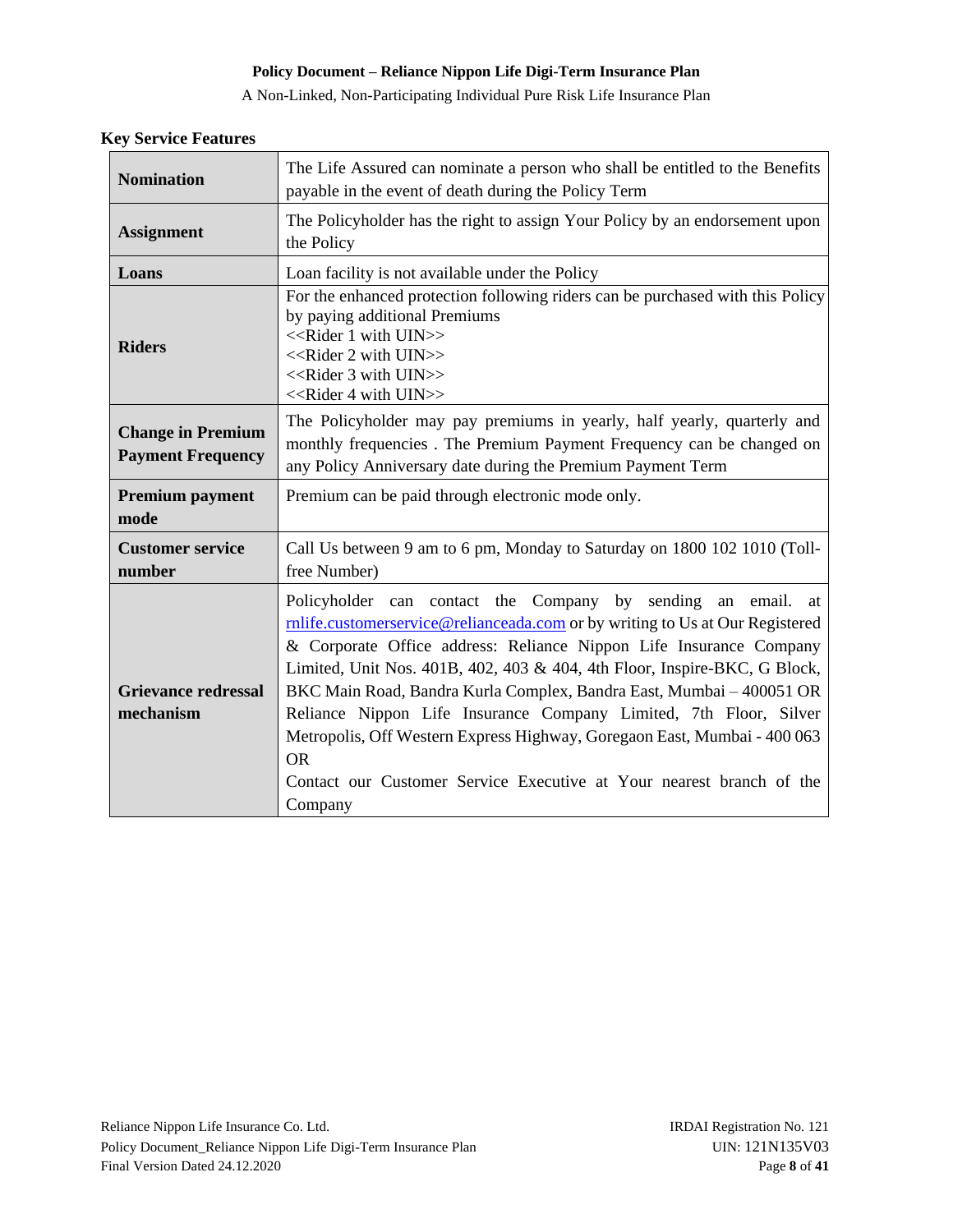A Non-Linked, Non-Participating Individual Pure Risk Life Insurance Plan

# **Table of Contents**

| $1_{-}$      |  |
|--------------|--|
| 1.1.         |  |
| 1.2.         |  |
|              |  |
| 2.1.         |  |
| 3.           |  |
| 3.1.         |  |
| 3.1.1.       |  |
| 3.1.2.       |  |
| 3.2.         |  |
| 3.2.1.       |  |
| 3.2.2.       |  |
| 3.3.         |  |
| 3.3.1.       |  |
| 3.3.2.       |  |
| 3.3.3.       |  |
| 3.3.4.       |  |
|              |  |
| 3.3.5.       |  |
| 4.           |  |
| 4.1.<br>4.2. |  |
| 4.3.         |  |
|              |  |
| 4.4          |  |
| 4.5.<br>5.   |  |
| 6.           |  |
| 6.1.         |  |
| 6.2.         |  |
| 6.3.         |  |
| 6.4.         |  |
| 6.5.         |  |
| 6.6.         |  |
| 6.7.         |  |
| 6.8.         |  |
| 6.9.         |  |
| 6.10.        |  |
| 6.11.        |  |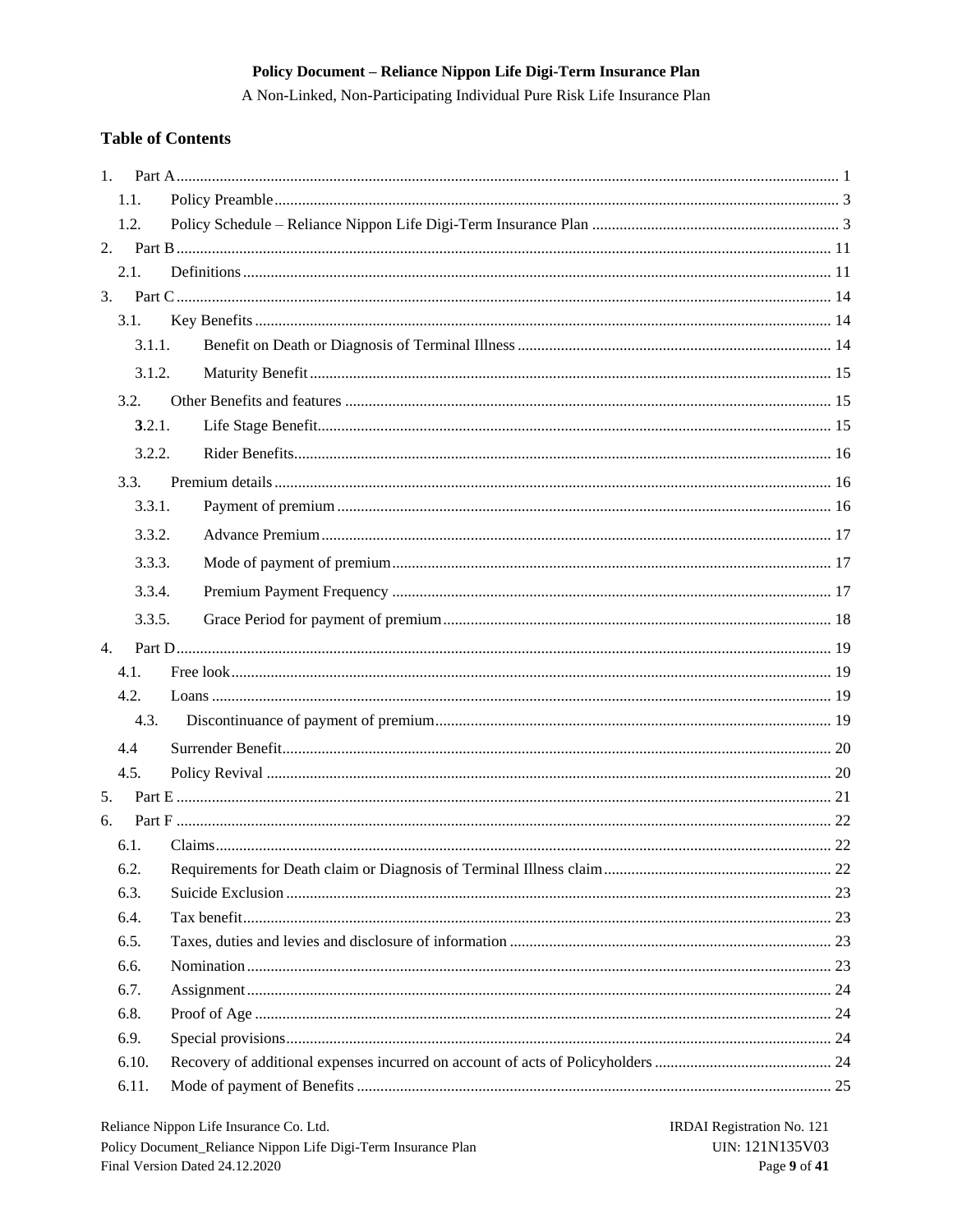| 6.12. |                                                                                                                    |  |
|-------|--------------------------------------------------------------------------------------------------------------------|--|
| 6.13. |                                                                                                                    |  |
| 6.14. |                                                                                                                    |  |
| 6.15. |                                                                                                                    |  |
| 6.16. |                                                                                                                    |  |
| 6.17. |                                                                                                                    |  |
| 6.18. |                                                                                                                    |  |
| 6.19. |                                                                                                                    |  |
| 7.    |                                                                                                                    |  |
| a.    |                                                                                                                    |  |
| b.    |                                                                                                                    |  |
| c.    |                                                                                                                    |  |
| d.    |                                                                                                                    |  |
| e.    |                                                                                                                    |  |
|       |                                                                                                                    |  |
|       |                                                                                                                    |  |
|       |                                                                                                                    |  |
|       | Appendix D: Section 45, Policy shall not be called in question on the ground of mis-statement after three years 40 |  |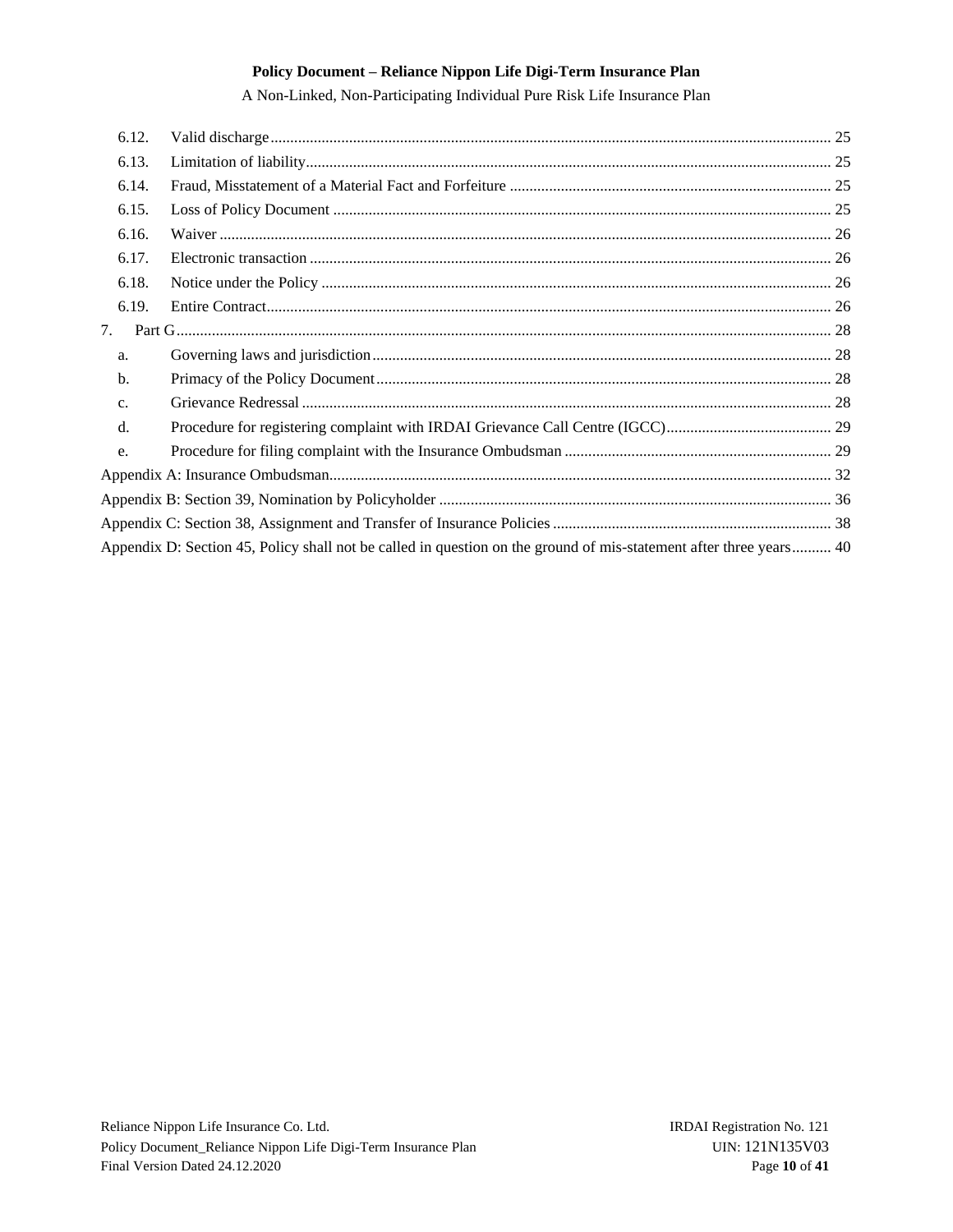A Non-Linked, Non-Participating Individual Pure Risk Life Insurance Plan

# <span id="page-10-0"></span>**2. Part B**

### <span id="page-10-1"></span>**2.1. Definitions**

**"Additional Sum Assured"** means the amount by which the Sum Assured is increased under the "Increase Your Sum Assured" option under the Life Stage Benefit.

**"Age"** means age as on last birthday; i.e. the age in completed years .

**"Annualised Premium"** means the due premium contribution as calculated and applicable for a Policy Year. Annualised Premium excludes underwriting extra premium, frequency loadings on premium if any, the premiums paid towards the Riders, if any and taxes and/or levies , if any.

**"Appointee"** is the person to whom the proceeds/Benefits secured under the Policy are payable if the benefit becomes payable to the Nominee and Nominee is Minor as on the date of claim payment.

**"Assignment"** is the process of transferring the rights and Benefits to an Assignee. Assignment should be in accordance with the provisions of Section 38 of Insurance Act, 1938 as amended from time to time.

**"Assignee"** is the person to whom the rights and Benefits are transferred by an Assignment.

**"Base Policy / Policy/Policy Document"** means this Reliance Nippon Life Digi-Term Insurance Plan Policy, which is the evidence of the contract between the Company and the Policyholder.

**"Base Sum Assured"** is the absolute amount of benefit as chosen by You and as specified in the Policy Schedule.

**"Benefit Illustration"** means an Annexure that illustrates the premiums and guaranteed and non-guaranteed Benefits of the proposed Policy.

**"Benefits"** means the Death Benefit, Surrender Benefit or any other benefit, as the case may be, applicable in the terms and conditions of this Policy.

**"Claimant"** means either the Life Assured or the Policyholder or the Nominee or the Assignee or the Appointee or the legal heir of the the Life Assured/ Policyholder / Assignee as the case may be.

In the event of Assignment under this Policy, the Assignee would be entitled to the Benefits under the Policy, subject to Section 38 of Insurance Act, 1938 as amended from time to time.

**"Company/Us/We/Our"** means Reliance Nippon Life Insurance Company Limited (RNLIC).

**"Date of Commencement of Policy/Date of Inception of Policy"** means the start date of this Policy as mentioned in the Policy Schedule.

**"Date of Commencement of risk"** means the date as mentioned in the Policy Schedule from which the insurance Benefits/rider Benefits, if any start under the Policy.

**"Death Benefit"** means the amount payable to the Claimant on death of the Life Assured as specified in Part C of the Policy Document.

**"Free look/Free look cancellation of the Policy"** means where the Policyholder disagrees to any of the Policy terms and conditions stipulated in the Policy Document within the specified time period, he/she may cancel the Policy by returning it to the Company stating the reasons for his/her objections.

**"Grace Period"** means the time granted by the Company from the due date for the payment of premium, without any penalty or late fee, during which time the Policy is considered to be In-force status with the risk cover without any interruption as per the terms of the Policy.

**"Illness"** means a sickness or a disease or pathological condition leading to the impairment of normal physiological function and requires medical treatment.

(a) Acute condition - Acute condition is a disease, illness or injury that is likely to respond quickly to treatment which aims to return the person to his or her state of health immediately before suffering the disease/ illness/ injury which leads to full recovery.

(b) Chronic condition - A chronic condition is defined as a disease, illness, or injury that has one or more of the following characteristics:

1. it needs ongoing or long-term monitoring through consultations, examinations, check-ups, and /or tests

2. it needs ongoing or long-term control or relief of symptoms

Reliance Nippon Life Insurance Co. Ltd. **IRDAI Registration No. 121** Policy Document\_Reliance Nippon Life Digi-Term Insurance Plan UIN: 121N135V03 Final Version Dated 24.12.2020 **Page 11** of 41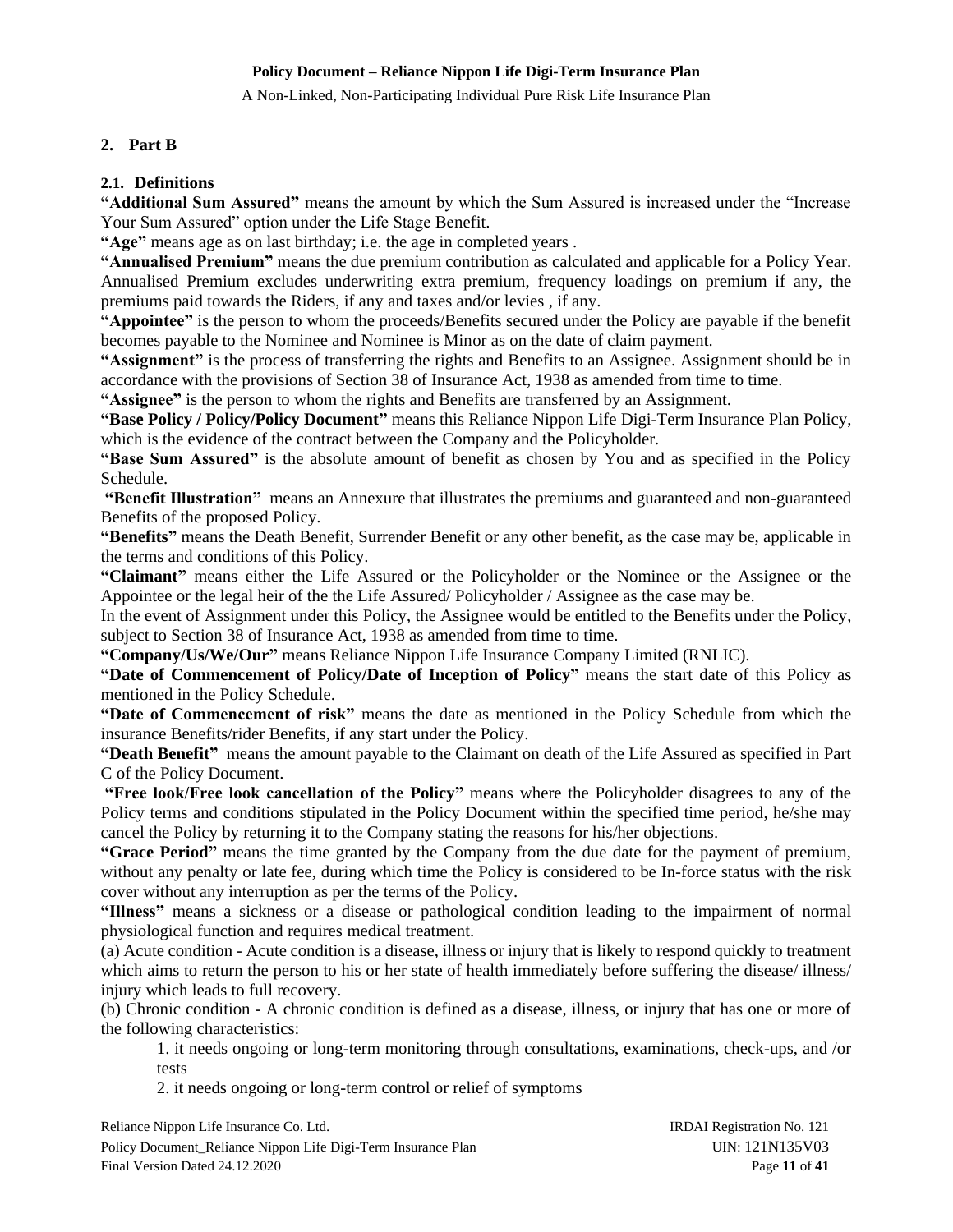A Non-Linked, Non-Participating Individual Pure Risk Life Insurance Plan

3. it requires rehabilitation for the patient or for the patient to be specially trained to cope with it

- 4. it continues indefinitely
- 5. it recurs or is likely to recur

**"In-force/In-force status"** means a condition during the Policy Term, wherein the Policyholder has paid all the due premiums under the Policy contract.

**"Installment Premium"** means the amount stipulated in the Policy Schedule and paid at regular intervals (yearly/half yearly/quarterly or monthly mode as shall be applicable) by the Policyholder as consideration for acceptance of risk and Benefits specified as such in the Policy Document.

**"Lapse"** means a condition wherein the due premiums have not been paid in full, as required under the plan, thereby rendering this Policy unenforceable. No Benefits will be paid when the Policy is in Lapse status.

**"Life Assured"** means the person, named as such in the Policy Schedule, on whose life, the insurance cover is effected in the terms of this Policy.

**"Lump Sum"** means an amount (if chosen by the Life Assured) that will be paid out in the event of Life Assured's death.

**"Maturity Date / Policy Maturity Date"** means the date specified in the Policy Schedule on which the Policy Term expires.

**"Medical Practitioner"** A Medical Practitioner is a person who holds a valid registration from the Medical Council of any State or Medical Council of India or Council for Indian Medicine set up by the Government of India or a State Government and is thereby entitled to practice medicine within its jurisdiction; and is acting within the scope and jurisdiction of license. The person must be qualified in allopathic system of medicine and shall not be the Life Assured himself/herself.

**"Minor"** is a person who has not completed 18 years of age.

**"Nominee"** means the person or persons nominated under Section 39 of the Insurance Act, 1938, as amended from time to time, by the Life Assured, to receive the admissible Benefits, in the event of death of the Life Assured.

**"Nomination"** is the process of nominating a person who is named as "Nominee" in the proposal form or subsequently included/ changed by an endorsement. Nomination should be in accordance with provisions of Section 39 of the Insurance Act, 1938 as amended from time to time.

**"Non-Participating"** means the Policy does not participate in the profits of the participating fund of the Company.

**"Paid-up Benefit"** means the amount payable upon the occurrence of events, as specified under the Plan, when the Policy is in Paid-up status.

**"Paid-up/Paid-up status"** means a condition during the Policy Term, wherein the premiums have been paid in full for two or three consecutive years depending on the Premium Payment Term chosen by the Policyholder, as required under the Plan and the remaining due premiums have not been paid, rendering the Policy to continue at a reduced level of Benefits, as specified under the Plan.

**"Policy Anniversary"** means the start date of every subsequent Policy Year and as specified in the Policy Schedule.

**"Policy Schedule/Schedule"** means the attached Schedule that provides the details of your Policy benefits, the terms of the contract and details provided by you, along with all its annexures, issued by Us for this Policy. The Schedule also includes any amendments to the attached Schedule which may be issued from time to time. **"Policy Term"** means the Policy Term specified as such in the Policy Schedule.

**"Policy Year"** means a period of 12 consecutive months starting from the Date of Commencement of the Policy as stated in the Policy Schedule and ending on the day immediately preceding the following anniversary date and each subsequent period of 12 consecutive months thereafter.

**"Policyholder/Policy Owner/Proposer/You"** means the person specified as such in the Policy Schedule or such other person, who may become the holder of this Policy in respect of the terms and conditions of this contract or by virtue of operation of law.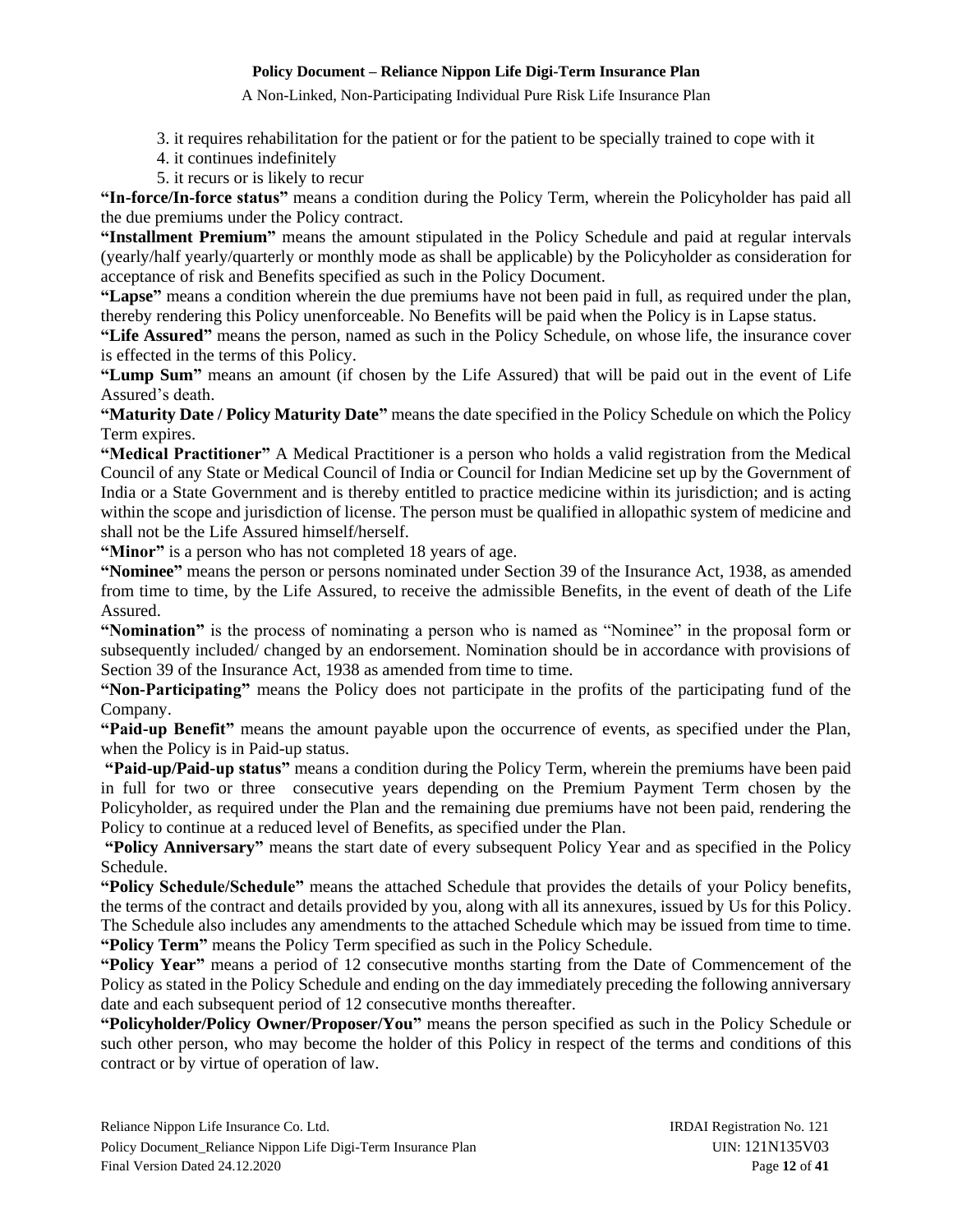A Non-Linked, Non-Participating Individual Pure Risk Life Insurance Plan

**"Premium Payment Frequency"** means the period as specified in the Policy Schedule, between two consecutive premium due dates for the Policy.

**"Premium Payment Term"** means the period during which the Policyholder is required to pay the premiums with respect to the Policy, to the Company and specified as such in the Policy Schedule.

**"Regulation"** means the extant laws that are applicable to this Policy.

**"Revival of a Policy"** means restoration of the Policy, which was discontinued due to the non-payment of

Premium, by the Company with all the Benefits mentioned in the Policy Document, with or without rider Benefits if any, upon the receipt of all the Premiums due and other charges or late fee if any, as per the terms and conditions of the Policy, upon being satisfied as to the continued insurability of the Life Assured or Policyholder on the basis of the information, documents and reports furnished by the Policyholder, in accordance with Board Approved Underwriting Policy

**"Revival Period"** means the period of five consecutive years from the date of first unpaid Premium but before the Policy Maturity Date, during which period the Policyholder is entitled to revive the Policy which was discontinued due to the non-payment of premium.

**"Sum Assured on Death"** is the minimum amount guaranteed to be payable on death of the Life Assured as specified in Part C of the Policy Document.

**"Surrender"** means the complete withdrawal/ termination of the contract at the instance of the Policyholder **"Surrender Value"** means an amount, that is payable upon complete withdrawal of the entire Policy by the Policyholder.

**"Terminal Illness"** A Life Assured shall be regarded as terminally ill only if that Life Assured is diagnosed as suffering from a condition which, in the opinion of two independent Medical Practitioners' specializing in treatment of such illness, is highly likely to lead to death within 12 months. The Terminal Illness must be diagnosed and confirmed by Medical Practitioners' registered with the Indian Medical Association and approved by the Company. The Company reserves the right for independent assessment.

**"Total Premiums Paid"** means the sum of all premiums paid under the Policy, excluding any extra premiums, rider premiums along with taxes and cess, if any.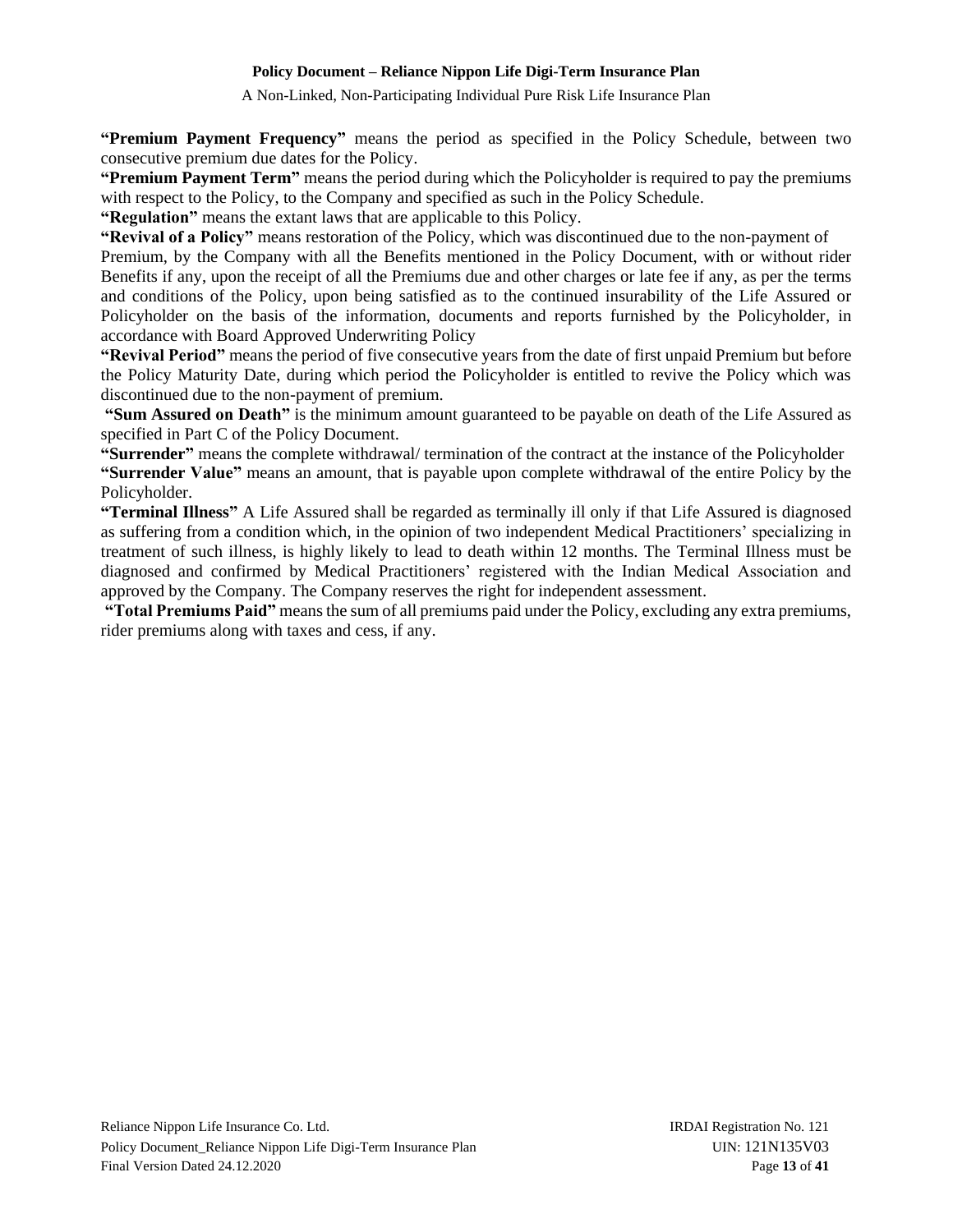A Non-Linked, Non-Participating Individual Pure Risk Life Insurance Plan

# <span id="page-13-0"></span>**3. Part C**

### <span id="page-13-1"></span>**3.1. Key Benefits**

The Benefits mentioned below shall be applicable based on the plan option chosen by the Policyholder at Date of Inception of Policy and only one Plan option can be chosen. Once a Plan option is chosen, the Policyholder cannot alter the same subsequently.

### <span id="page-13-2"></span>**3.1.1. Benefit on Death or Diagnosis of Terminal Illness**

Upon diagnosis of Terminal Illness or in case of an unfortunate demise of the Life Assured during the Policy Term, provided the Policy is In-force i.e. all due premiums have been paid, following benefit shall be paid as per the plan option chosen at Date of Inception of Policy.

| Plan option                                                            | Benefit on Death of the Life Assured / Diagnosis of Terminal<br><b>Illness</b>                                                                                                                                                                  |  |
|------------------------------------------------------------------------|-------------------------------------------------------------------------------------------------------------------------------------------------------------------------------------------------------------------------------------------------|--|
| Life Secure<br><b>Enhanced Life Secure</b><br><b>Whole Life Secure</b> | Sum Assured on Death                                                                                                                                                                                                                            |  |
| Life & Income Secure (Level<br>Income Benefit)                         | Sum Assured on Death; plus<br>a.<br>Level monthly income of 0.5% of Base Sum Assured shall be<br>b.<br>payable for a fixed period of 10 years                                                                                                   |  |
| Life $&$ Income Secure (Increasing<br>Income Benefit)                  | Sum Assured on Death; plus<br>a.<br>Increasing monthly income of 0.5% of Base Sum Assured with<br>b.<br>the monthly payout increasing every Policy Year, at a simple<br>rate of 10% p.a. and shall be payable for a fixed period of 10<br>years |  |

The monthly income, as applicable based on the Plan option chosen at Date of Inception of Policy, shall be payable in arrears and commence from the Policy's monthly anniversary subsequent to the Policy month of earlier of Life Assureds' death or diagnosis of Terminal Illness during the Policy Term. In the case of diagnosis of Terminal Illness, monthly income benefits (in addition to the Lump Sum benefit) shall be payable to the Policyholder and in case of death of Policyholder during monthly income benefit period, the remaining monthly income benefits shall be payable to the Nominee. The monthly income benefit shall be payable even when the income payment period extends beyond the Policy Term. During the monthly income benefit period all future monthly income payments can be Surrendered in exchange for a Lump Sum. The Lump Sum shall be the discounted value of the future monthly income benefits at the prevailing revival interest rate.

Sum Assured on Death is highest of –

- (i) 10 times of Annualised Premium
- (ii) Absolute Amount Assured to be paid on Death
- (iii) 105% of the Total Premiums Paid as on the date of Death

Where "Absolute Amount Assured to be paid on Death" is equal to Base Sum Assured for all plan options except for Enhanced Life Secure plan option.

For Enhanced Life Secure plan option, "Absolute Amount Assured to be paid on Death" is equal to Base Sum Assured increased by simple rate of 5% p.a. at each Policy Anniversary subject to maximum increase of 100% of Base Sum Assured chosen at Date of Inception of Policy.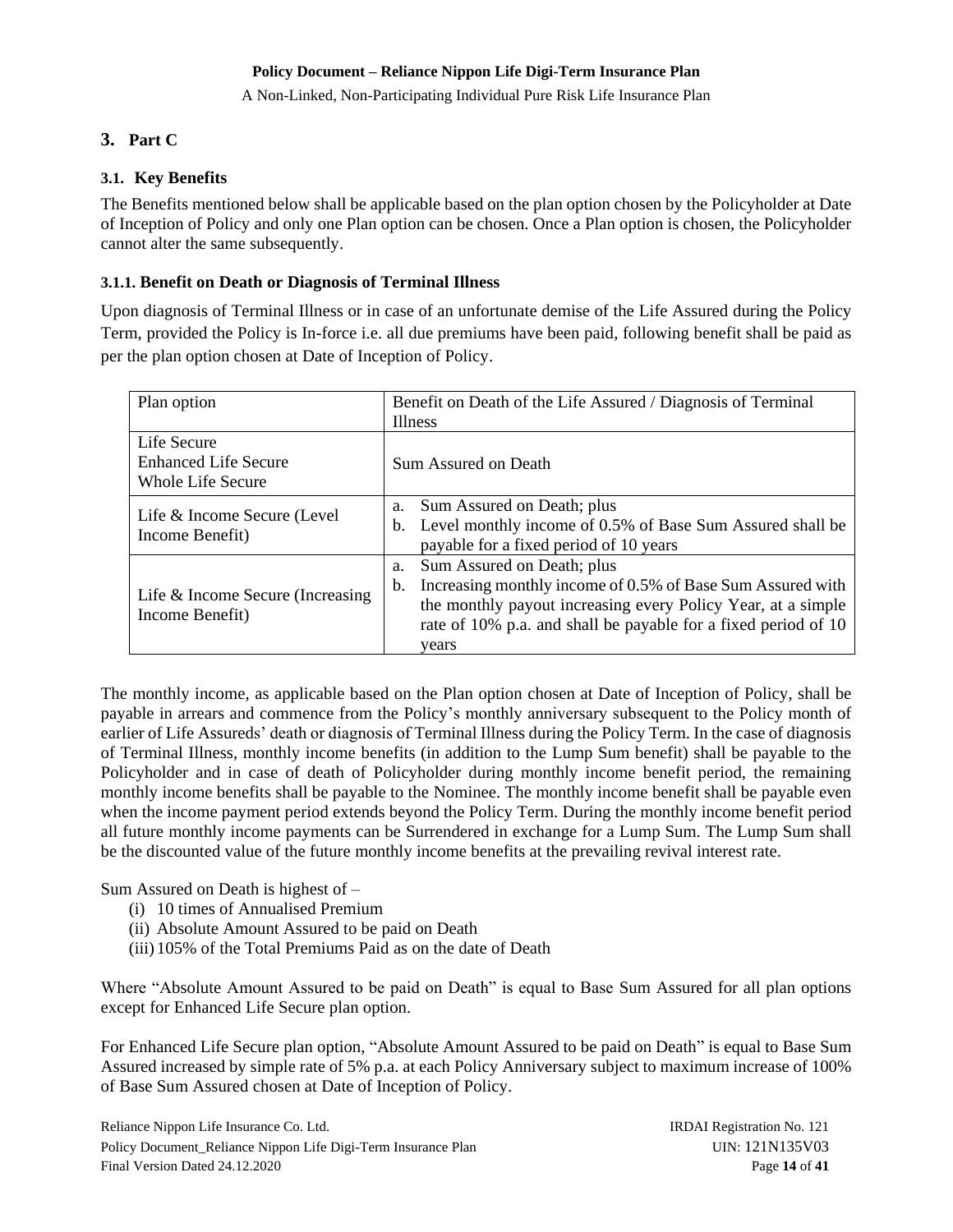A Non-Linked, Non-Participating Individual Pure Risk Life Insurance Plan

The Policy will terminate on payment of Benefits on earlier of death or diagnosis of Terminal Illness.

### <span id="page-14-0"></span>**3.1.2. Maturity Benefit**

No Maturity Benefit is payable under this plan.

# <span id="page-14-1"></span>**3.2. Other Benefits and features**

### <span id="page-14-2"></span>**3.2.1. Life Stage Benefit**

**A. Increase Your Sum Assured:** - Under this feature, the Policyholder will have the option to increase the Sum Assured without undergoing any further underwriting upon the occurrence of the following events in the life of the Life Assured –:

| Event                               | <b>Additional Sum Assured</b>    | <b>Maximum Additional</b>  |  |
|-------------------------------------|----------------------------------|----------------------------|--|
|                                     | (% of original Base Sum Assured) | <b>Sum Assured allowed</b> |  |
| Marriage (first marriage only)      | 50%                              | Rs. 50,00,000              |  |
| Birth/Legal adoption of $1st$ child | 25%                              | Rs. 25,00,000              |  |
| Birth/Legal adoption of $2nd$ child | 25%                              | Rs. 25,00,000              |  |

The feature is available only if the Policyholder has chosen Life Secure plan option and the attained Age of the Life Assured is less than 45 years while exercising this option. Additional premium shall be payable based on the Additional Sum Assured.

**B. Reduce Additional Sum Assured:** The Policyholder has an option to reduce the Sum Assured in future equal to the Sum Assured increased under the Life Stage option, provided the attained Age of the Life Assured is equal to or greater than 45 years while exercising this option.

Any increase in Sum Assured due to first marriage, birth/adoption of first child or second child under this option, may be subsequently reduced subject to the written request. The reduction in Sum Assured will be effective from the Policy Anniversary falling immediately after the date of notification and the premium will be decreased at the same time.

Life Stage Benefit feature is only available with Life Secure Plan option, subject to following conditions

- The Policyholder has to choose this feature at the Date of Inception of Policy
- The Life Assured was underwritten as a standard life (i.e. individuals who have not been charged additional premiums in accordance with the Board approved underwriting policy of the Company due to medical conditions or other impairments) at Date of Inception of Policy or any subsequent revival.
- The benefit will be available only for the period of 180 days from date of the specified life stage events
- An additional premium will be charged for an increase in the Sum Assured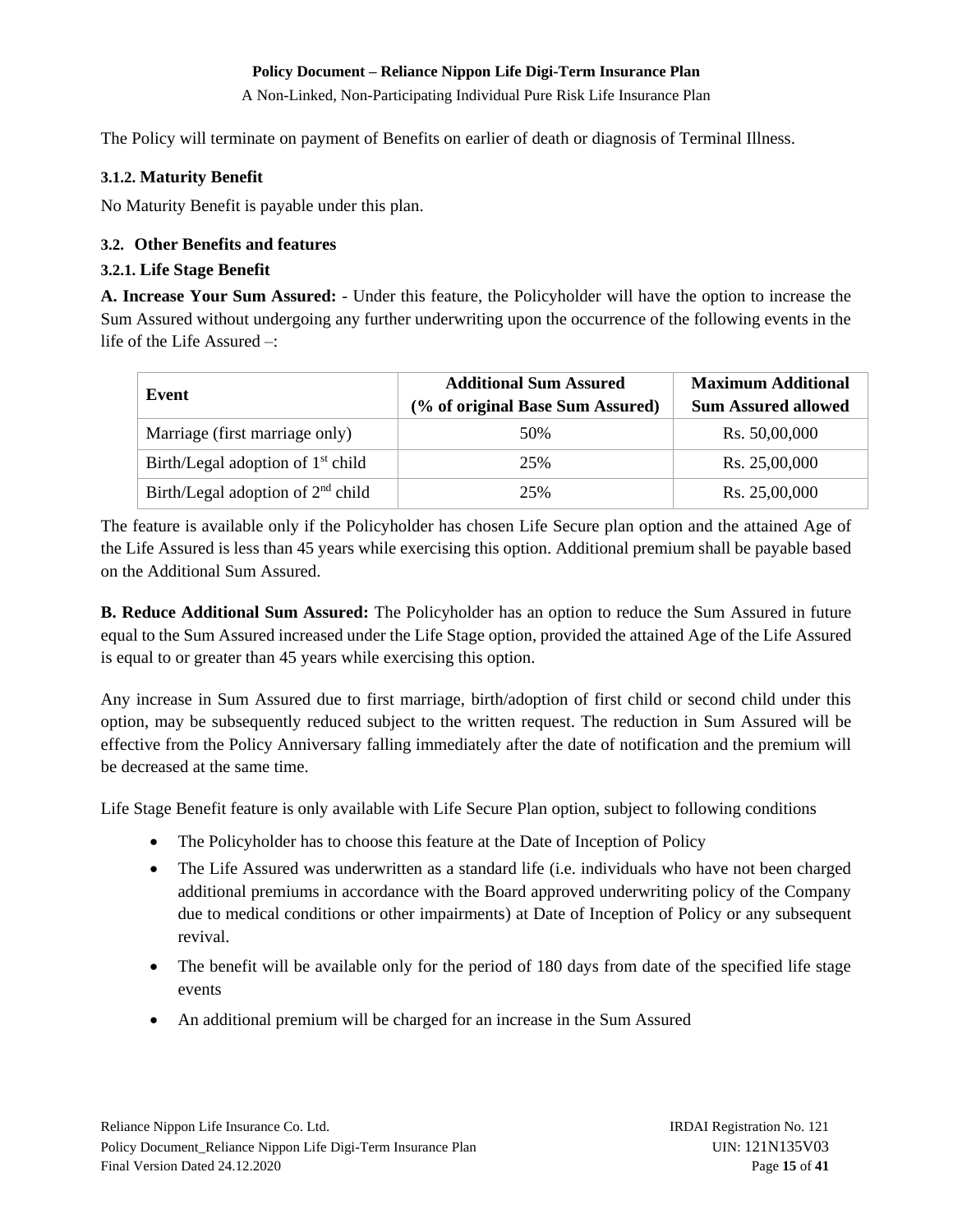A Non-Linked, Non-Participating Individual Pure Risk Life Insurance Plan

- The premium rate applicable, for the Additional Sum Assured shall be as per the premium table "Incremental". This premium rate shall be based on the Age attained and outstanding Policy Term on annual Policy Anniversary following the date of exercising this option
- The benefit shall be available only if outstanding term is at least 5 years at the time of exercise of the option
- If any rider is attached to the Policy and the rider benefit, if any, has been paid during the Policy Term, then this option cannot be exercised
- Any Increase/Decrease in the Sum Assured shall be effective from the Policy Anniversary succeeding the option exercise date

# <span id="page-15-0"></span>**3.2.2. Rider Benefits**

For enhanced protection, the following riders can be purchased with this Policy by paying additional Premiums:

<<Rider 1 with UIN>>

<<Rider 2 with UIN>>

 $<<$ Rider 3 with UIN $>>$ 

<<Rider 4 with UIN>>

Riders may be selected at the inception of the Policy or on any subsequent Policy Anniversary subject to the Rider terms and conditions.

The rider Sum Assured cannot be higher than the Sum Assured on Death under the Base Policy. Riders will be offered only where the outstanding Premium Payment Term is at least 5 years. The rider Premium Payment Term cannot be more than the Premium Payment Term of the Base Policy if opted at the inception of the Base Policy or will be less than or equal to the outstanding Premium Payment Term of the Base Policy, if taken subsequently. Rider premium should be paid along with the premium for the Base Policy on the due date or within the Grace Period. The mode and frequency of rider premium payment shall be same as the mode and frequency of premium payment under the Base Policy.

The attached riders (if any) shall Lapse immediately when the Base Policy is Lapsed i.e. where the Base Policy has not acquired a Surrender Value. If the Base Policy is surrendered or forfeited then attached rider shall terminate immediately. If the Base Policy moves to Paid up status then the rider may move to paid up status subject to terms and conditions of the selected rider. If the Base Policy is reinstated, the riders may also be reinstated and all the terms and conditions applicable for the Base Policy revival shall also be applicable to the rider reinstatement.

A separate annexure will be provided with the detailed terms and conditions of the riders, as and when they are selected by the Policyholder.

# <span id="page-15-1"></span>**3.3. Premium details**

# <span id="page-15-2"></span>**3.3.1. Payment of premium**

The Policyholder is required to pay the Installment Premiums for the entire Premium Payment Term specified in the Policy Schedule to be eligible for the full Benefits as per terms and conditions of the Policy Document.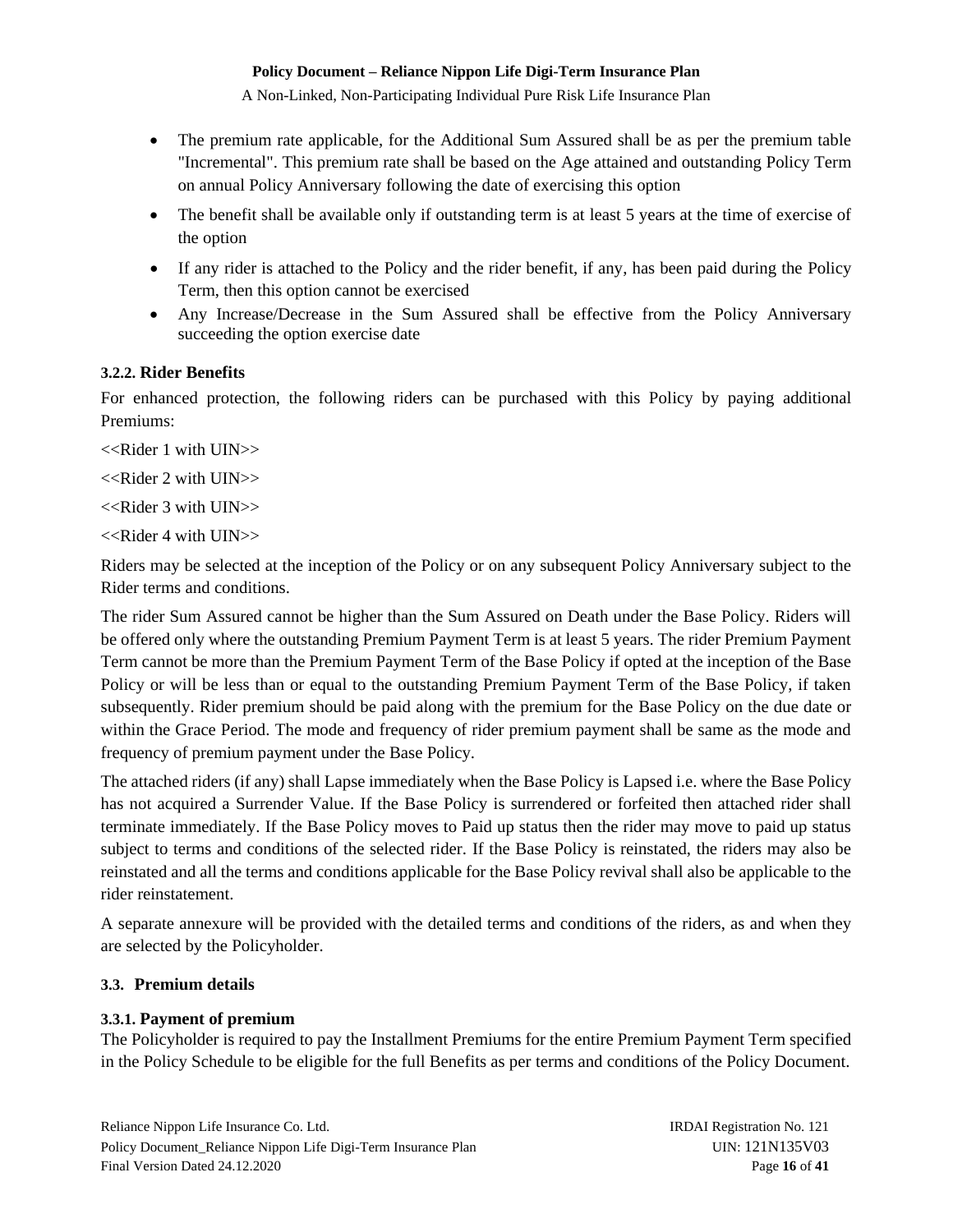A Non-Linked, Non-Participating Individual Pure Risk Life Insurance Plan

Premiums can be paid by Internet banking facility, Debit/Credit cards, E-Wallet or any other mechanism as prescribed by the Company/ IRDAI from time to time.

Amount and modalities will be subject to Company rules and relevant legislations or Regulations.

Premiums shall be considered as paid only when the Premium received by the Company and an official receipt is issued acknowledging the same. The official receipt issued by the Company is the only valid evidence of payment of premiums.

In case a valid claim arises under the Policy during the Grace Period but before payment of the due premium, the Company will still admit the claim.

Any unpaid premium for the Policy Year will become due and payable immediately. In the event, the said unpaid premium is not received by the Company, the Company will deduct the said unpaid premium, while settling such a claim.

# <span id="page-16-0"></span>**3.3.2. Advance Premium**

Collection of renewal premium in advance shall be allowed in this Policy within the same financial year for the Premiums due in that financial year. However, where the premium due in one financial year is being collected in advance in earlier financial year, We may collect the same for a maximum period of 3 months in advance of the due date of the premium. The renewal premium so collected in advance shall only be adjusted on the due date of the premium subject to extant regulatory requirement.

# <span id="page-16-1"></span>**3.3.3. Mode of payment of premium**

The modes of premium payment can be by Debit/Credit Card, ECS/NACH, Online payment, Demand draft, Salary Deduction Scheme (SDS) or Direct debit or any other as prescribed by the Reserve Bank of India/ Company/IRDAI. Quarterly and monthly frequencies of premium payment are allowed only if the premiums are paid electronically such as ECS/NACH. In case the Policyholder has opted for Electronic Clearing System (ECS) or National Automated Clearing House (NACH) mode for premium payment, the Policyholder shall have the option to withdraw from ECS/NACH mode at least 15 days prior to the premium due date.

# <span id="page-16-2"></span>**3.3.4. Premium Payment Frequency**

The Policyholder can pay premium either in yearly, half-yearly, quarterly or monthly frequency. When the frequency of payment is half yearly, quarterly or monthly, loading on premium will be applicable as per the table:

| Frequency                                          | Yearly | Half<br>vearly | Juarterly | Monthly |
|----------------------------------------------------|--------|----------------|-----------|---------|
| loading as % of Annualised<br>Frequency<br>Premium | 0%     | 1.50%          | 2.25%     | 3.00%   |

The Premium Payment Frequency has to be selected at inception. Policyholder has the flexibility to change the Premium Payment Frequency on any Policy Anniversary up to one year before completion of the Premium Payment Term.

The Company, at its sole discretion, may agree to accept the payment of the Premium in any frequency (yearly / half-yearly / quarterly / monthly) as requested by Policyholder.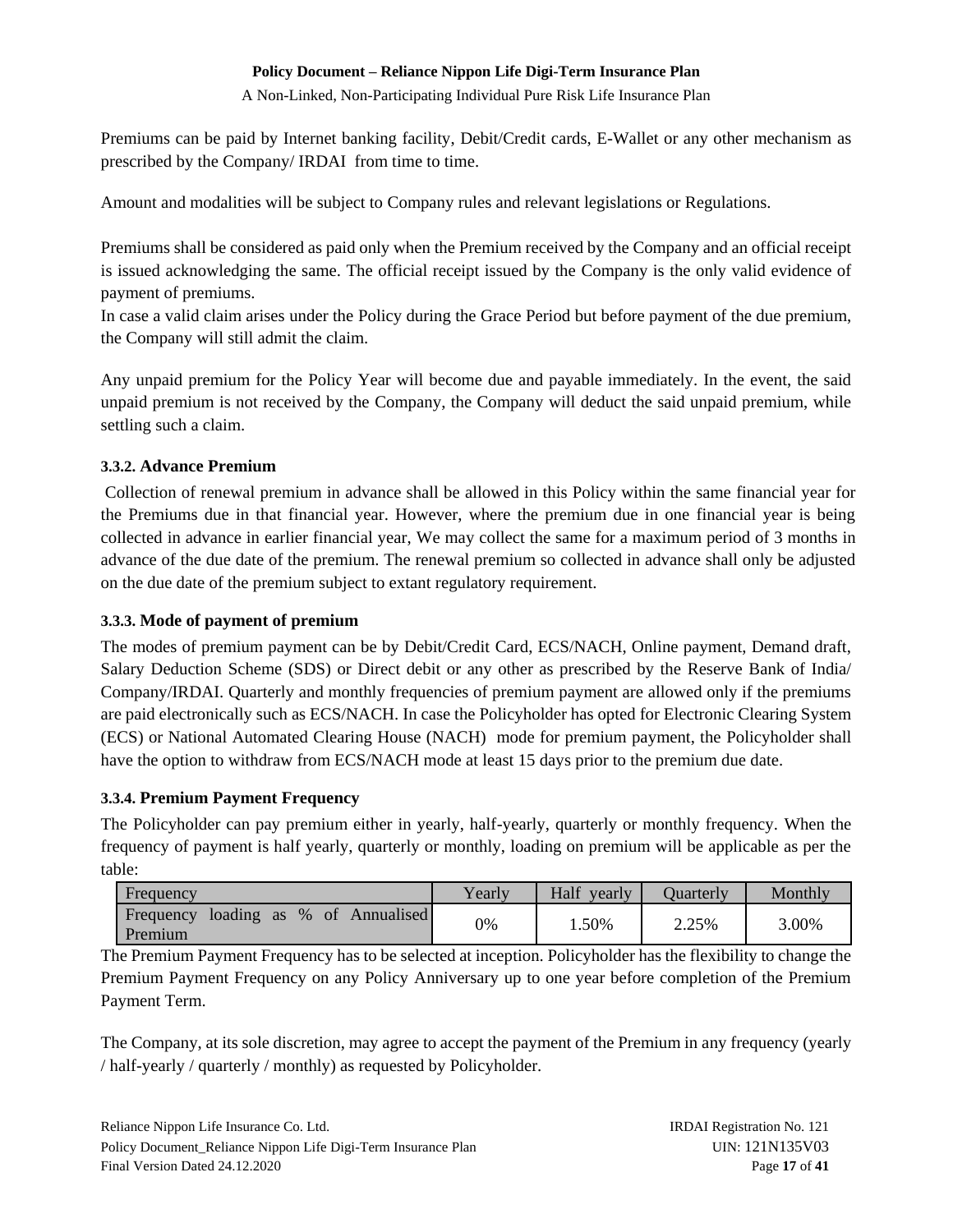A Non-Linked, Non-Participating Individual Pure Risk Life Insurance Plan

If monthly premium frequency is chosen at the time of issuance, then first two months premium will be collected at the time of issuance of the Policy

### <span id="page-17-0"></span>**3.3.5. Grace Period for payment of premium**

There is a Grace Period of 30 days (15 days for monthly mode) from the due date of first unpaid premium. During the Grace Period the Policy shall continue to remain In-force along with all Benefits under this Policy and claim, if any, shall be payable subject to deduction of the due unpaid premium for the Policy Year.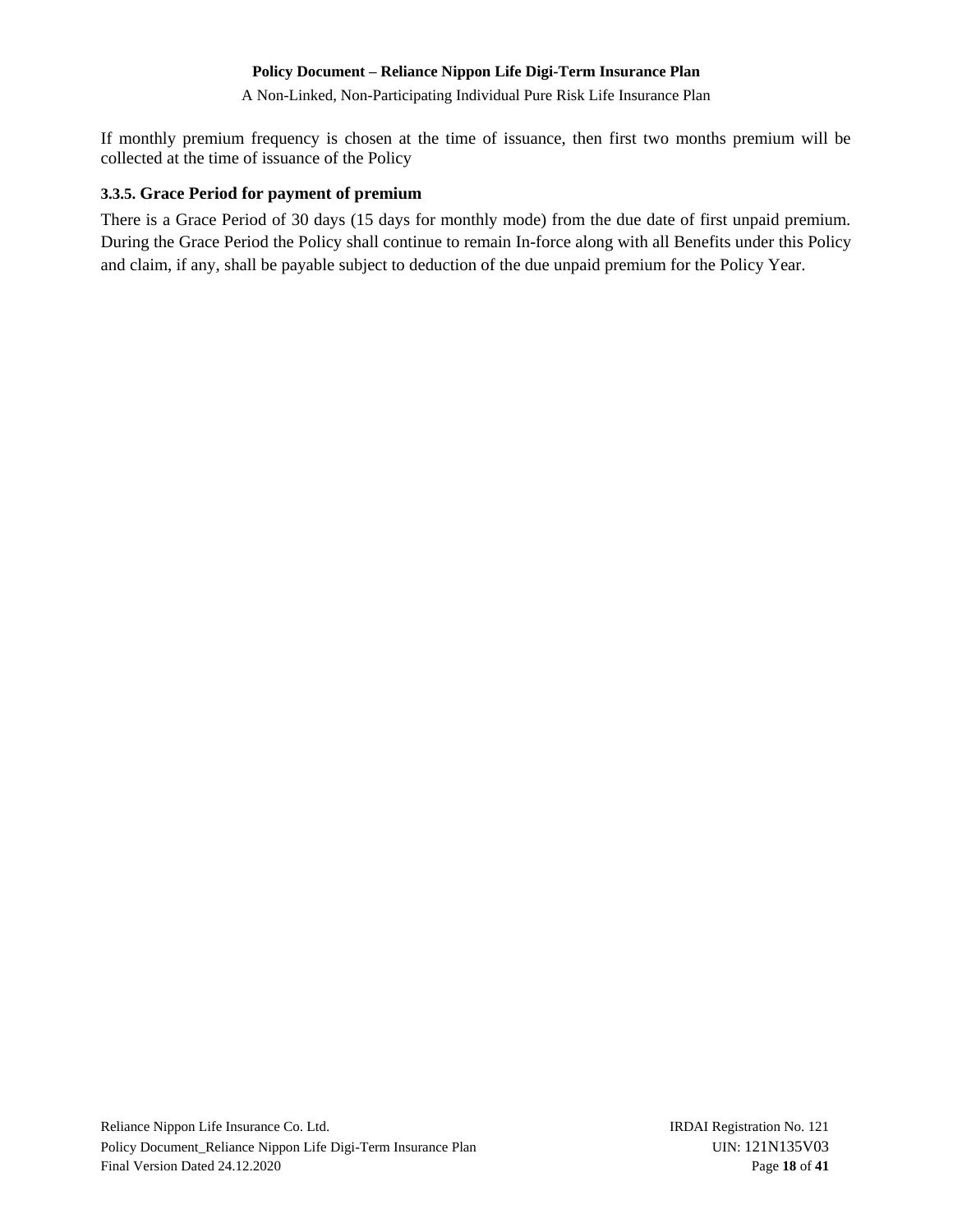A Non-Linked, Non-Participating Individual Pure Risk Life Insurance Plan

# <span id="page-18-0"></span>**4. Part D**

# <span id="page-18-1"></span>**4.1. Free look**

In the event, You are in disagreement with the terms, or conditions stipulated in the Policy Document, You may wish to opt out of this plan, by stating the reasons of Your disagreement in writing and return the Policy to the Company within 30 days of its receipt, for cancellation. You are requested to take appropriate acknowledgement of Your request letter and return of Policy. In which event, the Company will refund the premium paid subject to a deduction of a proportionate risk premium for a period of cover less expenses incurred by the Company on Your medical examination, if any, and stamp duty charges.

Please note that if the Policy is opted through Insurance Repository ('IR'), the computation of the said Free look Period will be from the date of the email informing Policy credit in IR.

Any request received for Free look cancellation of the Policy shall be processed and premium refunded within 15 days of receipt of the request.

# <span id="page-18-2"></span>**4.2. Loans**

Loans will not be available with this plan.

### <span id="page-18-3"></span>**4.3. Discontinuance of payment of premium**

If the Policyholder discontinues the payment of premiums, the Policy will be treated as Lapsed or Paid-up as per the following conditions:

- a. If any premium remains unpaid after the expiry of the Grace Period and the Policy has not acquired the Surrender Value, the Policy status will be altered to Lapse status, the Death Benefit will cease immediately.
- b. No Benefits will be paid when the Policy is in Lapse status.
- c. If the Policy has acquired a Surrender Value and no future premiums are paid, the Policy may continue as Paid-up and the Benefits would be reduced.
- d. The Policy shall not acquire any Paid-up/Surrender Value for the following plan options
	- i. Life Secure
	- ii. Enhanced Life Secure
	- iii. Life & Income Secure (Level Income Benefit)
	- iv. Life & Income Secure (Increasing Income Benefit)

For these plan options, the Policy will be treated as Lapsed if the Policyholder discontinues the payment of Premiums.

e. Under the Whole Life Secure plan option, for a Paid-up Policy, the Benefits under the plan will be reduced as below:

| Benefit on | When is it payable                                                                                                                                                                                                     | Payout |
|------------|------------------------------------------------------------------------------------------------------------------------------------------------------------------------------------------------------------------------|--------|
|            | Payable as Lump Sum on earlier of death or<br> Death / Diagnosis diagnosis of Terminal Illness during the Paid-up Sum Assured on Death<br>of Terminal Illness Policy Term provided the Policy is in paid up<br>status. |        |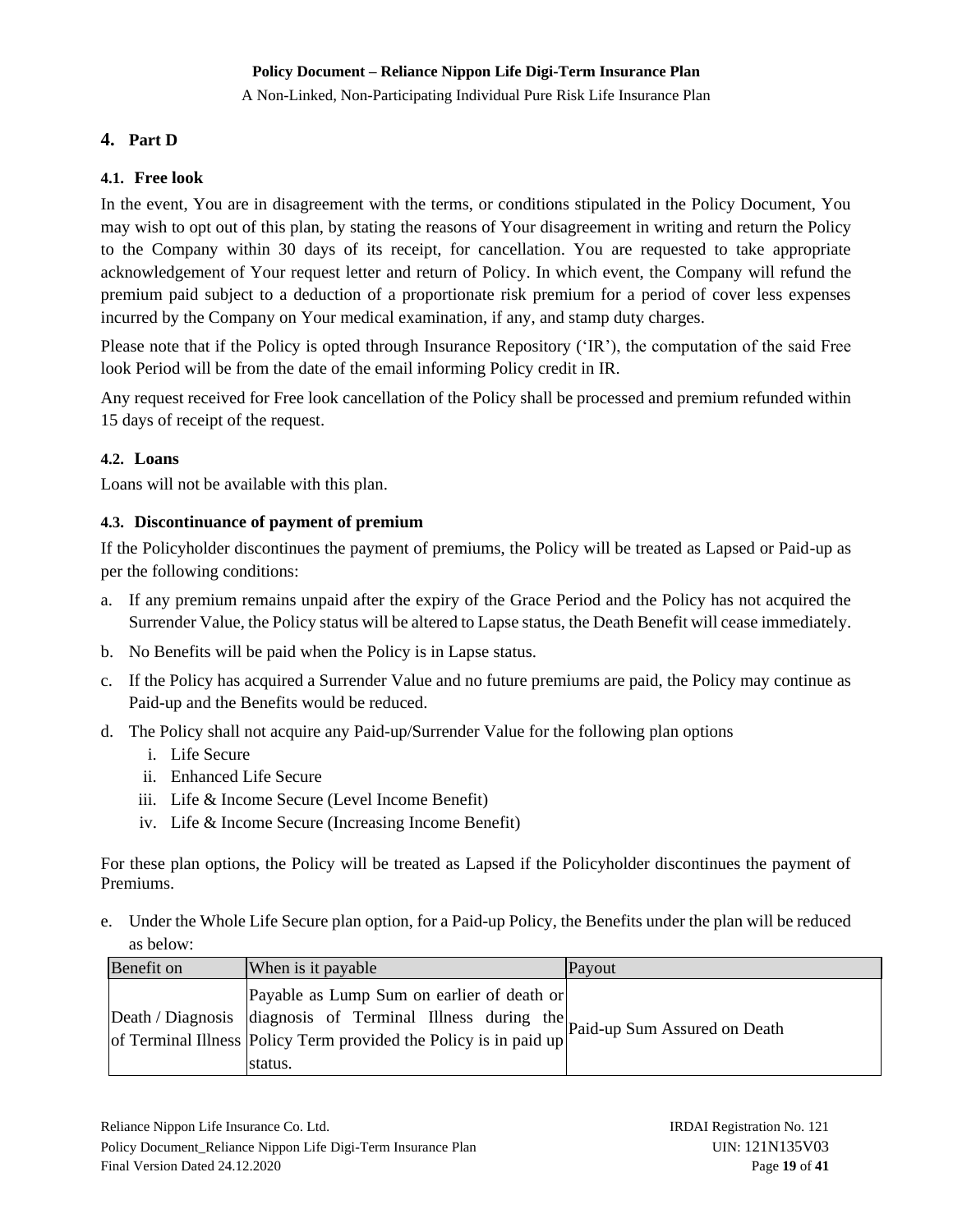A Non-Linked, Non-Participating Individual Pure Risk Life Insurance Plan

|           | Payable immediately on the date of Surrender                                        |  |
|-----------|-------------------------------------------------------------------------------------|--|
| Surrender | during the Policy Term provided Policy is in Refer to Surrender benefit Section 4.4 |  |
|           | Paid-up status                                                                      |  |

Where, Paid-up Sum Assured on Death is as follows

Paid-up Sum Assured on Death = Sum Assured on Death multiplied by Paid-up factor

Paid-up Factor = Number of premiums paid divided by Number of premiums payable during the entire Policy Term

The Policy will be terminated once the benefit is paid i.e. on earlier of death or diagnosis of Terminal Illness or on Surrender.

# <span id="page-19-0"></span>**4.4 Surrender Benefit**

This section is applicable only for Whole Life Secure plan option.

For Whole Life Secure plan option, the Policy shall acquire a Surrender Value as specified below:

- For Premium Payment Term less than 10 years: If premiums have been paid in full for at least first two consecutive years. If full premiums are not received for at least the first two consecutive years, no Surrender Benefit shall be payable
- For Premium Payment Term greater than or equal to 10 years: If premiums have been paid in full for at least the first three consecutive years. If full premiums are not received for at least the first three consecutive years, no Surrender Benefit shall be payable

Surrender Value = 70% of Total Premiums Paid multiplied by (Maximum of 0 and (100 less age at Surrender)) divided by (100 less age at Entry)

# <span id="page-19-1"></span>**4.5.Policy Revival**

A Policy in Lapsed or Paid-up condition can be revived within a period of five years from the due date of first unpaid premium, but before the Maturity Date of the Base Plan. Base Plan along with the rider Benefits (if any) can be revived by paying the arrears of premiums along with the applicable interest. If the Base Plan is revived, the rider Benefits can be revived by paying the arrears of premiums under the riders with interest at the prevailing rate of interest. Prevailing interest rate shall be equal to 10-year G Sec benchmark interest rate as on the last working day of the previous financial year, rounded up to the nearest multiple of 25 basis points. For revival, interest rate for FY 20-21 is 6.25% p.aThe revival of the Policy will be subject to Board Approved Underwriting Policy of the Company. The Company reserves the right to revise the applicable interest rate less frequently than annual, subject to IRDAI approval. Please contact us to know the prevailing rate of interest for revival of policies.

If a Lapsed Policy is not revived within the Revival Period, then the Policy will be terminated at the end of the Revival Period.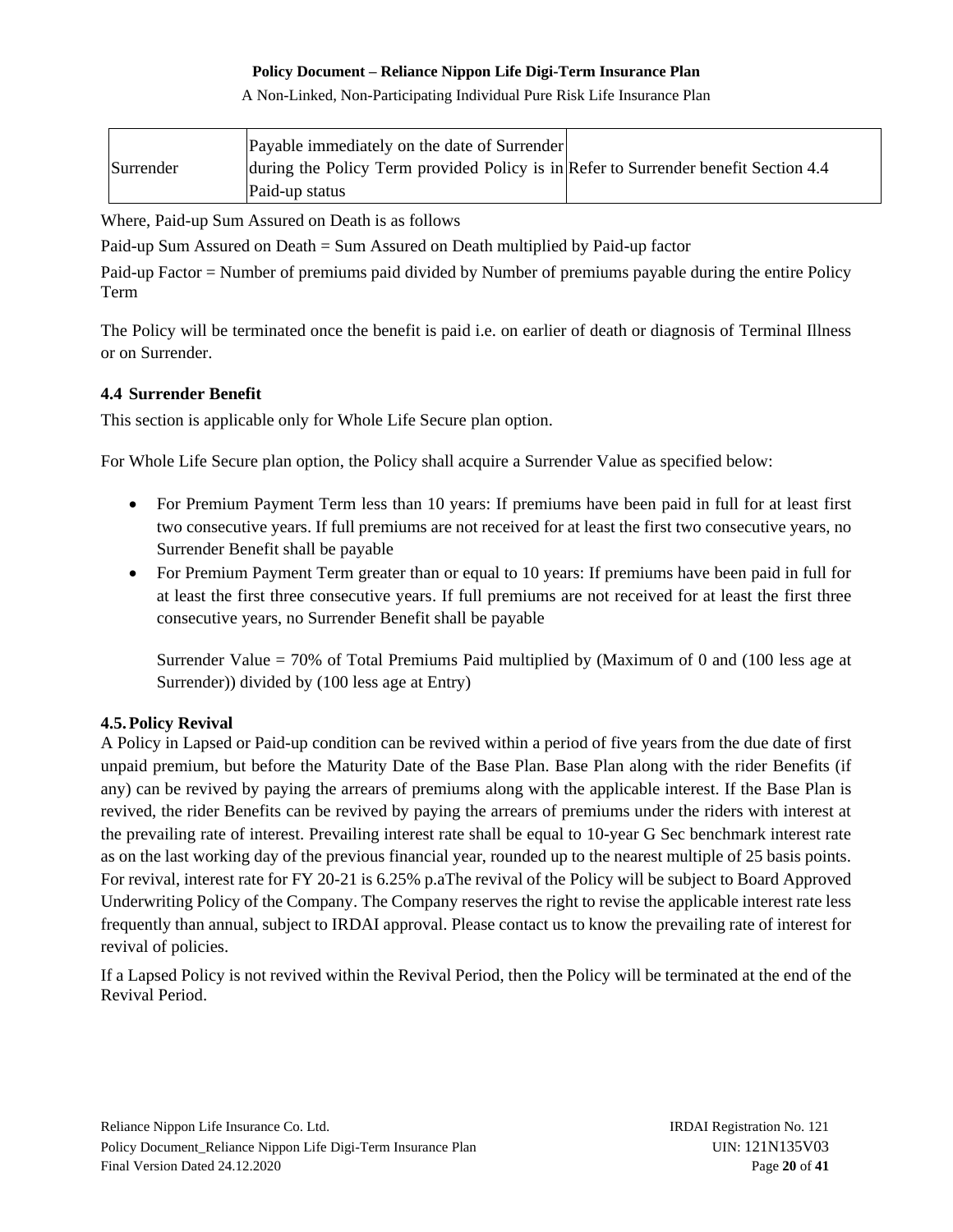A Non-Linked, Non-Participating Individual Pure Risk Life Insurance Plan

### <span id="page-20-0"></span>**5. Part E**

Not applicable as this is not a unit linked insurance Policy.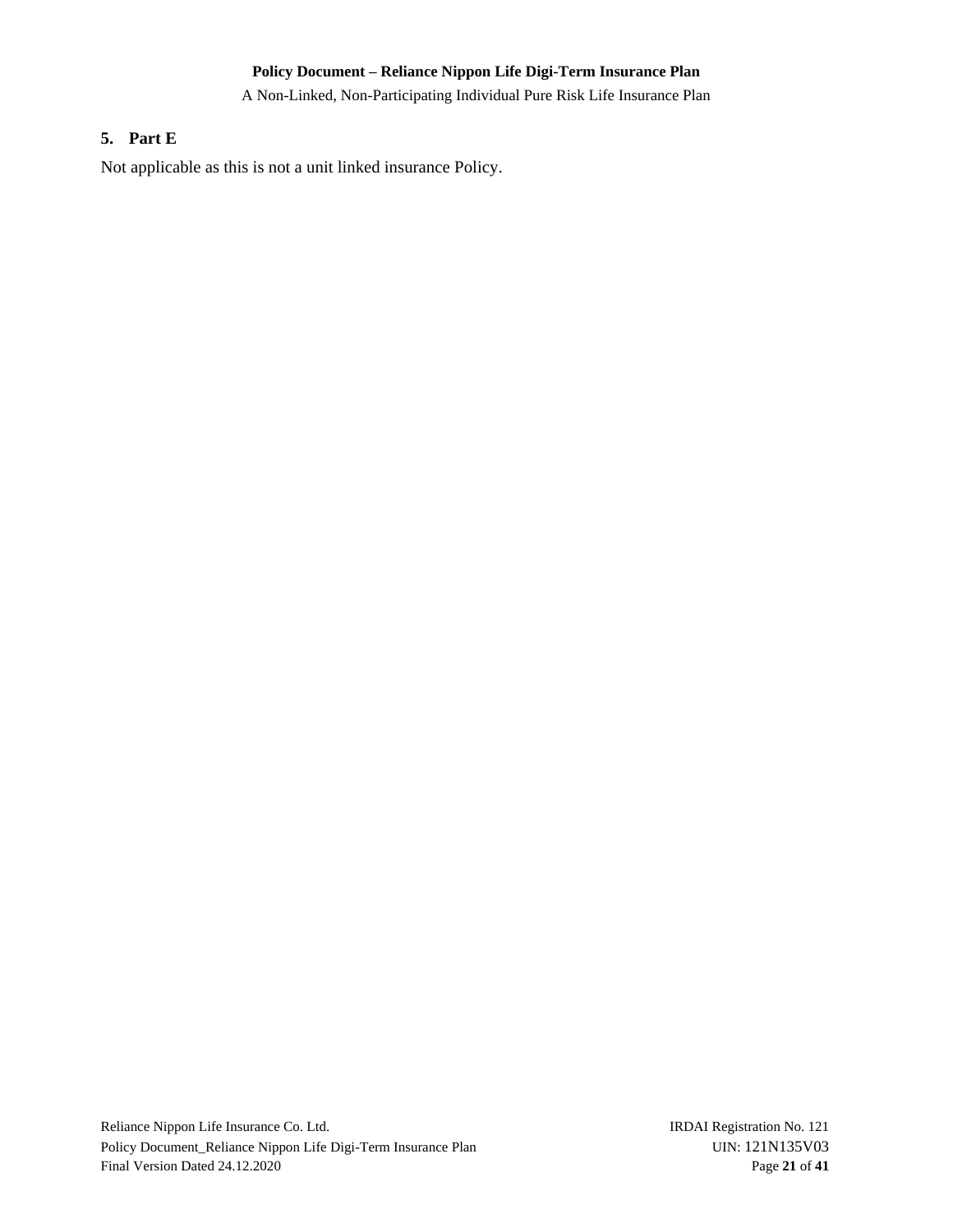A Non-Linked, Non-Participating Individual Pure Risk Life Insurance Plan

# <span id="page-21-0"></span>**6. Part F**

# <span id="page-21-1"></span>**6.1. Claims**

The Company will pay the Death Benefit to the Claimant when it is satisfied with the identity and death or diagnosis of Terminal Illness of the Insured Person and all relevant provisions of the Policy have been met.

In the event of Assignment under this Policy, the Assignee would be entitled to the Benefits under the Policy, subject to Section 38 of Insurance Act, 1938 as amended from time to time or any further amendments affected by the IRDAI or other appropriate governmental authorities from time to time.

# <span id="page-21-2"></span>**6.2. Requirements for Death claim or Diagnosis of Terminal Illness claim**

To enable the Company to process the Death Benefit claim or Diagnosis of Terminal Illness claim under this Policy in a speedy manner, the Claimant shall endeavor to intimate the Company in writing of the claim and provide the following documents to the Company preferably within 90 days from the claim event. The Company may ask for additional explanations and documents, justifying the delay from the Claimants intimating the claim beyond specified period.

# **List of primary documents required in the event of a claim for Death Benefit / Diagnosis of Terminal Illness Benefit**

- a. Original Policy Document
- b. Death certificate in original issued by the competent authority
- c. Hospitalization documents (discharge summary along with all investigation reports) if the Life Assured has taken treatment for Illness leading to death of the Life Assured
- d. For Terminal Illness Benefit, certificate with confirmation that Life Assured is suffering from a condition which, in the opinion of two independent Medical Practitioners' specializing in treatment of such Illness, is highly likely to lead to death within 12 months. The Terminal Illness diagnosed has to be confirmed by Medical Practitioners' registered with the Indian Medical Association and approved by the Company. The Company reserves the right for independent assessment.
- e. Claim Form (A) duly filled in by the Claimant; by the last treating doctor (if applicable) and by a third person (who is not a relative of the Claimant)
- f. KYC documents of the Claimant as per the Anti Money Laundering (AML) Policy of the Company
- g. Personalized Cancelled cheque leaf/ Self-attested passbook copy of the Claimant/ Bank Statement with last 6 months transaction
- h. Bank Authorization Form
- i. Overseas Claims form (A), Copy of Passport, Embassy Document, Cremation certificate, Body transfer certificate from police officials (Only if Life Assured is nonresident of India)
- j. FATCA CRS Form

# **List of additional documents required in the event of a claim for Death Benefit for un-natural deaths**

- a. First Information Report
- b. Post Mortem Report
- c. Newspaper Clipping, where available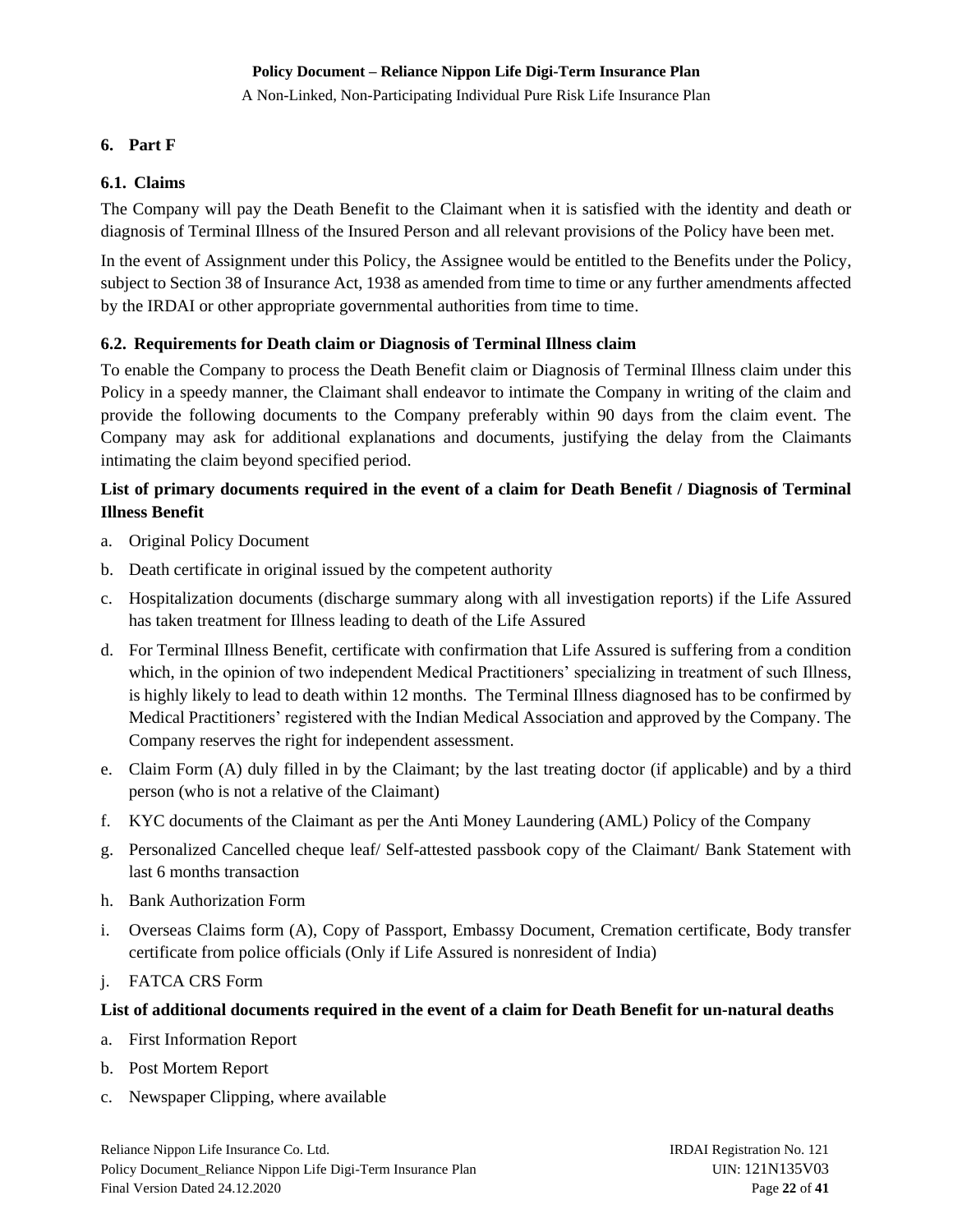A Non-Linked, Non-Participating Individual Pure Risk Life Insurance Plan

- d. Viscera Report/Chemical Analysis Report, where applicable
- e. Final Police Investigation Report, where applicable
- f. Copy of Driving License if Life Assured was driving the vehicle at the time of the accident (applicable in case of accidental death)

The Company reserves the right to call for any additional / other document which may be relevant, including documents/ information concerning the title of the person claiming Benefits under this Policy, as may be required by the Company.

The Company, at its discretion/ judgement, may consider payment of the claims where the relevant documents are not submitted by the Policyholder / Claimant due to reasons beyond the control of The Policyholder/ Claimant provided there are valid reasons for the non-submission of the relevant documents and it is satisfied on the genuineness of the claim.

# <span id="page-22-0"></span>**6.3. Suicide Exclusion**

In case of death of the Life Assured due to suicide, whether sane or insane, within 12 months:

- i. From the Date of Commencement of risk of the Policy , the Claimant shall be entitled to 80% of Total Premiums Paid as on the date of death, provided the Policy is In-force.
- ii. From the date of Revival of the Policy, the Claimant shall be entitled to 80% of the Total Premiums Paid till the date of death or Surrender Value as on the date of death, whichever is higher provided the Policy is In-force.

# <span id="page-22-1"></span>**6.4. Tax benefit**

Premiums paid under Reliance Nippon Life Digi-Term Insurance Plan and rider(s) opted for, if any, may be eligible for income tax exemptions, subject to the applicable income tax laws and conditions. Income tax Benefits under this plan and rider Benefits, if opted for shall be applicable as per the prevailing Income Tax Laws and are subject to amendments from time to time. Kindly consult a tax expert.

# <span id="page-22-2"></span>**6.5. Taxes, duties and levies and disclosure of information**

- a. In the event where RNLIC is obliged to disclose information concerning to the Policy and Benefits or account to the revenue authorities or other Regulatory Authorities for any taxes, duties, levies or imposts including without limitation any sale, use, value added, service or other taxes, as may be imposed now or in future by any authority (collectively "Taxes") applicable to this Policy or the Benefits payable under this Policy, RNLIC shall be entitled to disclose such information / deduct such Taxes / pay any amount under the polices and deposit the amount so deducted or directed, with the appropriate governmental or Regulatory Authorities without informing the Policyholder, if so directed by the authority.
- b. It shall be the responsibility of the Policyholder to satisfy himself and ensure that the payment of the additional premium does not adversely affect his entitlement or claim for tax Benefits, if any, available or admissible under this Policy.

# <span id="page-22-3"></span>**6.6. Nomination**

Nomination should be in accordance with provisions of section 39 of the Insurance Act 1938 as amended from time to time.

[A Leaflet containing the simplified version of the provisions of Section 39 is enclosed in Appendix – B for reference]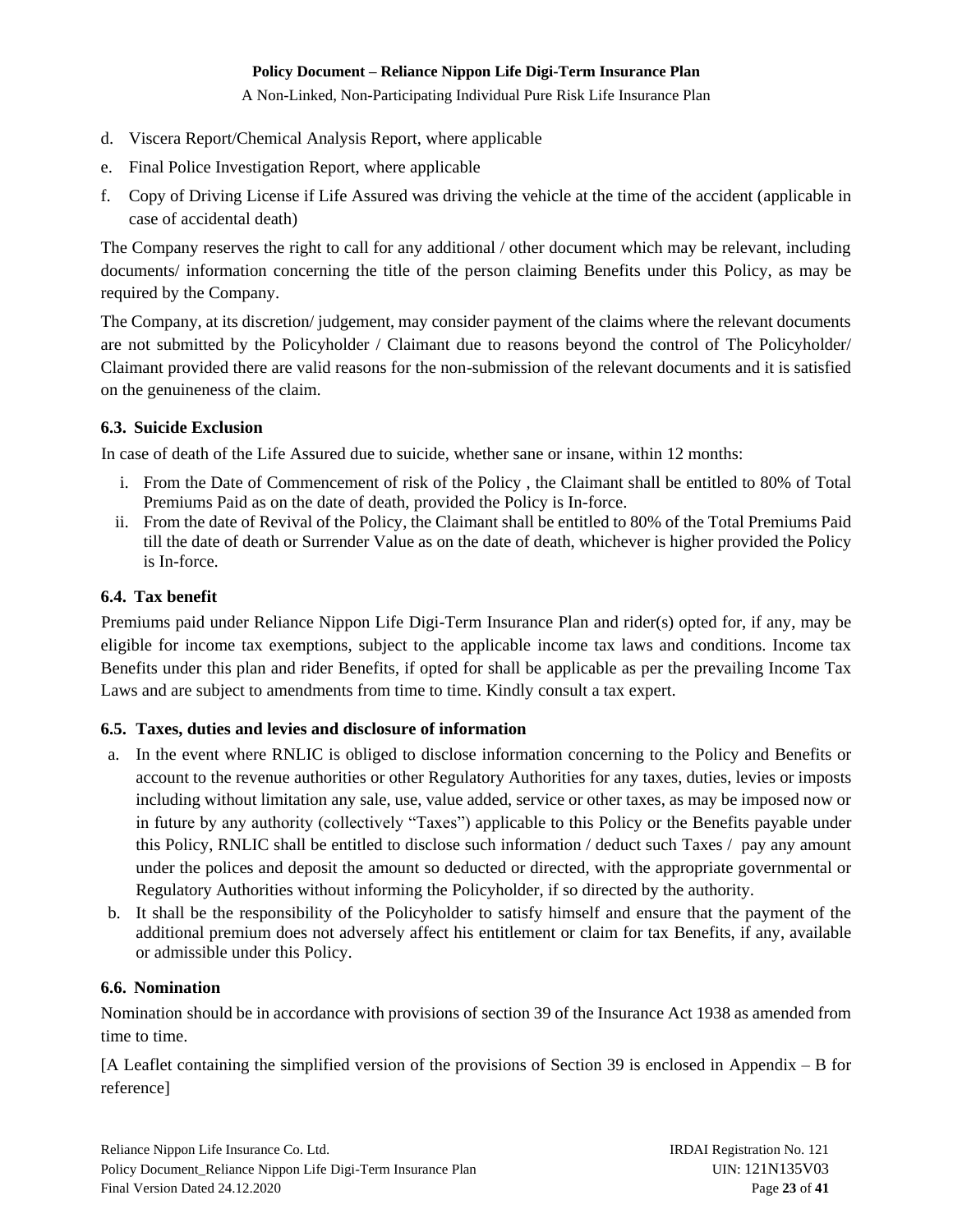A Non-Linked, Non-Participating Individual Pure Risk Life Insurance Plan

# <span id="page-23-0"></span>**6.7. Assignment**

Assignment should be in accordance with provisions of section 38 of the Insurance Act 1938 as amended from time to time.

[A Leaflet containing the simplified version of the provisions of Section 38 is enclosed in Appendix – C for reference]

Assignment will not be permitted if the Policy is issued under Married Women's Property Act, 1874.

# <span id="page-23-1"></span>**6.8. Proof of Age**

The age of the Life Assured has been admitted on the basis of the declaration made by the Policyholder/ Life Assured in the Proposal and/or in any statement based on which this Policy has been issued.

- If the age of the Life Assured as on the Date of Commencement of Policy is found to be higher than the maximum or lower than the minimum entry age basis declaration made by the Policyholder/Life Assured, that was permissible under this plan then the Company shall cancel the Policy immediately and shall refund all premiums paid.
- If the age of the Life Assured is found to be different from that declared basis declaration made by the Policyholder/Life Assured, but but within the age limits of the plan of this Policy then:
	- o In case the correct age is found to be lower, the Company shall refund the difference in premiums without interest or increase the Benefits which would have been due as per the correct age
	- o In case the correct age is found to be higher, the Company shall intimate the Policyholder to pay the difference in premiums along with the applicable interest from Date of Inception of Policy or shall reduce the Policy Benefits which would have been due as per the correct age

# <span id="page-23-2"></span>**6.9. Special provisions**

Any special provisions subject to which this Policy has been entered into, whether endorsed in the Policy or in any separate instrument shall be deemed to be part of the Policy and shall have effect accordingly.

This product is approved by the Insurance Regulatory and Development Authority of India (IRDAI) and this Policy is subject to:

- The Insurance Act, 1938, as amended from time to time.
- Amendments, modifications (including re-enactment) as may be made from time to time, and
- Other such relevant Regulations, Rules, Laws, Guidelines, Circulars, Enactments etc. as may be introduced by Life Insurance Council, IRDAI, any other regulatory body with jurisdiction there under from time to time.

We reserve the right to require submission of such documents and proof at all life stages of the Policy as may be necessary to meet the requirements under Anti- money Laundering/Know Your Customer norms and as may be laid down by IRDAI and other regulators from time to time.

# <span id="page-23-3"></span>**6.10. Recovery of additional expenses incurred on account of acts of Policyholders**

RNLIC also reserves the right to recover "electronic debit bounce charges", incurred by it from the Policyholders, on account of bounce of electronic debit towards premium payment, by Policyholders. The Company may recover these additional costs by requisitioning additional payments from the Policyholders.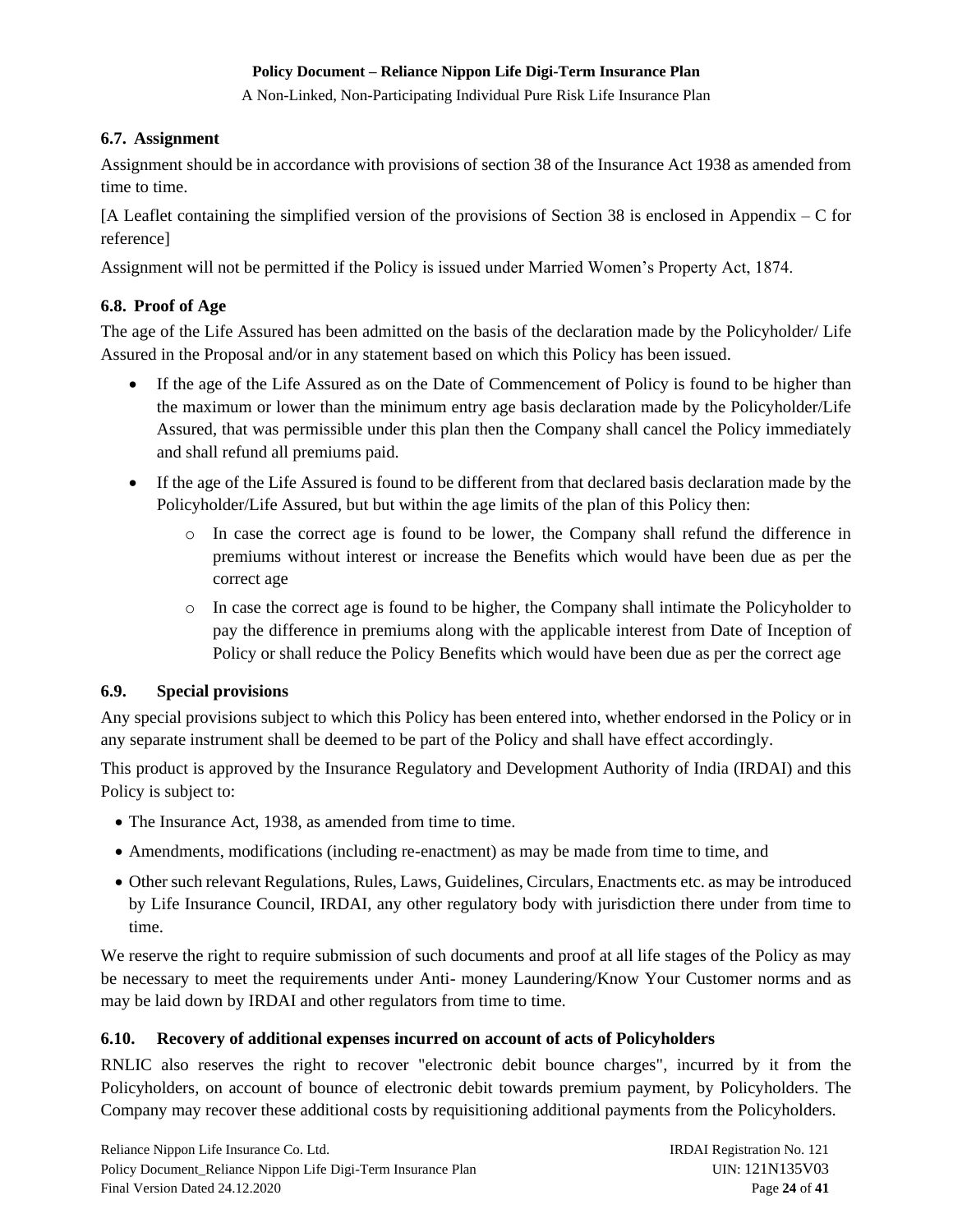A Non-Linked, Non-Participating Individual Pure Risk Life Insurance Plan

# <span id="page-24-0"></span>**6.11. Mode of payment of Benefits**

All Benefits (claims/ any other sum due to the Policyholders or Nominees or Assignees) under this Policy shall be remitted only through Electronic Clearing System (ECS), National Electronic Fund Transfer (NEFT), Real Time Gross Settlement (RTGS), Interbank Mobile Payment Service (IMPS), National Automated Clearing House (NACH) or any other electronic mode as permitted by Reserve Bank of India/ RNLIC/IRDAI.

All Benefits under this Policy shall be payable in the manner and currency allowed / permitted under the Regulations. All amounts payable either to or by the Company and shall be payable in Indian currency.

# <span id="page-24-1"></span>**6.12. Valid discharge**

Any discharge given by the Claimant, or by any person authorized by Claimant, in writing, in respect of the Benefits payable under this Policy shall constitute a valid discharge to RNLIC in respect of such payment. The Company's liability under the Policy shall be discharged by such payment and the Company shall not bear any responsibility for the application of the monies so paid.

# <span id="page-24-2"></span>**6.13. Limitation of liability**

The maximum liability of the Company under this Policy shall not, in any circumstances, exceed the aggregate amount of the relevant Benefits payable hereunder.

# <span id="page-24-3"></span>**6.14. Fraud, Misstatement of a Material Fact and Forfeiture**

In the event of a fraud the Policy shall be cancelled immediately, and all the premiums paid till date shall be forfeited, subject to fraud being established as per Section 45 of the Insurance Act, 1938, as amended from time to time. In the event of a misstatement or suppression of a material fact, not amounting to fraud, by the insured, the Policy shall be declared "Null and Void" and premiums paid shall be refunded after deducting applicable charges, if any, subject to misstatement or suppression of fact being established, in accordance with Section 45 of the Insurance Act, 1938, as amended from time to time. (Please refer to the simplified version of the provisions of Section 45 as mentioned in Appendix D for reference).

# <span id="page-24-4"></span>**6.15. Loss of Policy Document**

If the Policy Document is lost or misplaced, Policyholder should submit to Us a written request stating the fact and the reason for the loss. The Company reserves the right to undertake such investigations into and call for such evidence of the loss or destruction of the Policy Document at the expense of the Policyholder as it considers necessary before issuing a copy of the Policy Document. If We are satisfied that the Policy Document is lost or destroyed, then, We will issue a duplicate Policy Document duly endorsed to show that it is issued following the loss or destruction of the original Policy Document. Upon the issue of the duplicate Policy Document, the original Policy Document immediately and automatically ceases to have any validity. The Company may charge a fee, subject to a maximum of Rs. 200, for the issuance of a duplicate Policy Document.

Policyholder agree to indemnify Us and hold Us free and harmless from any costs, expenses, claims, awards, misuse or judgments arising out of or in relation to the original Policy Document. The Company may also require the Policyholder to issue a newspaper declaration for the same. The cost for the same will be borne by the Policyholder.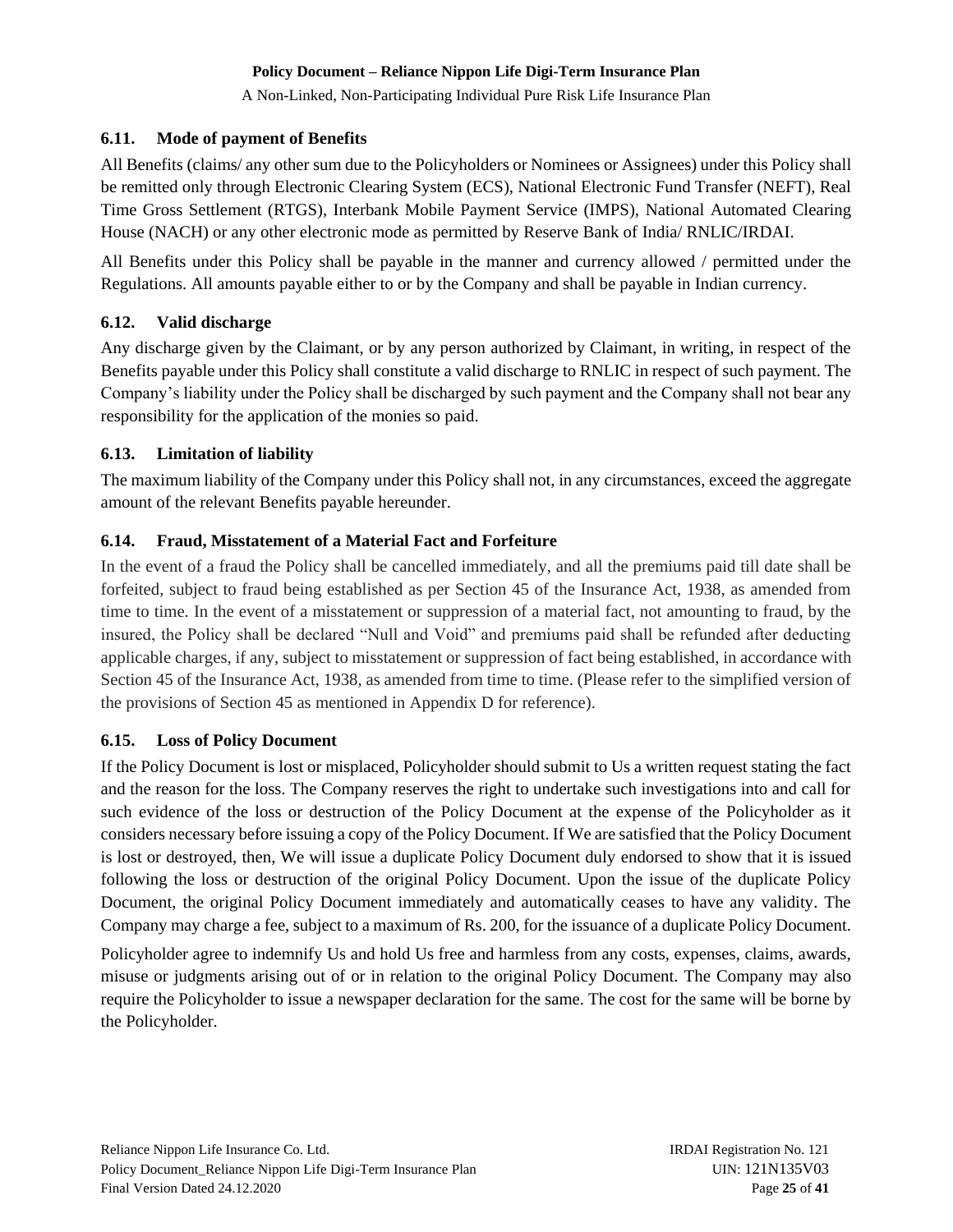A Non-Linked, Non-Participating Individual Pure Risk Life Insurance Plan

### <span id="page-25-0"></span>**6.16. Waiver**

Failure or neglect by either party to enforce at any time the provisions of this Policy shall not be construed or be deemed to be waiver of either party's right herein nor in anyway affect the validity of the whole or any part of this Policy nor prejudice either party's right to take subsequent action.

### <span id="page-25-1"></span>**6.17. Electronic transaction**

The Policyholder shall adhere to and comply with all such terms and conditions as prescribed by RNLIC from time to time and hereby agree and confirm that all transactions effected by or through facilities for effecting remote transactions including the Internet, World Wide Web, electronic data interchange, call centers, teleservice operations (whether voice, video, data or combination thereof) or by means of electronic, computer, automated machines network or through other means of telecommunication, established by or on behalf of RNLIC, for and in respect of the Policy or its terms, or RNLIC's other products and services, shall constitute legally binding and valid transactions when done in adherence to and in compliance with RNLIC's terms and conditions for such facilities, as may be prescribed from time to time.

# <span id="page-25-2"></span>**6.18. Notice under the Policy**

# **i. In case of the Policyholder**

Any of the notices required to be issued by the Company in terms of this Policy may be issued, either by issuing individual notices to the Policyholder, including by electronic mail**,** SMS, telephonic conversation and/or facsimile, or by issuing a general notice, including, by publishing such notices in the newspapers and/or on the Company's website/ Company branch offices.

As per the details specified by the Policyholder in the proposal form/change of address intimation submitted by him, notices and instructions are sent through various modes such as electronic mail and/or facsimile, or Company branch offices. It is very important that You immediately inform Us about any change in the address or contact details or the Nominee particulars.

# **ii. In case of the Company**

To Reliance Nippon Life Customer Service

**Address:** Reliance Nippon Life Insurance Company Limited, Unit Nos. 401B, 402, 403 & 404, 4th Floor, Inspire-BKC, G Block, BKC Main Road, Bandra Kurla Complex, Bandra East, Mumbai – 400051

Reliance Nippon Life Insurance Company Limited, 7th Floor, Silver Metropolis, Off Western Express Highway, Goregaon East, Mumbai - 400 063

Reliance Nippon Life representatives may be contacted on Toll free number 18001021010

Email: rnlif[e.customerservice@relianceada.com](mailto:.customerservice@relianceada.com)

# <span id="page-25-3"></span>**6.19. Entire Contract**

This Policy comprises the terms and conditions set forth in this Policy Document, Policy Schedule, and the endorsements, if any, made on or applicable to this Policy, which shall form an integral part and the entire contract, evidenced by this Policy. The liability of RNLIC is at all times subject to the terms and conditions of this Policy and the endorsements made from time to time.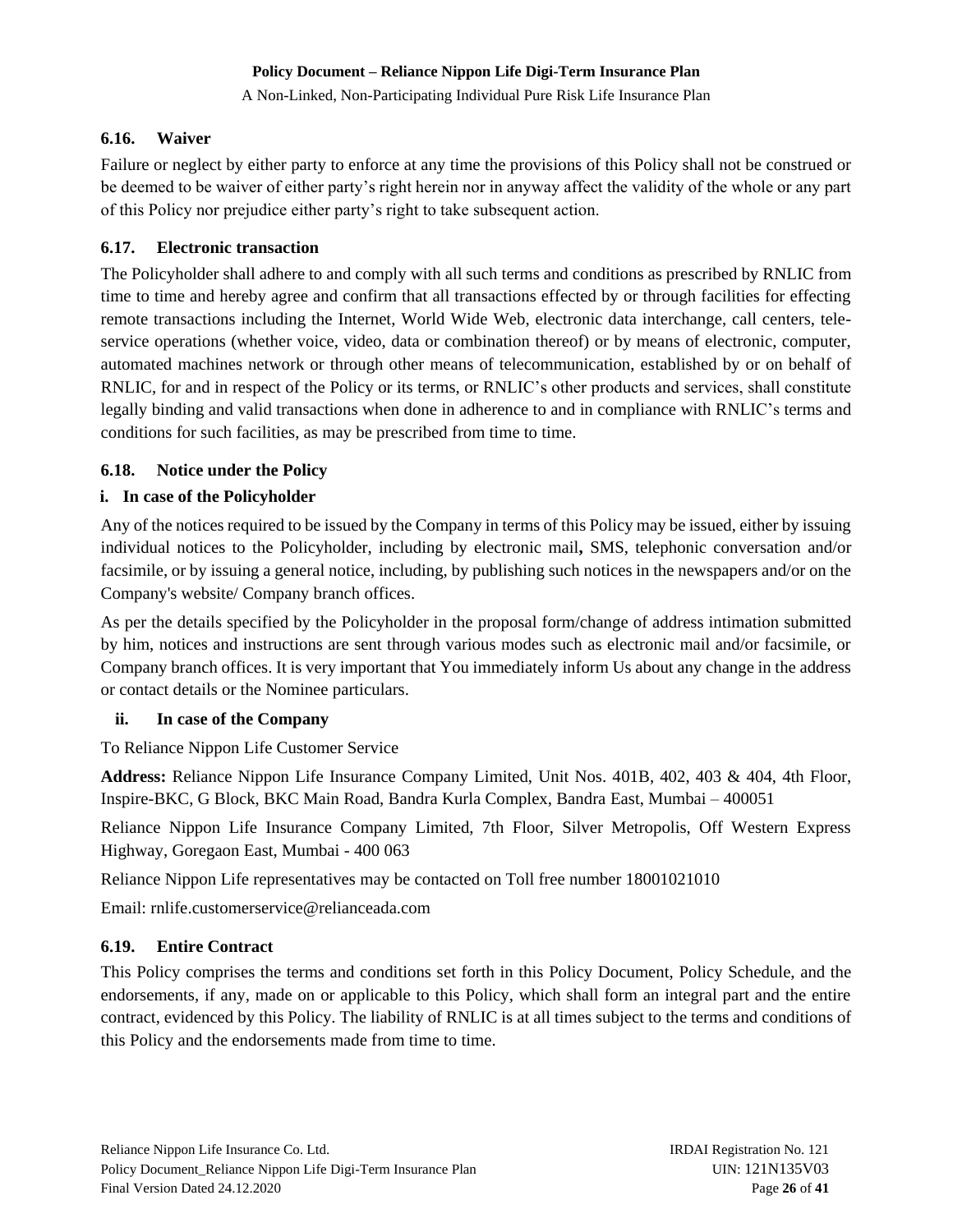A Non-Linked, Non-Participating Individual Pure Risk Life Insurance Plan

The Provision of this Policy cannot be changed or varied by anyone except by a Policy endorsement signed by an officer of the Company authorized for the purpose. This Policy Document constitutes the complete contract of insurance.

The Policy is issued on the basis of the Proposal and Declaration from the Proposer and on the express understanding that the said Proposal and Declaration and any statements made or referred to therein shall be part and parcel of this Policy.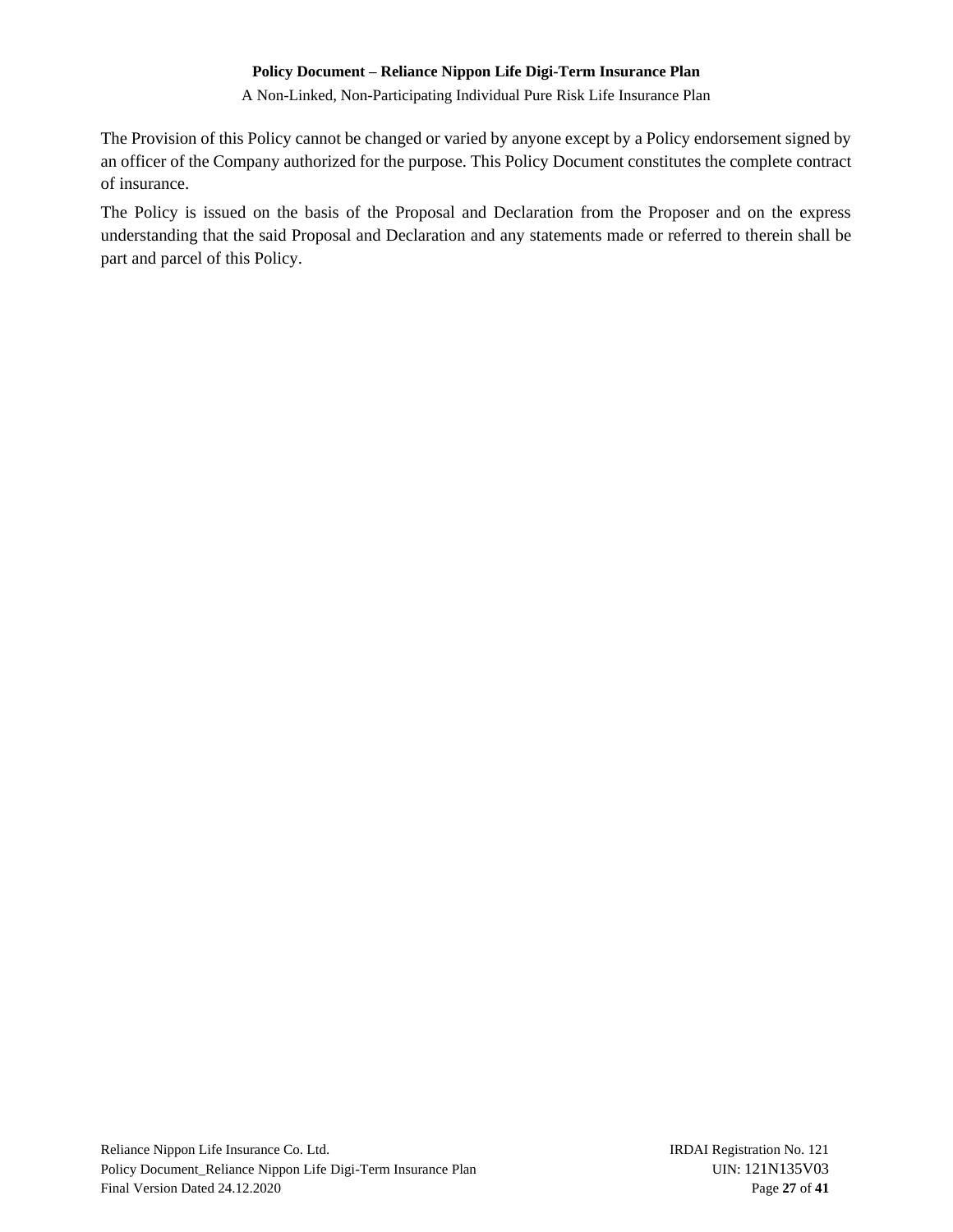A Non-Linked, Non-Participating Individual Pure Risk Life Insurance Plan

# <span id="page-27-0"></span>**7. Part G**

# <span id="page-27-1"></span>**a. Governing laws and jurisdiction**

This Policy shall be governed by and interpreted in accordance with the laws of India. All actions, suits and proceedings under this Policy shall be subject to the exclusive jurisdiction of the Indian courts of law within whose territorial jurisdiction the registered office of the Company is situated.

# <span id="page-27-2"></span>**b. Primacy of the Policy Document**

In the event of any inconsistency or conflict between the terms and conditions contained in the Policy Document and the terms and conditions contained in any other document such as marketing material or sales brochure, the terms and conditions contained in the Policy Document shall prevail over all other terms and conditions contained in various other documents.

# <span id="page-27-3"></span>**c. Grievance Redressal**

**Step 1:** If You are dissatisfied with any of Our services, please feel free to contact Us at the following contact points ––

**Step 1.1:** Call Us at 1800 102 1010 (Toll free); Call centre timings: 9am to 6 pm Monday to Saturday or Email: rnlife.customerservice@relianceada.com **OR**

**Step 1.2:** Contact the Customer Service Executive at Your [nearest branch](http://www.reliancelife.com/rlic/Contactus/BranchLocator/BranchLocator.aspx) of the Company **OR**

**Step 1.3:** Write to: Reliance Nippon Life Customer Care

Reliance Nippon Life Insurance Company Limited

Unit Nos. 401B, 402, 403 & 404, 4th Floor, Inspire-BKC

G Block, BKC Main Road, Bandra Kurla Complex,

Bandra East, Mumbai – 400051

OR

Reliance Nippon Life Insurance Company Limited

7th Floor, Silver Metropolis, Off Western Express Highway,

Goregaon East, Mumbai - 400 063

If Your complaint is unresolved for more than 10 days,

**Step 2:** Please contact Our Service Branch Manager, who is also the Local Grievance Redressal Officer at Your nearest branch.

If You are unhappy with the solution offered,

**Step 3:** Write to Head of Customer Care at rnlife.headcustomercare@relianceada.com or at the address mentioned above.

If You are still not happy with the solution offered,

**Step 4:** Write to Our Grievance Redressal Officer at rnlife.gro@relianceada.com or at the address mentioned above.

If the issues remain unresolved; a further reference may be made to the Insurance Ombudsman in terms of Rule 12 & 13 of the Redressal of Public Grievance Rules, 1998.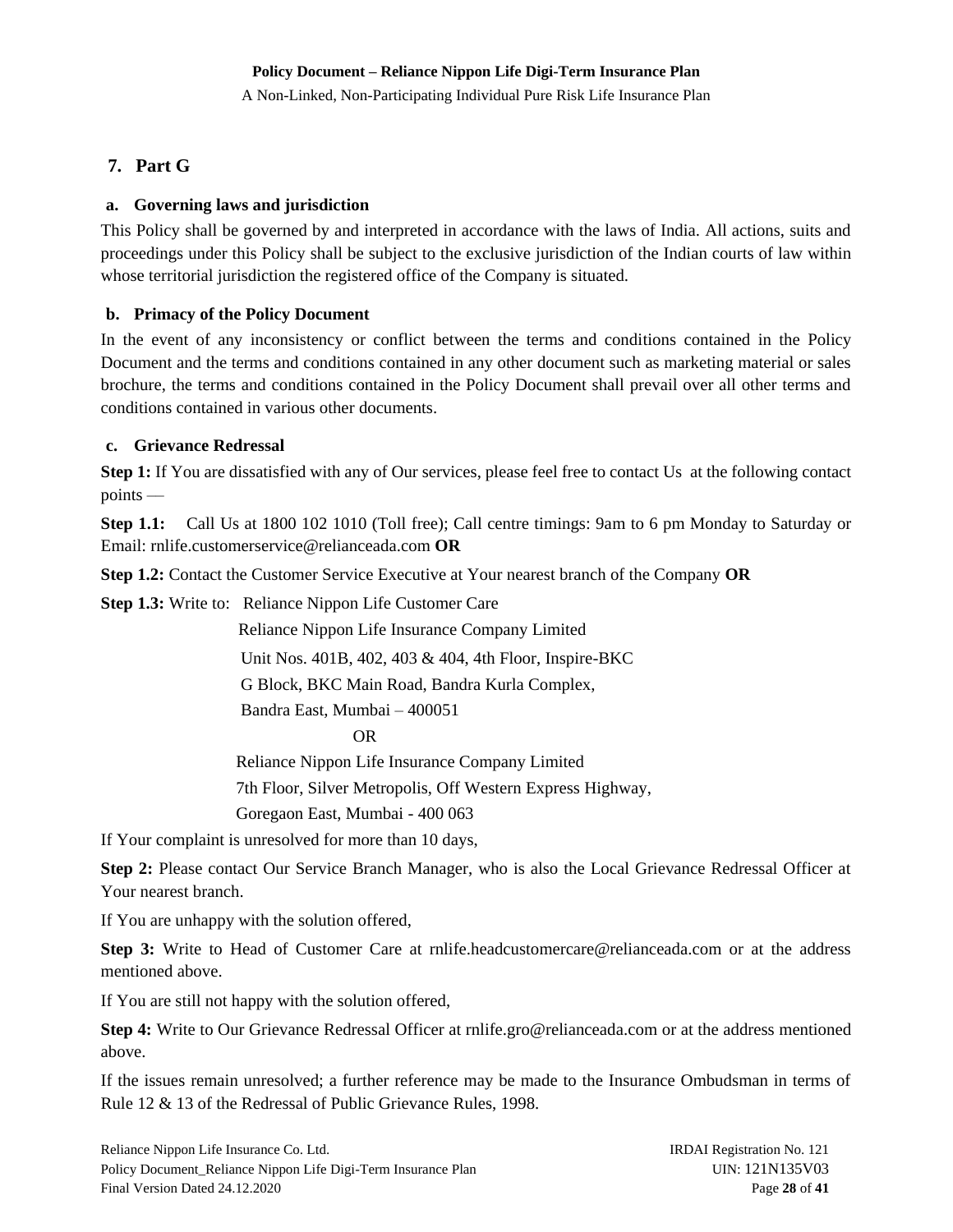A Non-Linked, Non-Participating Individual Pure Risk Life Insurance Plan

### <span id="page-28-0"></span>**d. Procedure for registering complaint with IRDAI Grievance Call Centre (IGCC)**

If You are not satisfied with the response or do not receive a response from Us within 15 days, You may approach the Grievance Cell of the Insurance Regulatory and Development Authority of India (IRDAI) on the following contact details:

IRDAI Grievance Call Centre (IGCC) TOLL FREE NO: 155255

IRDAI TOLL FREE NO: 1800 4254 732

Email ID: [complaints@irda.gov.in](mailto:complaints@irda.gov.in)

You can also register Your complaint online at<http://www.igms.irda.gov.in/>

Address for communication for complaints by fax/paper:

Insurance Regulatory and Development Authority of India Sy No. 115/1, Financial District, Nanakramguda, Gachibowli, Hyderabad - 500 032

### <span id="page-28-1"></span>**e. Procedure for filing complaint with the Insurance Ombudsman**

While We expect to satisfactorily resolve Your grievances, You may also at any time approach the Insurance Ombudsman. The Insurance Ombudsman may receive and consider any complaints under Rule 13 of the Insurance Ombudsman Rules 2017 as described below:

### **Duties and functions of Insurance Ombudsman (as per Rule 13 of Insurance Ombudsman Rules, 2017):**

- 1. The Ombudsman shall receive and consider complaints or disputes relating to:
	- a. delay in settlement of claims, beyond the time specified in the Regulations, framed under the Insurance Regulatory and Development Authority of India Act, 1999;
	- b.any partial or total repudiation of claims by the life insurer;
	- c. disputes over premium paid or payable in terms of insurance Policy;
	- d.misrepresentation of Policy terms and conditions at any time in the Policy Document or Policy contract;
	- e.legal construction of insurance policies in so far as the dispute relates to claim;
	- f. policy servicing related grievances against insurer and their agents and intermediaries;
	- g.issuance of life insurance policy which is not in conformity with the proposal form submitted by the Proposer;
	- h.non-issuance of insurance Policy after receipt of premium in life insurance and
	- i. any other matter resulting from the violation of provisions of the Insurance Act, 1938 or the Regulations, circulars, guidelines or instructions issued by the IRDAI from time to time or the terms and conditions of the Policy contract, in so far as they relate to issues mentioned at clauses (a) to (f).
- 2. The Ombudsman shall act as counsellor and mediator relating to matters specified in sub-rule (1) provided there is written consent of the parties to the dispute.
- 3. The Ombudsman shall be precluded from handling any matter if he is an interested party or having conflict of interest.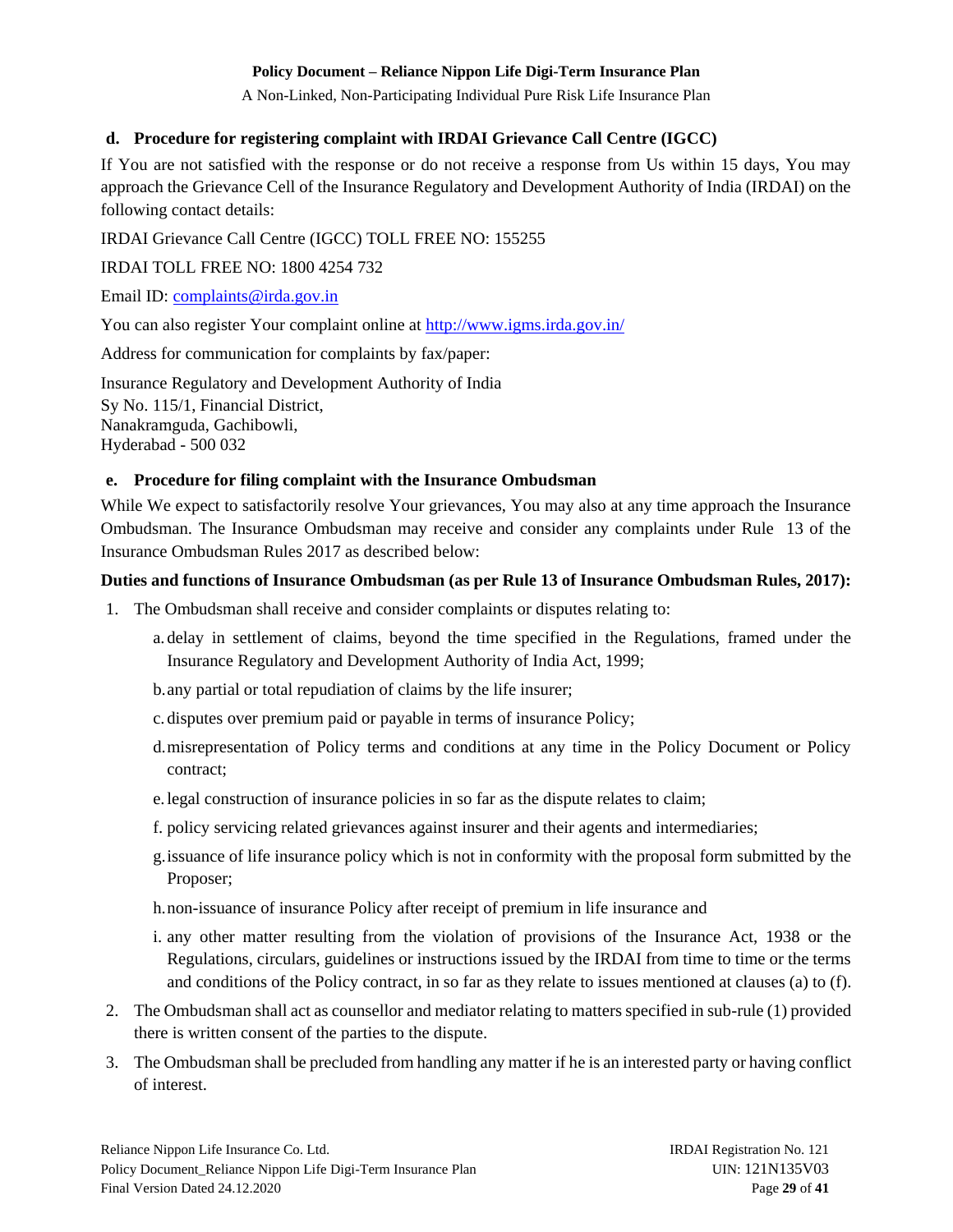A Non-Linked, Non-Participating Individual Pure Risk Life Insurance Plan

4. The Central Government or as the case may be, the IRDAI may, at any time refer any complaint or dispute relating to insurance matters specified in sub-rule (1), to the Insurance Ombudsman and such complaint or dispute shall be entertained by the Insurance Ombudsman and be dealt with as if it is a complaint made under rule 14, as described below.

# **Manner in which complaint is to be made (as per Rule 14 of Insurance Ombudsman Rules, 2017)**

- 1. Any person who has a grievance against an insurer, may himself or through his legal heirs, Nominee or Assignee, make a complaint in writing to the Insurance Ombudsman within whose territorial jurisdiction the branch or office of the insurer complained against or the residential address or place of residence of the complainant is located.
- 2. The complaint shall be in writing, duly signed by the complainant or through his legal heirs, Nominee or Assignee and shall state clearly the name and address of the complainant, the name of the branch or office of the insurer against whom the complaint is made, the facts giving rise to the complaint, supported by documents, the nature and extent of the loss caused to the complainant and the relief sought from the Insurance Ombudsman.
- 3. No complaint to the Insurance Ombudsman shall lie unless

a.the complainant makes a written representation to the insurer named in the complaint and

- i. either the insurer had rejected the complaint; or
- ii. the complainant had not received any reply within a period of one month after the insurer received his representation; or
- iii. the complainant is not satisfied with the reply given to him by the insurer;

b.The complaint is made within one year—

- i. after the order of the insurer rejecting the representation is received; or
- ii. after receipt of decision of the insurer which is not to the satisfaction of the complainant;
- iii. after expiry of a period of one month from the date of sending the written representation to the insurer if the insurer named fails to furnish reply to the complainant.
- 4. The Ombudsman shall be empowered to condone the delay in such cases as he may consider necessary, after calling for objections of the insurer against the proposed condonation and after recording reasons for condoning the delay and in case the delay is condoned, the date of condonation of delay shall be deemed to be the date of filing of the complaint, for further proceedings under these rules.
- 5. No complaint before the Insurance Ombudsman shall be maintainable on the same subject matter on which proceedings are pending before or disposed of by any court or consumer forum or arbitrator.

The Insurance Ombudsman shall not entertain complaints where the loss suffered by the complainant exceeds rupees thirty lakhs.

The detailed list of the Ombudsmen is provided in Appendix A of this Policy Document.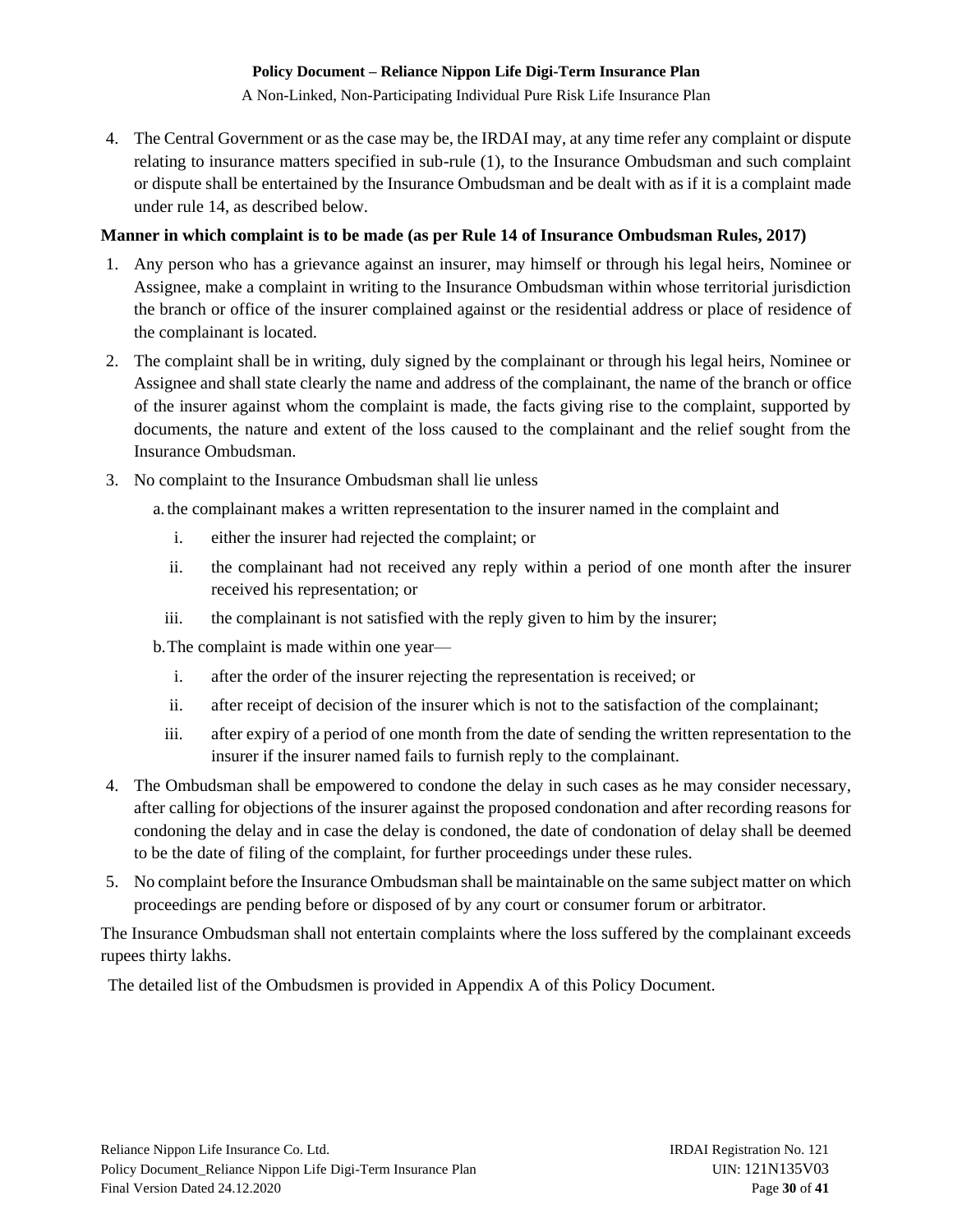A Non-Linked, Non-Participating Individual Pure Risk Life Insurance Plan

### **About Reliance Nippon Life Insurance Company Limited**

Reliance Nippon Life Insurance Company Limited, is a licensed life insurance Company registered with the Insurance Regulatory & Development Authority of India (IRDAI) Registration No. 121. Reliance Nippon Life Insurance Company Limited offers You products that fulfill Your savings and protection needs. Our aim is to emerge as a transnational Life Insurer of global scale and standard.

# **CIN: U66010MH2001PLC167089**

**Registered and Corporate Office:** Reliance Nippon Life Insurance Company Limited, Unit Nos. 401B, 402, 403 & 404, 4th Floor, Inspire-BKC, G Block, BKC Main Road, Bandra Kurla Complex, Bandra East, Mumbai  $-400051$ 

Trade logo displayed above belongs to Anil Dhirubhai Ambani Ventures Private Limited & Nippon Life Insurance Company and used by Reliance Nippon Life Insurance Company Limited under license.

For more information or any grievance,

- 1. Call Us between 9am to 6pm, Monday to Saturday on Our Toll Free Call Centre Number 1800 102 1010
- 2. Fax number +91-22-30002222
- 3. Visit Us at www.reliancenipponlife.com or
- 4. Email Us at: rnlife.customerservice@relianceada.com

# BEWARE OF SPURIOUS PHONE CALLS AND FICTITIOUS/FRAUDULENT OFFERS

IRDAI is not involved in activities like selling insurance policies, announcing bonus or investment of premiums. Public receiving such phone calls are requested to lodge a police complaint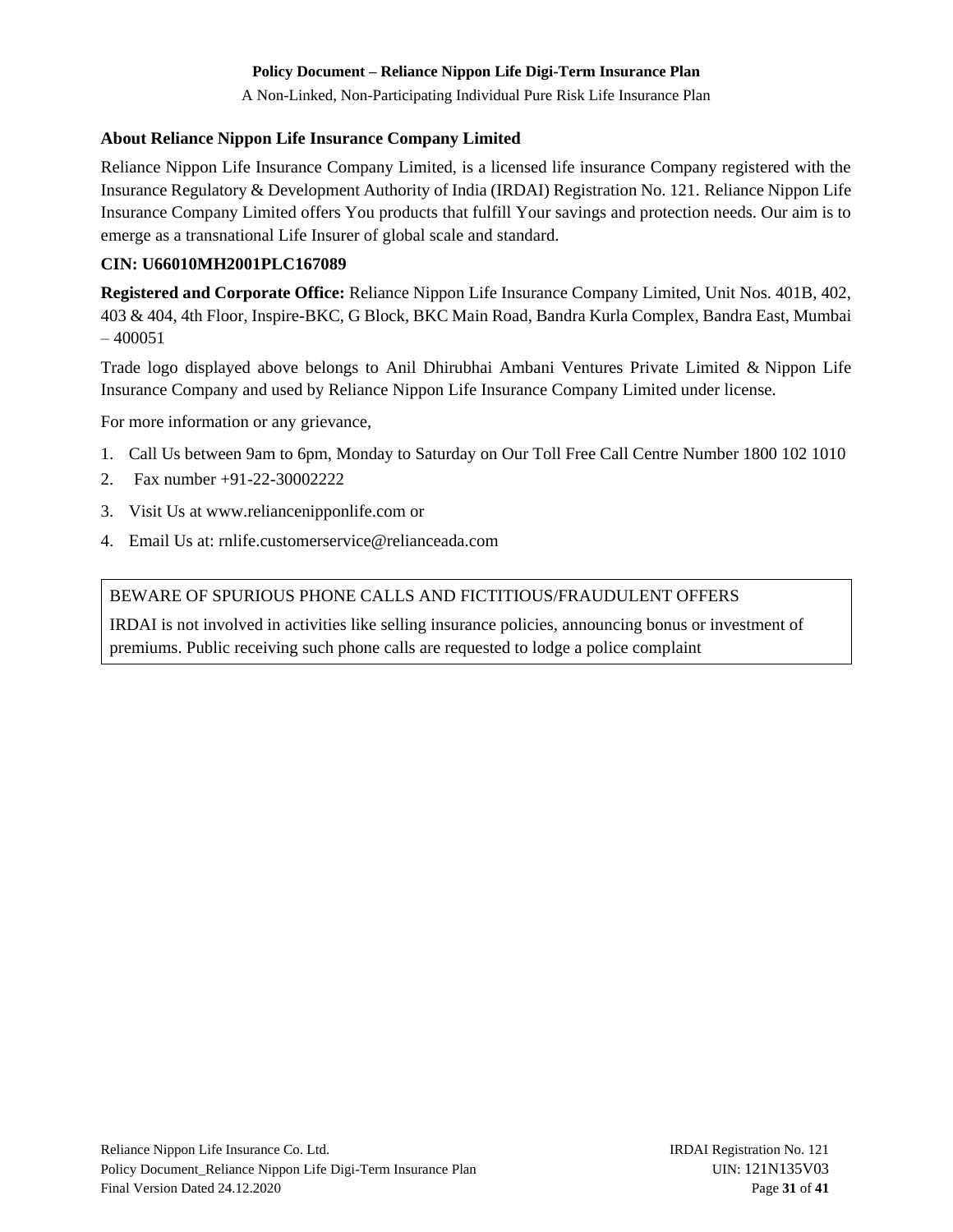A Non-Linked, Non-Participating Individual Pure Risk Life Insurance Plan

### <span id="page-31-0"></span>**Appendix A: Insurance Ombudsman**

The detailed list of the Insurance Ombudsman is mentioned below for reference. For the updated list of Insurance Ombudsman, log on to http://ecoi.co.in/ombudsman.html.

| <b>Office of the</b><br><b>Ombudsman</b> | <b>Contact Details</b>                                                                                                                                                                                                                                | <b>Areas of Jurisdiction</b>                                                                                |
|------------------------------------------|-------------------------------------------------------------------------------------------------------------------------------------------------------------------------------------------------------------------------------------------------------|-------------------------------------------------------------------------------------------------------------|
| <b>AHMEDABAD</b>                         | Office of the Insurance Ombudsman<br>Jeevan Prakash Building, 6th floor,<br>Tilak Marg, Relief Road,<br>Ahmedabad - 380 001.<br>Tel.: 079 - 25501201/02/05/06<br>Email:-<br>bimalokpal.ahmedabad@ecoi.co.in                                           | State of Gujarat and Union Territories of<br>Dadra & Nagar Haveli and Daman and Diu.                        |
| <b>BENGALURU</b>                         | Office of the Insurance Ombudsman,<br>Jeevan Soudha Building,<br>Ground Floor, 19/19, 24th Main Road,<br>JP Nagar, 1st Phase,<br>Bengaluru-560 078.<br>Tel.:- 080-26652048 / 26652049<br>Email:-<br>bimalokpal.bengaluru@ecoi.co.in                   | Karnataka.                                                                                                  |
| <b>BHOPAL</b>                            | Office of the Insurance Ombudsman,<br>Janak Vihar Complex,<br>2nd Floor, 6, Malviya Nagar,<br>Opp. Airtel Office,<br>Near New Market,<br>Bhopal - 462 033.<br>Tel.:- 0755-2769200/201/202<br>Fax:- 0755-2769203<br>Email:-bimalokpalbhopal@ecoi.co.in | States of Madhya Pradesh and Chattisgarh.                                                                   |
| <b>BHUBANESHWA</b><br>R                  | Office of the Insurance Ombudsman,<br>62, Forest park,<br>Bhubneshwar $-751009$ .<br>Tel.:- 0674-2596461 / 2596455 /2596003 State of Orissa.<br>Fax:- 0674-2596429<br>Email:-<br>bimalokpal.bhubaneswar@ecoi.co.in                                    |                                                                                                             |
| <b>CHANDIGARH</b>                        | Office of the Insurance Ombudsman,<br>S.C.O. No. 101, 102 & 103, 2nd Floor,<br>Batra Building, Sector $17 - D$ ,<br>Chandigarh $-160017$ .<br>Tel.:- 0172-2706196/6468                                                                                | Himachal<br>States of Punjab,<br>Haryana,<br>Pradesh, Jammu & Kashmir and<br>Union territory of Chandigarh. |

#### **Address of Ombudsman:**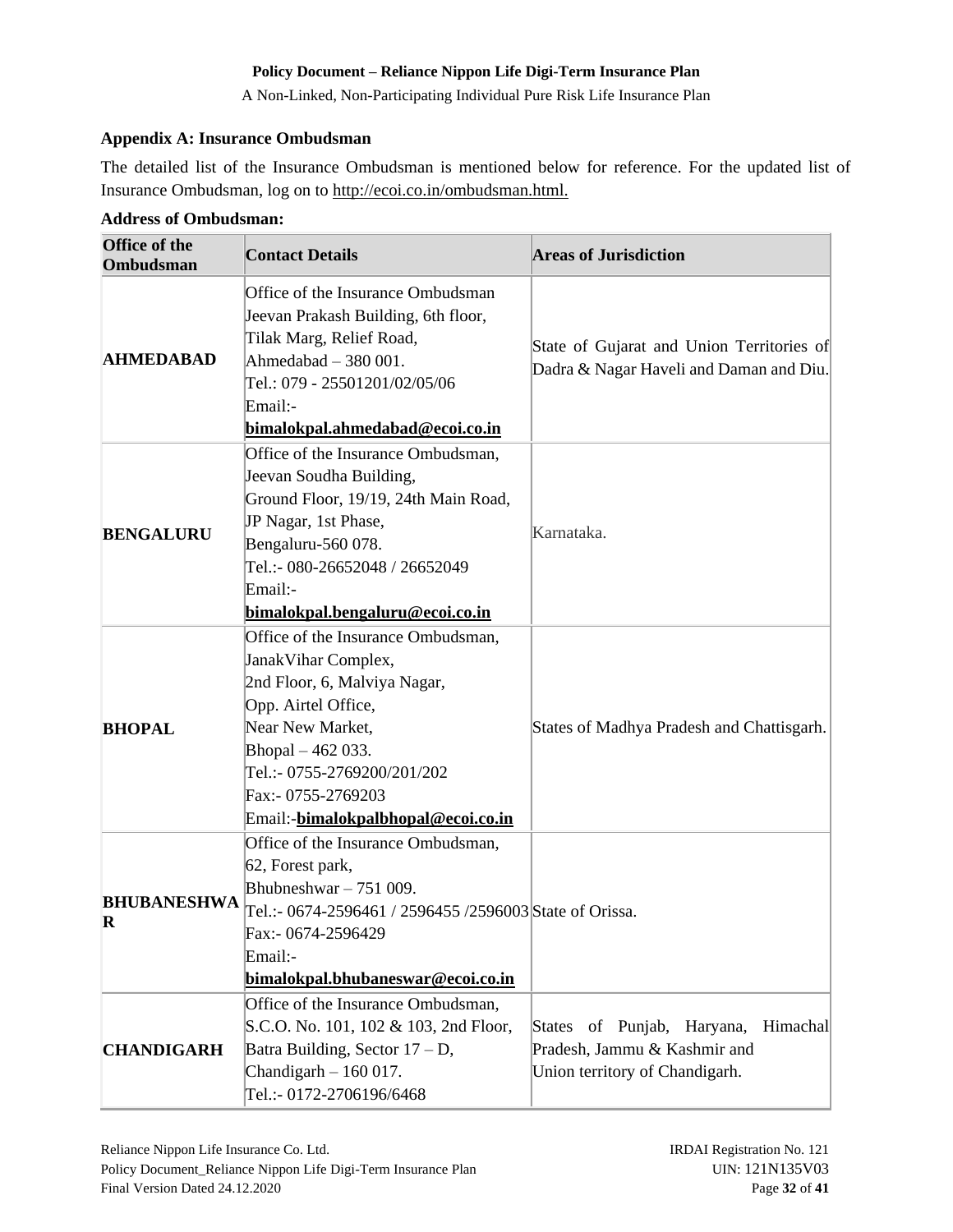|                  | Fax:- 0172-2708274                                                                                                                                                                                                                                                                                                          |                                                                                                                                     |
|------------------|-----------------------------------------------------------------------------------------------------------------------------------------------------------------------------------------------------------------------------------------------------------------------------------------------------------------------------|-------------------------------------------------------------------------------------------------------------------------------------|
|                  | Email:-                                                                                                                                                                                                                                                                                                                     |                                                                                                                                     |
|                  | bimalokpal.chandigarh@ecoi.co.in                                                                                                                                                                                                                                                                                            |                                                                                                                                     |
| <b>CHENNAI</b>   | Office of the Insurance Ombudsman,<br>Fatima Akhtar Court,<br>4th Floor, 453 (old 312), Anna Salai,<br>Teynampet,<br>CHENNAI - 600 018.<br>Tel.:- 044-24333668 / 24335284<br>Fax:- 044-24333664<br>Email:-<br>bimalokpal.chennai@ecoi.co.in<br>Office of the Insurance Ombudsman,<br>$2/2$ A, Universal Insurance Building, | State of Tamil Nadu and Union Territories<br>- Pondicherry Town and Karaikal (which<br>are part of Union Territory of Pondicherry). |
| <b>DELHI</b>     | Asaf Ali Road,<br>New Delhi - 110 002.<br>Tel.:- 011-23232481/23213504<br>Fax:- 011-23230858<br>Email:- bimalokpal.delhi@ecoi.co.in                                                                                                                                                                                         | State of Delhi                                                                                                                      |
| <b>ERNAKULAM</b> | Office of the Insurance Ombudsman,<br>2nd floor, CC 27 / 2603, Pulinat Building,<br>Opp. Cochin Shipyard,<br>M.G. Road,<br>Ernakulum - 682 015.<br>Tel.:- 0484-2358759/2359338<br>Fax:- 0484-2359336<br>Email:-<br>bimalokpal.ernakulum@ecoi.co.in                                                                          | Kerala, Lakshadweep, Mahe-a part of<br>Pondicherry                                                                                  |
| <b>GUWAHATI</b>  | Office of the Insurance Ombudsman,<br>'Jeevan Nivesh', 5th Floor,<br>S.S. Road,<br>Guwahati - 781001(ASSAM).<br>Tel.:- 0361-2132204 / 2132205<br>Email:-<br>bimalokpal.guwahati@ecoi.co.in                                                                                                                                  | States of Assam, Meghalaya, Manipur,<br>Mizoram, Arunachal Pradesh,<br>Nagaland and Tripura.                                        |
| <b>HYDERABAD</b> | Office of the Insurance Ombudsman,<br>6-2-46, 1st floor, "Moin Court"<br>A. C. Guards, Lakdi-Ka-Pool,<br>Hyderabad - 500 004.<br>Tel.:- 040-615041233/23312122<br>Fax:- 040-23376599<br>Email:-<br>bimalokpal.hyderabad@ecoi.co.in                                                                                          | States of Andhra Pradesh, Telangana and<br>Union Territory of Yanam $-$ a part of the<br>Union Territory of Pondicherry             |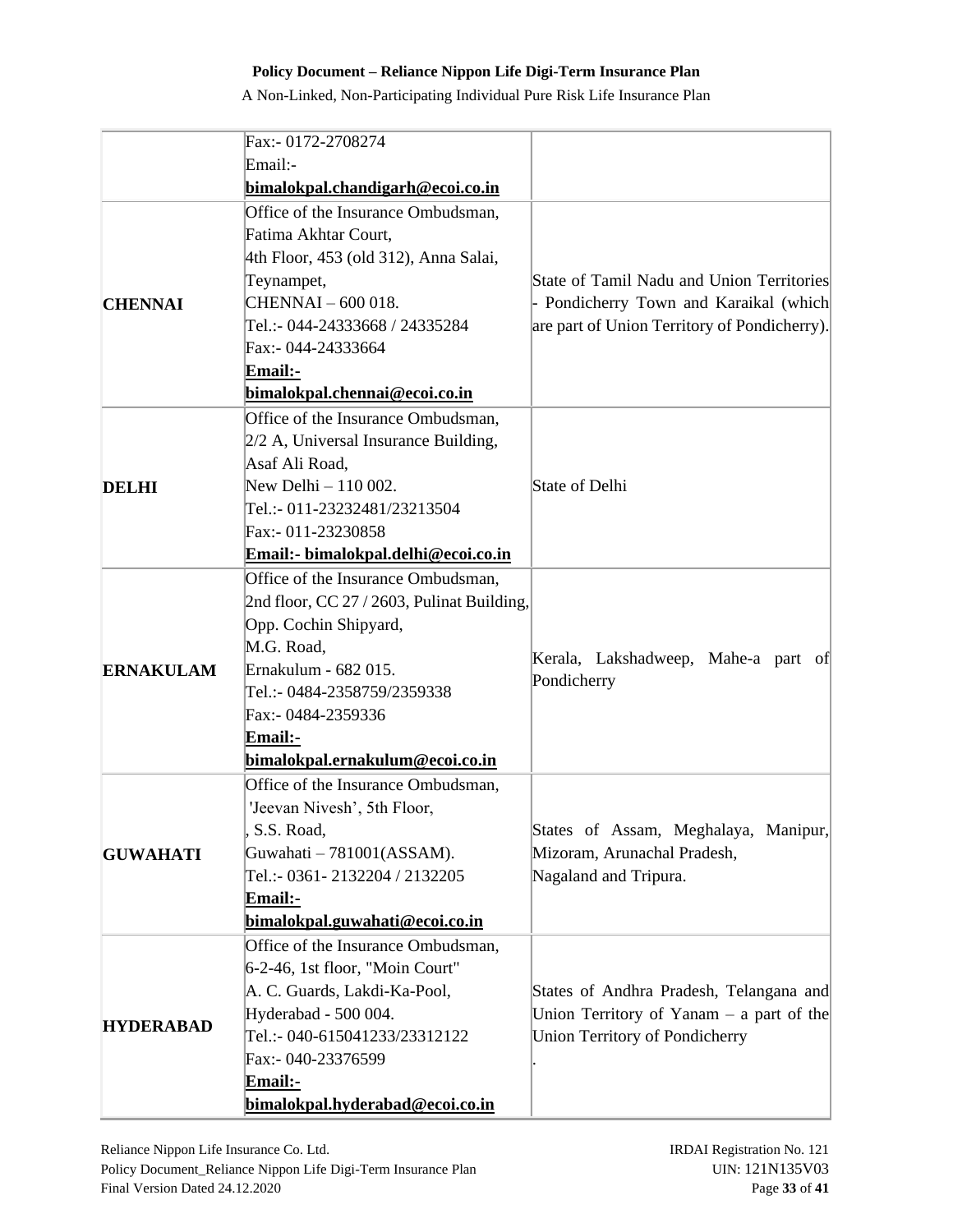|                | Office of the Insurance Ombudsman,           |                                                 |
|----------------|----------------------------------------------|-------------------------------------------------|
| <b>JAIPUR</b>  | Jeevan Nidhi-II Bldg.,                       |                                                 |
|                | Ground Floor,                                |                                                 |
|                | Bhawani Singh Marg,                          | State of Rajasthan.                             |
|                | Jaipur - 302005.                             |                                                 |
|                | Tel.:- 0141-2740363                          |                                                 |
|                | <u> Email:- bimalokpal.jaipur@ecoi.co.in</u> |                                                 |
|                | Office of the Insurance Ombudsman,           |                                                 |
|                | Hindustan Building Annexe,                   |                                                 |
|                | 4th floor, 4, CR Avenue,                     | States of West Bengal, Bihar, Sikkim and        |
| <b>KOLKATA</b> | Kolkata - 700 072.                           | Union Territories of Andaman and Nicobar        |
|                | Tel.:- 033-22124339 / 22124340               | Islands.                                        |
|                | Fax:- 033-22124341                           |                                                 |
|                | Email:- bimalokpal.kolkata@ecoi.co.in        |                                                 |
|                |                                              |                                                 |
|                |                                              | District of Uttar Pradesh: Lalitpur, Jhansi,    |
|                |                                              | Mahoba, Hamirpur, Banda,                        |
|                | Office of the Insurance Ombudsman,           | Chitrakoot,<br>Allahabad,<br>Mirzapur,          |
|                | 6th Floor, Jeevan Bhawan,                    | Sonbhabdra, Fatehpur, Pratapgarh,               |
|                | Phase-II, Nawal Kishore Road,                | Jaunpur, Varansi, Gazipur, Jalaun, Kanpur,      |
|                | Hazratganj,                                  | Lucknow, Unnao, Sitapur,                        |
| <b>LUCKNOW</b> | Lucknow-226 001.                             | Lakhimpur,<br>Bahraich,<br>Barabanki,           |
|                | Tel.:- 0522-2231330 / 2231331                | Raebareli, Sravasti, Gonda, Faizabad,           |
|                | Fax:- 0522-2231310.                          | Amethi, Kaushambi, Balrampur, Basti,            |
|                | Email:-                                      | Ambedkarnagar, Sulanpur,                        |
|                | bimalokpal.lucknow@ecoi.co.in                | Maharajganj, Santkabirnagar, Azamgarh,          |
|                |                                              | Kaushinagar, Gorkhpur, Deoria,                  |
|                |                                              | Mau, Chandauli, Ballia, Sidharathnagar.         |
|                | Office of the Insurance Ombudsman,           |                                                 |
|                | 3rd Floor, Jeevan SevaAnnexe,                |                                                 |
|                | S. V. Road, Santacruz (W),                   | <b>States</b><br>Mumbai Metropolitan<br>of Goa, |
| <b>MUMBAI</b>  | Mumbai - 400 054.                            | Region excluding Navi Mumbai &                  |
|                | Tel.:- 022-26106960/6552                     | Thane.                                          |
|                | Fax:- 022-26106052                           |                                                 |
|                | <u>Email:-</u>                               |                                                 |
|                | bimalokpal.mumbai@ecoi.co.in                 |                                                 |
|                |                                              | States of Uttaranchal and the following         |
|                | Office of the Insurance Ombudsman,           | Districts of Uttar Pradesh:. Agra,              |
|                | Bhagwan Sahai Palace,                        | Aligarh, Bagpat, Bareilly, Bijnor, Budaun,      |
|                | 4th Floor, Main Road,                        | Bulandshehar, Etah, Kanooj,                     |
| <b>NOIDA</b>   | Naya Bans, Sector-15,                        | Mainpuri, Mathura, Meerut, Moradabad,           |
|                | Dist. Gautam Budh Nagar, Noida               | Muzaffarnagar, Oraiyya, Pilibhit,               |
|                | $UP - 201301$                                | Etawah, Farrukhabad, Firozabad, Gautam          |
|                | Email:- bimalokpal.noida@ecoi.co.in          |                                                 |
|                |                                              | Budh Nagar, Ghaziabad,                          |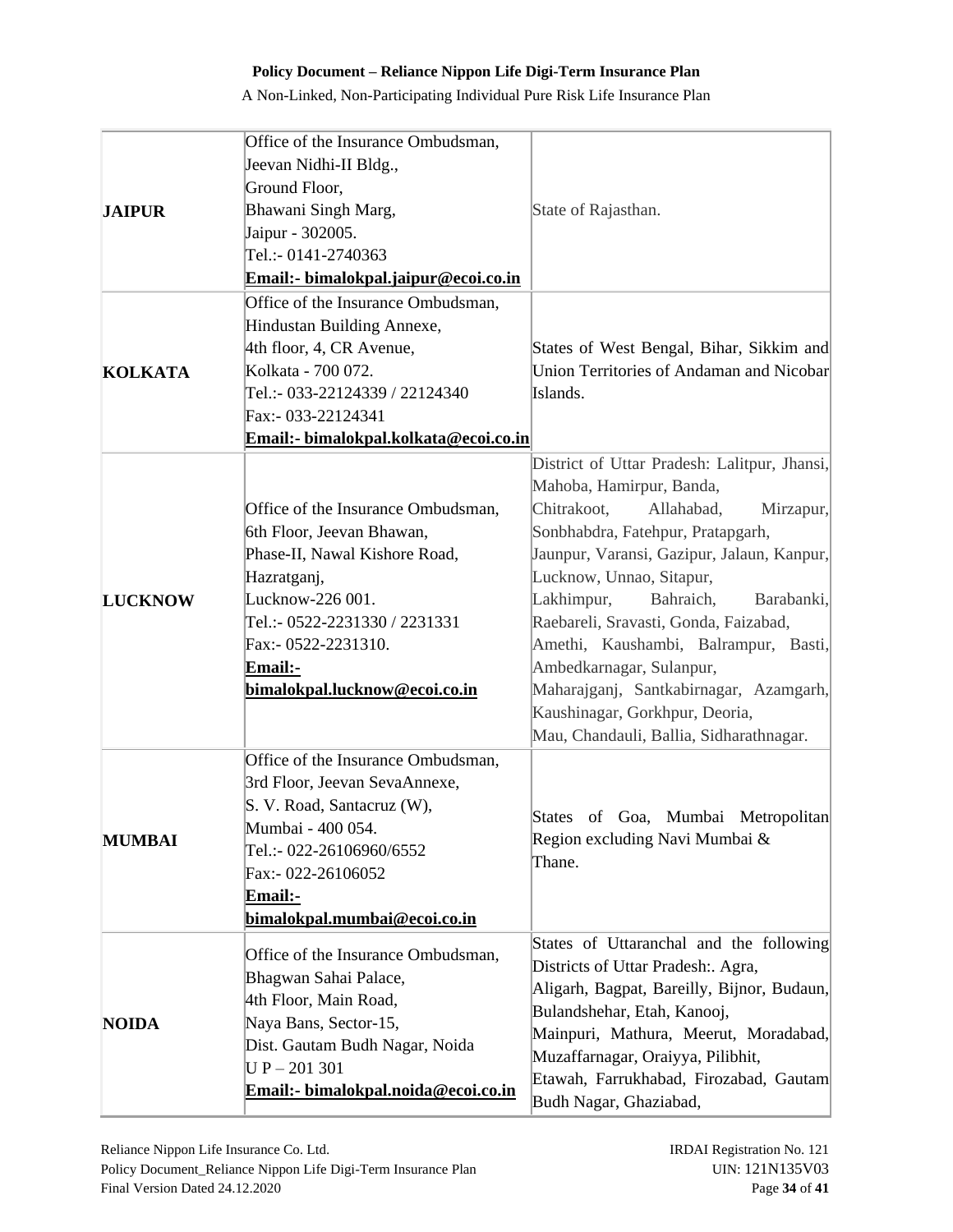|              |                                          | Hardoi,<br>Shahjahanpur, Hapur,<br>Shamli, |
|--------------|------------------------------------------|--------------------------------------------|
|              |                                          | Rampur, Kashganj, Sambhal,                 |
|              |                                          | Amroha,<br>Kanshiramnagar,<br>Hathras,     |
|              |                                          | Saharanpur.                                |
|              | Office of the Insurance Ombudsman,       |                                            |
|              | 1st Floor, Kalpana Arcade Building,      |                                            |
|              | Bazar Samiti Road,                       |                                            |
|              | Bahadurpur,                              | States of Bihar and Jharkhand.             |
| <b>PATNA</b> | Patna - 800 006.                         |                                            |
|              | 0120-<br>Tel:                            |                                            |
|              | 2514250/2514252/2514235 <b>Email:-</b>   |                                            |
|              | bimalokpal.patna@ecoi.co.in              |                                            |
|              | Office of the Insurance Ombudsman,       |                                            |
|              | Jeevan Darshan Building, 3rd Floor,      |                                            |
| <b>PUNE</b>  | CTS Nos. 195 to 198,                     | States of Maharashtra, Area of Navi        |
|              | NC Kelkar Road, Narayan Peth,            | Mumbai and Thane excluding                 |
|              | Pune - 411 030                           | Mumbai Metropolitan Region.                |
|              | Tel: 020 -41312555                       |                                            |
|              | <b>Email:</b> bimalokpal.pune@ecoi.co.in |                                            |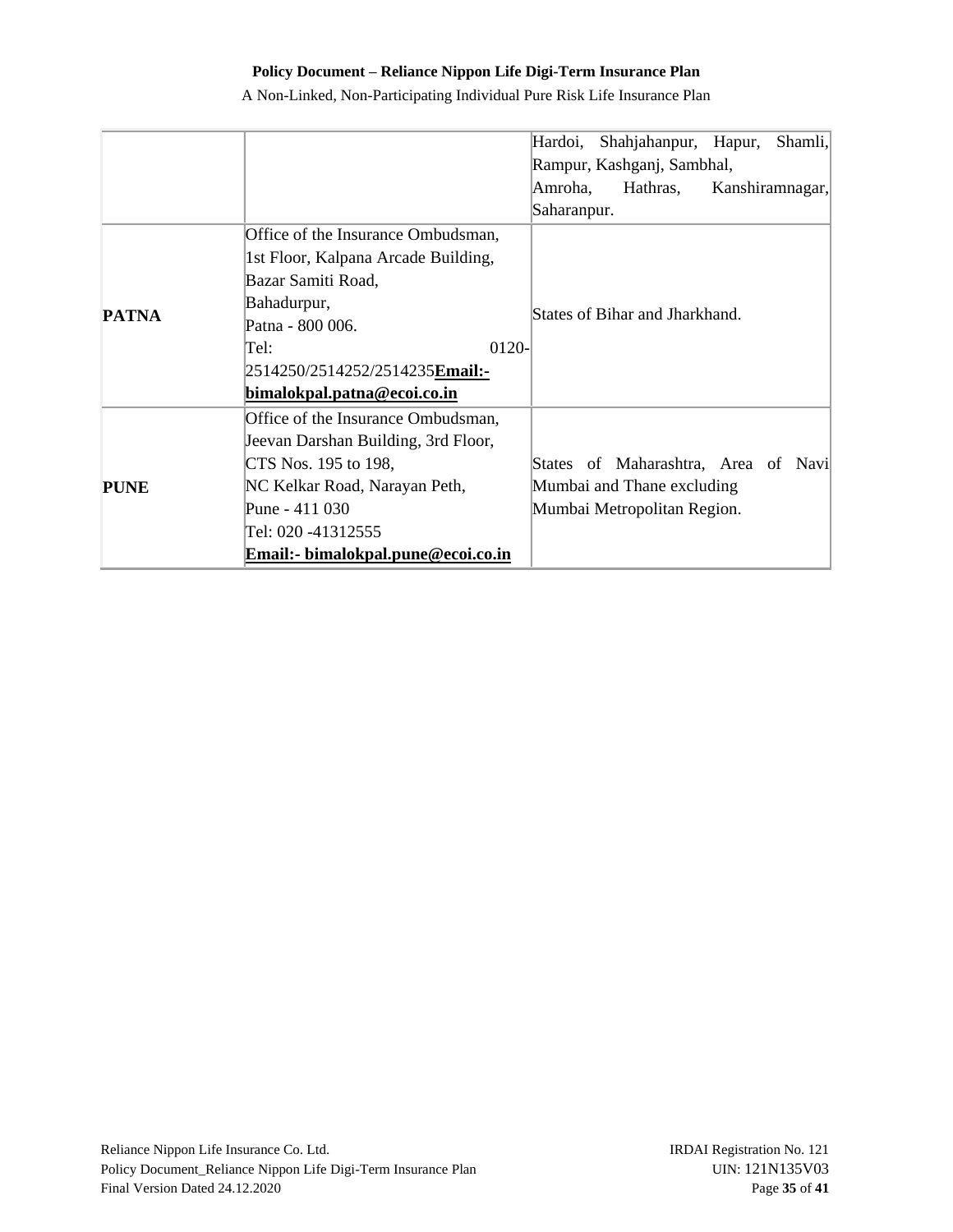A Non-Linked, Non-Participating Individual Pure Risk Life Insurance Plan

#### <span id="page-35-0"></span>**Appendix B: Section 39, Nomination by Policyholder**

Nomination of a life insurance Policy is as below in accordance with Section 39 of the Insurance Act, 1938 as amended from time to time. The extant provisions in this regard are as follows:

- 1. The Policyholder of a life insurance on his own life may nominate a person or persons to whom money secured by the Policy shall be paid in the event of his death.
- 2. Where the Nominee is a Minor, the Policyholder may appoint any person to receive the money secured by the Policy in the event of Policyholder's death during the minority of the Nominee. The manner of appointment to be laid down by the insurer.
- 3. Nomination can be made at any time before the maturity of the Policy.
- 4. Nomination may be incorporated in the text of the Policy itself or may be endorsed on the Policy communicated to the insurer and can be registered by the insurer in the records relating to the Policy.
- 5. Nomination can be cancelled or changed at any time before Policy matures, by an endorsement or a further endorsement or a will as the case may be.
- 6. A notice in writing of Change or Cancellation of Nomination must be delivered to the insurer for the insurer to be liable to such Nominee. Otherwise, insurer will not be liable if a bonafide payment is made to the person named in the text of the Policy or in the registered records of the insurer.
- 7. Fee to be paid to the insurer for registering change or cancellation of a Nomination can be specified by the Authority through Regulations.
- 8. On receipt of notice with fee, the insurer should grant a written acknowledgement to the Policyholder of having registered a Nomination or cancellation or change thereof.
- 9. A transfer or Assignment made in accordance with Section 38 shall automatically cancel the Nomination except in case of Assignment to the insurer or other transferee or Assignee for purpose of loan or against security or its reassignment after repayment. In such case, the Nomination will not get cancelled to the extent of insurer's or transferee's or Assignee's interest in the Policy. The Nomination will get revived on repayment of the loan.
- 10. The right of any creditor to be paid out of the proceeds of any Policy of life insurance shall not be affected by the Nomination.
- 11. In case of Nomination by Policyholder whose life is insured, if the Nominees die before the Policyholder, the proceeds are payable to Policyholder or his heirs or legal representatives or holder of succession certificate.
- 12. In case Nominee(s) survive the person whose life is insured, the amount secured by the Policy shall be paid to such survivor(s).
- 13. Where the Policyholder whose life is insured nominates his
	- a. parents or
	- b. spouse or
	- c. children or
	- d. spouse and children
	- e. or any of them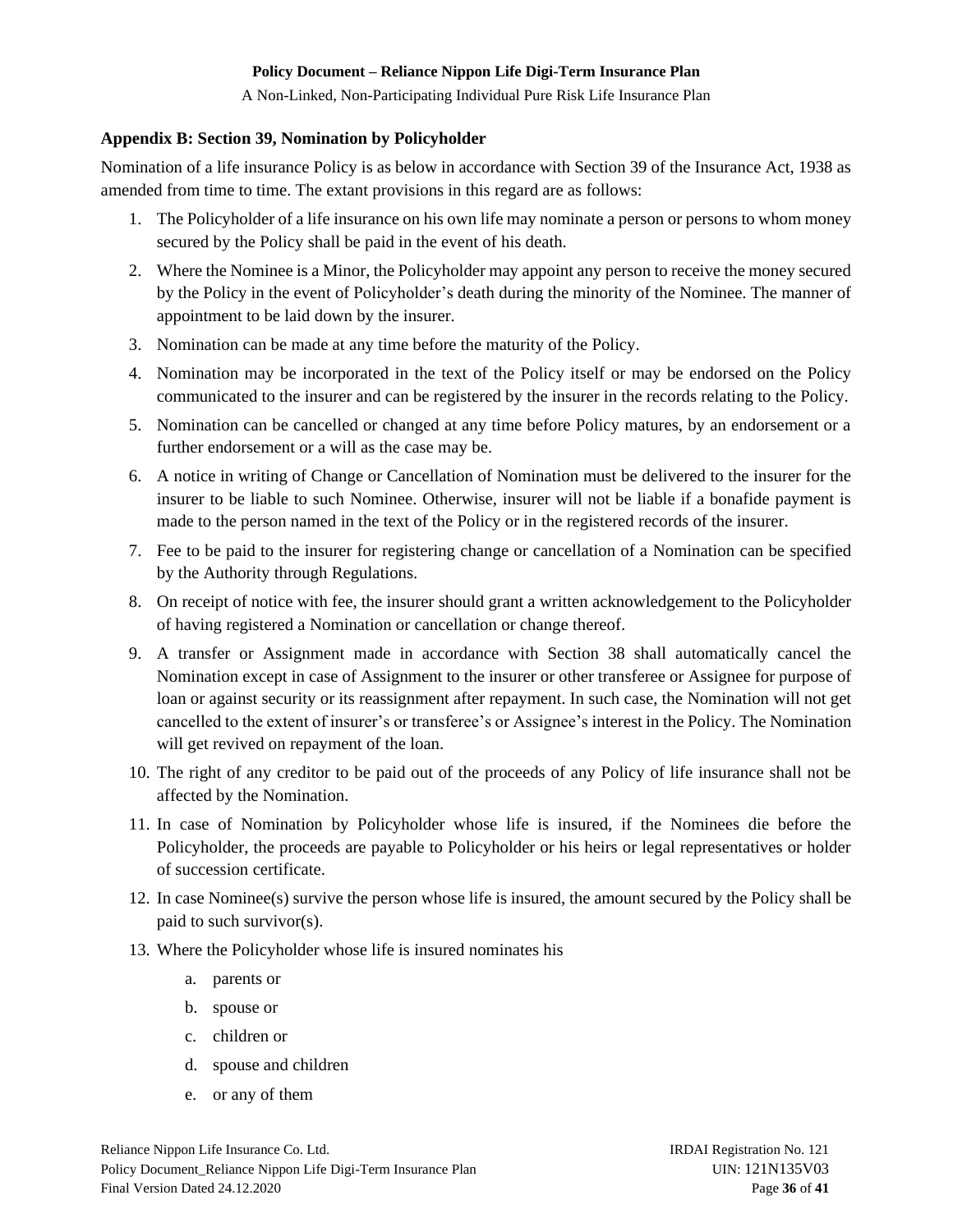A Non-Linked, Non-Participating Individual Pure Risk Life Insurance Plan

the Nominees are beneficially entitled to the amount payable by the insurer to the Policyholder unless it is proved that Policyholder could not have conferred such beneficial title on the Nominee having regard to the nature of his title.

- 14. If Nominee(s) die after the Policyholder but before his share of the amount secured under the Policy is paid, the share of the expired Nominee(s) shall be payable to the heirs or legal representative of the Nominee or holder of succession certificate of such Nominee(s).
- 15. The provisions of sub-section 7 and 8 (13 and 14 above) shall apply to all life insurance policies maturing for payment after 26.12.2014 the date when insurance law was amended.
- 16. If Policyholder dies after maturity but the proceeds and benefit of the Policy has not been paid to him because of his death, his Nominee(s) shall be entitled to the proceeds and benefit of the Policy.
- 17. The provisions of Section 39 are not applicable to any life insurance Policy to which Section 6 of Married Women's Property Act, 1874 applies or has at any time applied except where a Nomination is made in favour of spouse or children or spouse and children whether or not on the face of the Policy it is mentioned that it is made under Section 39. Where Nomination is intended to be made to spouse or children or spouse and children under Section 6 of MWP Act, it should be specifically mentioned on the Policy. In such a case only, the provisions of Section 39 will not apply.

[Disclaimer: This is not a comprehensive list of all the subsections of section 39 of the Insurance Act, 1938 and only a simplified version prepared for general information. Policy Holders are advised to refer to Original Section 39 of the Insurance Act, 1938, as amended from time to time, for complete and accurate details.]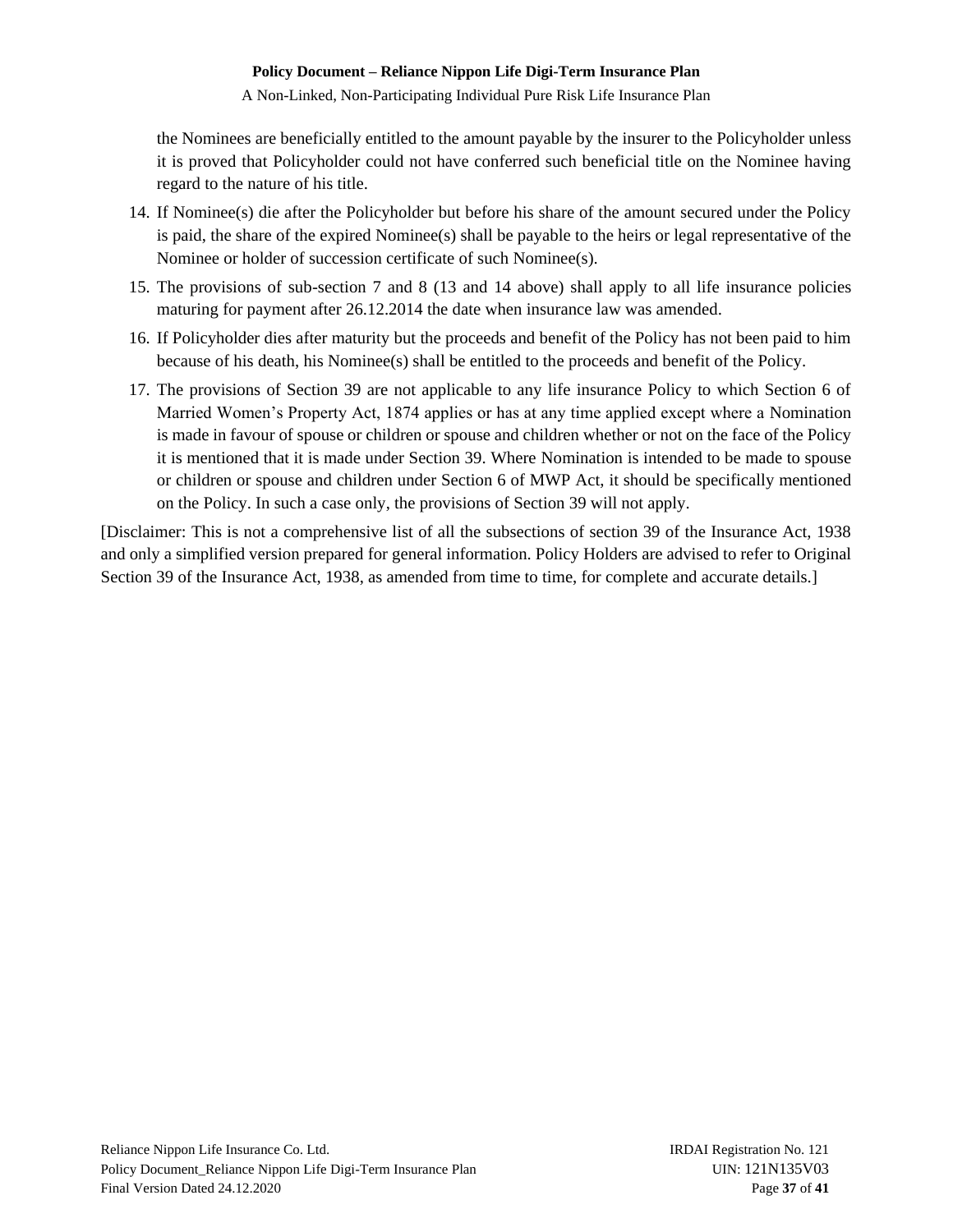A Non-Linked, Non-Participating Individual Pure Risk Life Insurance Plan

### <span id="page-37-0"></span>**Appendix C: Section 38, Assignment and Transfer of Insurance Policies**

Assignment or transfer of a Policy should be in accordance with Section 38 of the Insurance Act, 1938 as amended from time to time. The extant provisions in this regard are as follows:

- 1. This Policy may be transferred/assigned, wholly or in part, with or without consideration.
- 2. An Assignment may be effected in a Policy by an endorsement upon the Policy itself or by a separate instrument under notice to the Insurer.
- 3. The instrument of Assignment should indicate the fact of transfer or Assignment and the reasons for the Assignment or transfer, antecedents of the Assignee and terms on which Assignment is made.
- 4. The Assignment must be signed by the transferor or assignor or duly authorized agent and attested by at least one witness.
- 5. The transfer of Assignment shall not be operative as against an insurer until a notice in writing of the transfer or Assignment and either the said endorsement or instrument itself or copy there of certified to be correct by both transferor and transferee or their duly authorised agents have been delivered to the insurer.
- 6. Fee to be paid for Assignment or transfer can be specified by the Authority through Regulations.
- 7. On receipt of notice with fee, the insurer should Grant a written acknowledgement of receipt of notice. Such notice shall be conclusive evidence against the insurer of duly receiving the notice.
- 8. If the insurer maintains one or more places of business, such notices shall be delivered only at the place where the Policy is being serviced.
- 9. The insurer may accept or decline to act upon any transfer or Assignment or endorsement, if it has sufficient reasons to believe that it is
	- a. not bonafide or
	- b. not in the interest of the Policyholder or
	- c. not in public interest or
	- d. is for the purpose of trading of the insurance Policy.
- 10. Before refusing to act upon endorsement, the Insurer should record the reasons in writing and communicate the same in writing to Policyholder within 30 days from the date of Policyholder giving a notice of transfer or Assignment
- 11. In case of refusal to act upon the endorsement by the Insurer, any person aggrieved by the refusal may prefer a claim to IRDAI within 30 days of receipt of the refusal letter from the Insurer.
- 12. The priority of claims of persons interested in an insurance Policy would depend on the date on which the notices of Assignment or transfer is delivered to the insurer; where there are more than one instruments of transfer or Assignment, the priority will depend on dates of delivery of such notices. Any dispute in this regard as to priority should be referred to Authority.
- 13. Every Assignment or transfer shall be deemed to be absolute Assignment or transfer and the Assignee or transferee shall be deemed to be absolute Assignee or transferee, except
	- a. where Assignment or transfer is subject to terms and conditions of transfer or Assignment OR
	- b. where the transfer or Assignment is made upon condition that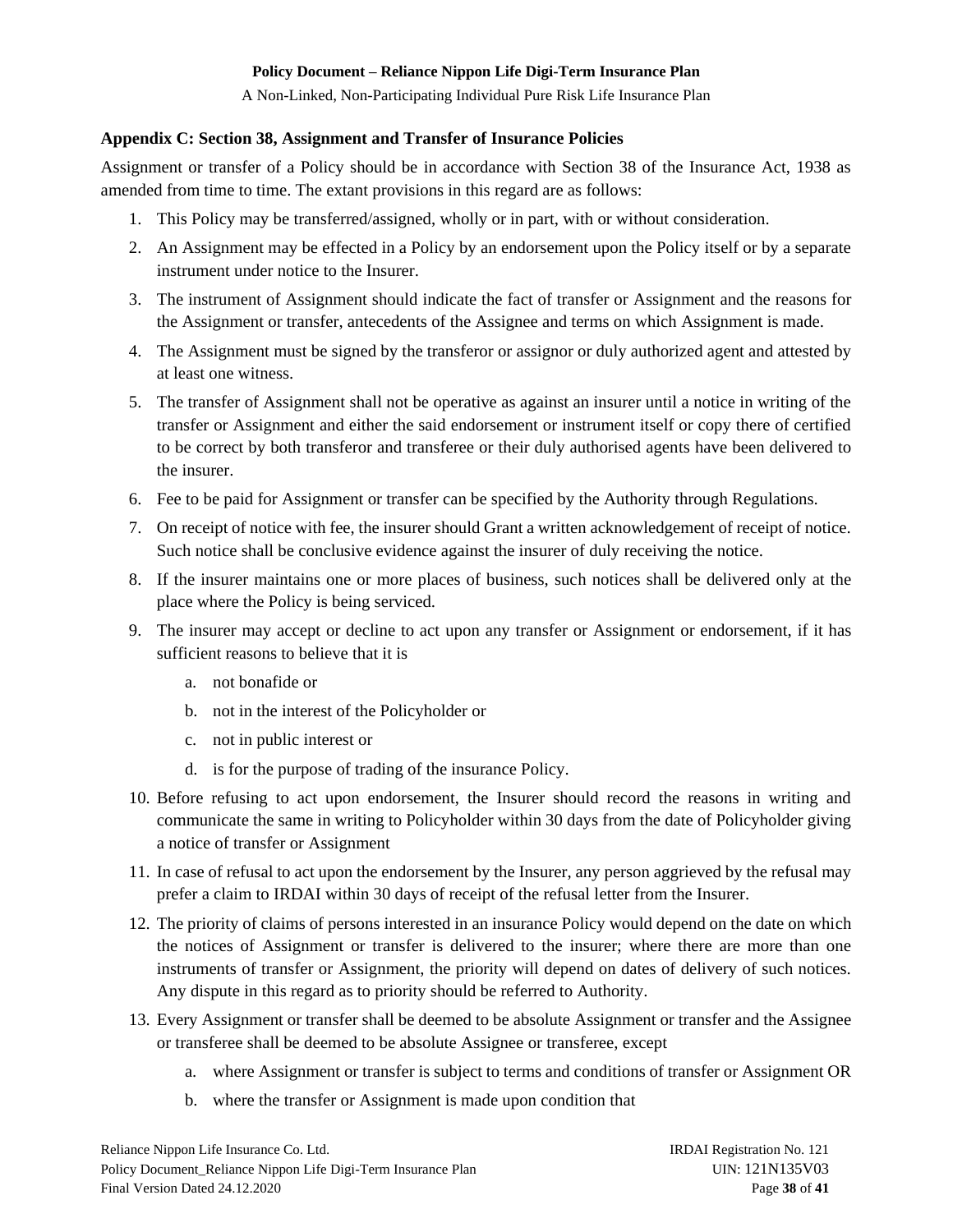A Non-Linked, Non-Participating Individual Pure Risk Life Insurance Plan

- i. the proceeds under the Policy shall become payable to Policyholder or Nominee(s) in the event of Assignee or transferee dying before the insured OR
- ii. the insured surviving the term of the Policy

Such conditional Assignee will not be entitled to obtain a loan on Policy or Surrender the Policy. This provision will prevail notwithstanding any law or custom having force of law which is contrary to the above position.

- 14. In other cases, the insurer shall, subject to terms and conditions of Assignment, recognize the transferee or Assignee named in the notice as the absolute transferee or Assignee and such person
	- a. shall be subject to all liabilities and equities to which the transferor or assignor was subject to at the date of transfer or Assignment and
	- b. may institute any proceedings in relation to the Policy
	- c. obtain loan under the Policy or Surrender the Policy without obtaining the consent of the transferor or assignor or making him a party to the proceedings
- 15. Any rights and remedies of an Assignee or transferee of a life insurance policy under an Assignment or transfer effected before 26.12.2014, the date when insurance law was amended, shall not be affected by this section.

[Disclaimer: This is not a comprehensive list of all the subsection of Section 38 of the Insurance Act, 1938 and only a simplified version prepared for general information. Policy Holders are advised to refer to Original Section 38 of the Insurance Act, 1938, as amended from time to time, for complete and accurate details.]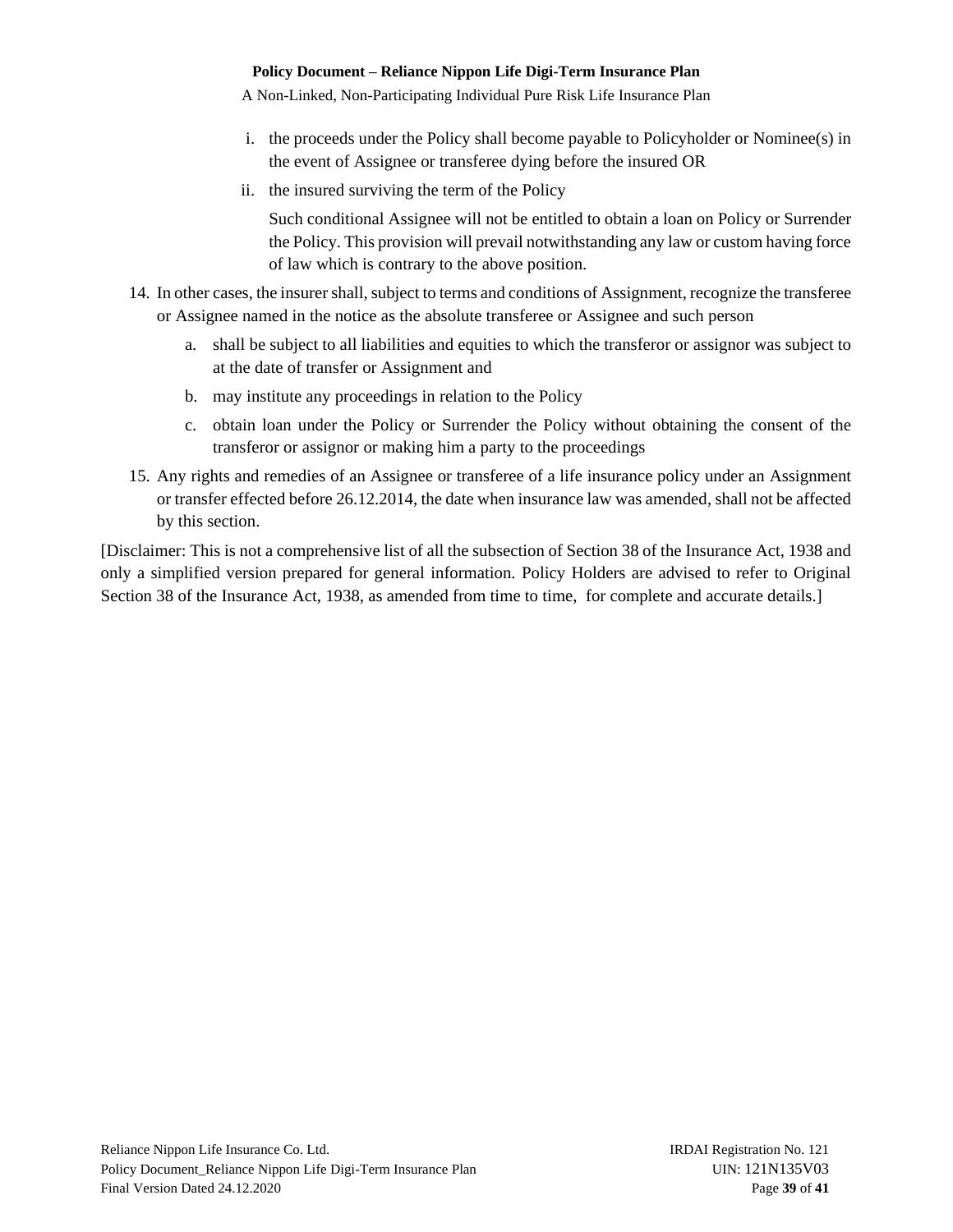A Non-Linked, Non-Participating Individual Pure Risk Life Insurance Plan

# <span id="page-39-0"></span>**Appendix D: Section 45, Policy shall not be called in question on the ground of mis-statement after three years**

Provisions regarding Policy not being called into question in terms of Section 45 of the Insurance Act, 1938, as amended from time to time are as follows:

- 1. No Policy of Life Insurance shall be called in question **on any ground whatsoever** after expiry of 3 years from
	- a. the date of issuance of Policy or
	- b. the Date of Commencement of risk or
	- c. the date of revival of Policy or
	- d. the date of rider to the Policy

whichever is later.

- 2. On the ground of fraud, a Policy of Life Insurance may be called in question within 3 years from
	- a. the date of issuance of Policy or
	- b. the Date of Commencement of risk or
	- c. the date of revival of Policy or
	- d. the date of rider to the Policy

whichever is later.

For this, the insurer should communicate in writing to the insured or legal representative or Nominee or Assignees of insured, as applicable, mentioning the ground and materials on which such decision is based.

- 3. Fraud means any of the following acts committed by insured or by his agent, with the intent to deceive the insurer or to induce the insurer to issue a life insurance Policy:
	- a. The suggestion, as a fact of that which is not true and which the insured does not believe to be true;
	- b. The active concealment of a fact by the insured having knowledge or belief of the fact;
	- c. Any other act fitted to deceive; and
	- d. Any such act or omission as the law specifically declares to be fraudulent.
- 4. Mere silence is not fraud unless, depending on circumstances of the case, it is the duty of the insured or his agent keeping silence to speak or silence is in itself equivalent to speak.
- 5. No Insurer shall repudiate a life insurance Policy on the ground of Fraud, if the Insured / beneficiary can prove that the misstatement was true to the best of his knowledge and there was no deliberate intention to suppress the fact or that such mis-statement of or suppression of material fact are within the knowledge of the insurer. Onus of disproving is upon the Policyholder, if alive, or beneficiaries.
- 6. Life insurance Policy can be called in question within 3 years on the ground that any statement of or suppression of a fact material to expectancy of life of the insured was incorrectly made in the Proposal or other document basis which Policy was issued or revived or rider issued. For this, the insurer should communicate in writing to the insured or legal representative or Nominee or Assignees of insured, as